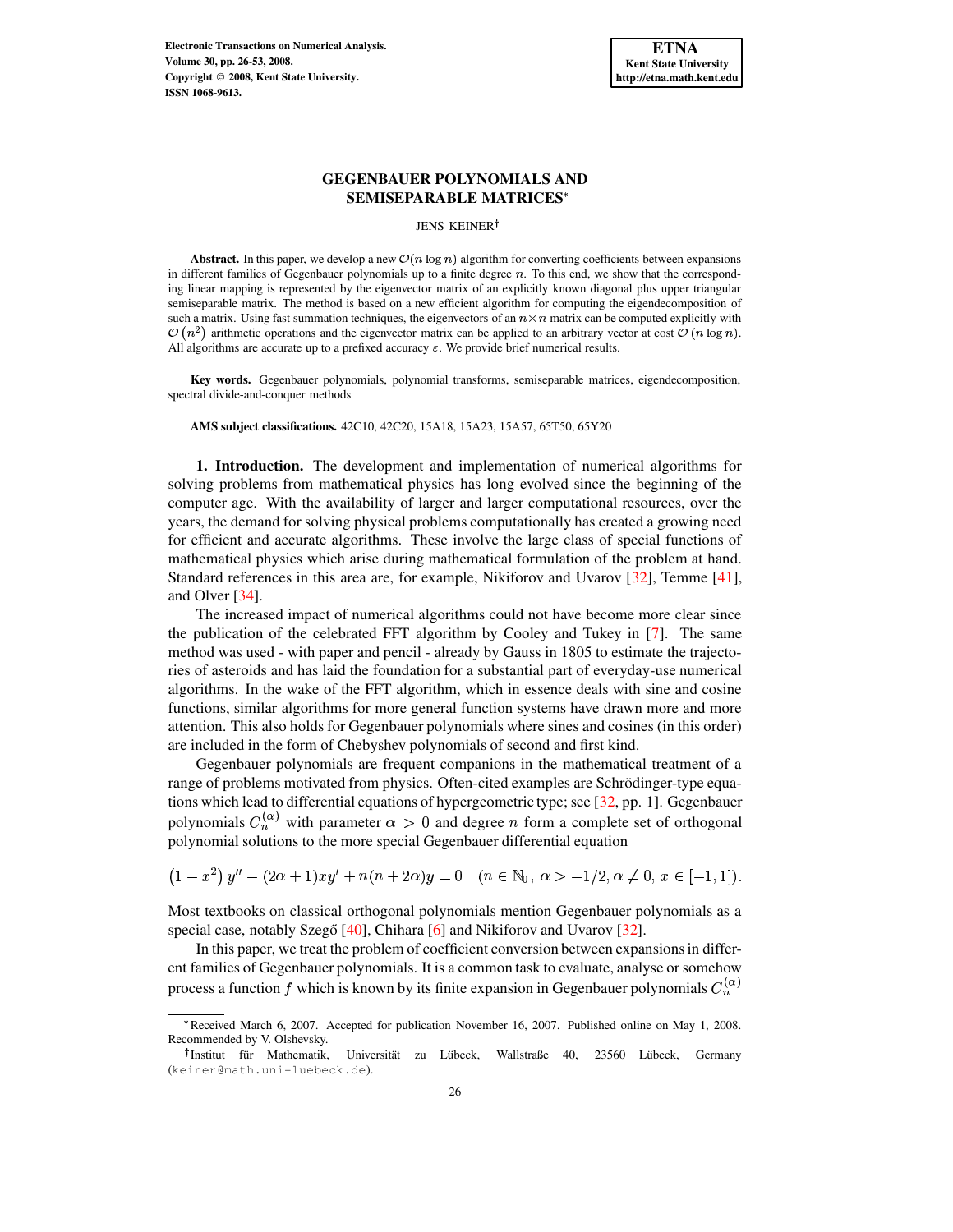## GEGENBAUER POLYNOMIALS AND SEMISEPARABLE MATRICES 27

for a certain fixed value of  $\alpha$ , i.e.

$$
f=\sum_{n=0}^N \mu_n C_n^{(\alpha)}.
$$

It also happens frequently that this can be done most efficiently when the whole expansion could be converted into another one for a different parameter value  $\beta$ ,

$$
f = \sum_{n=0}^{N} \nu_n C_n^{(\beta)}.
$$

A usual example is the case  $\alpha > 0$  and  $\beta = 0$  which corresponds to a conversion to Chebyshev polynomials of first kind. Expansions in these polynomials can be efficiently handled with FFT and NFFT techniques publicly available in software libraries; see [\[12,](#page-26-2) [25\]](#page-27-4). In most cases avoiding coefficient conversion results in prohibitively costly computations if no fast algorithms for the original form are available.

Many papers discussing coefficient conversion and related problems are available in the literature. Alpert and Rokhlin [\[2\]](#page-26-3) consider the special case of converting between Legendre polynomials and Chebyshev polynomials of first kind. They develop an approximate  $\mathcal{O}(n)$  algorithm based on matrix compression techniques. The method has been recently generalised to arbitrary families of Gegenbauer polynomials in [\[24\]](#page-27-5) but the connection to semiseparable matrices established in this work is not revealed. It is, however, asymptotically faster. Potts, Steidl, and Tasche [\[37\]](#page-27-6) and Potts [\[36\]](#page-27-7) treat the evaluation of orthogonal polynomial expansions at Chebyshev- as well as at arbitrary nodes. Driscoll, Healy, Moore, and Rockmore [\[30,](#page-27-8) [9\]](#page-26-4) earlier considered the 'transposed' transformation, but at Chebyshev nodes only. The algorithms are exact, need  $\mathcal{O}(n \log^2 n)$  arithn ) ) arithmetic operations, and solely depend on the related three-term recurrence relation. However, they can suffer from severe numerical instabilities unless stabilisation techniques are employed. Improved versions used in the context of fast spherical harmonics transforms appear in  $[8, 21]$  $[8, 21]$  $[8, 21]$  for special nodes and  $[27, 26]$  $[27, 26]$  $[27, 26]$  for arbitrary nodes. Suda and Takami [\[39\]](#page-27-12) use similar concepts but a new stabilisation technique based on a nearly-optimal choice of interpolation nodes. Several other papers in the general context of structured matrices and orthogonal polynomials include Higham [\[22\]](#page-27-13), Pan [\[35\]](#page-27-14), Olshevsky and Pan [\[33\]](#page-27-15), and many others.

In [\[38\]](#page-27-16), Rokhlin and Tygert describe a new technique for converting between expansions in associated Legendre functions of different orders. Based on related differential equations, they discover that the linear mapping for coefficient conversion appears as the eigenvector matrix of an explicitly known symmetric diagonal plus semiseparable matrix. This allows for applying a well-known efficient algorithm by Chandrasekaran and Gu from [\[5\]](#page-26-6) for computing the eigendecomposition of such a matrix. In combination with a variant of Greengard's and Rokhlin's fast multipole method [\[17\]](#page-27-17) this yields a fast algorithm for computing spherical harmonics transforms. Our method is somewhat similar but focuses on Gegenbauer polynomials.

Semiseparable matrices themselves also appear in a range of fields in applied mathematics, such as physical problems that give rise to so-called oscillation matrices (Gantmakher and Krein [\[13\]](#page-26-7)), statistical analysis with covariance matrices that turn out to be specially structured (Graybill [\[16\]](#page-27-18)), and the discretisation of certain integral equations (Kailath [\[23\]](#page-27-19)). In most cases, it is desirable to solve linear systems of equations involving a semiseparable matrix or to obtain its eigendecomposition. In [\[42\]](#page-27-20), Vandebril gives a general introduction to semiseparable matrices with focus on the symmetric eigenvalue problem. Bella, Eidelman, Gohberg, Olshevsky, and Tyrtyshnikov have considered even more general classes of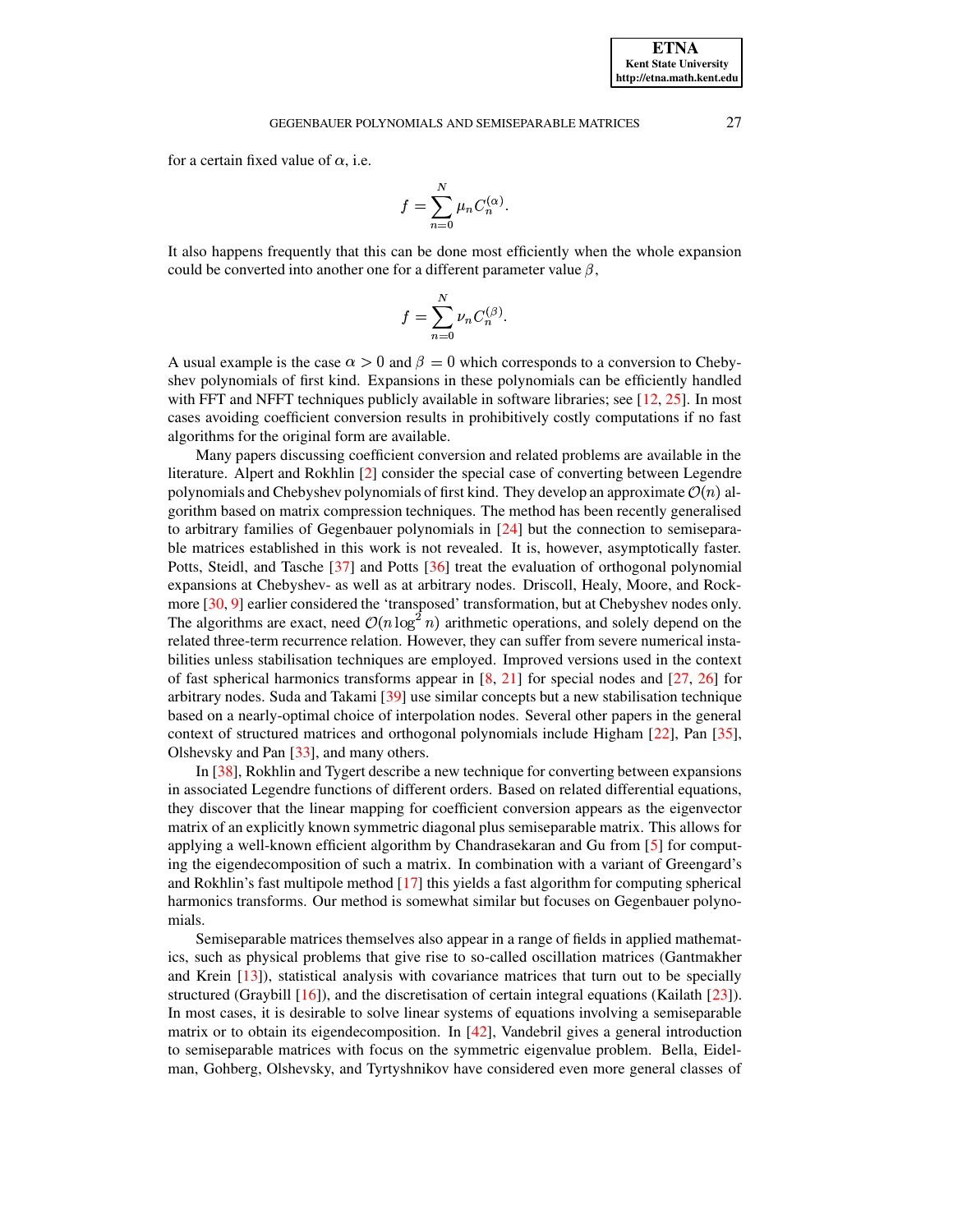so-called quasiseparable matrices and give explicit and recursive formulae for eigenvectors, characteristic polynomials and other related quantities; see [\[11,](#page-26-8) [3\]](#page-26-9). They also derive fast algorithms exploiting structural properties and introduce new classes of orthogonal polynomials. This is done by generalising the concept of tridiagonal Jacoby matrices for classical orthogonal polynomials to quasiseparable matrices of order one. Instead, we use well-known properties of Gegenbauer polynomials and the structure of the eigendecomposition of a particular class of semiseparable matrices to establish a new connection to coefficient conversion between different families of Gegenbauer polynomials.

In [\[5\]](#page-26-6), Chandrasekaran and Gu develop an efficient divide-and-conquer algorithm for computing the eigendecomposition of a symmetric block-diagonal plus semiseparable matrix. For an  $n \times n$  matrix, they obtain an exact  $\mathcal{O}(n^2)$  algorithm for computing only the eigenvalues and an exact  $\mathcal{O}(n^3)$  algorithm for computing in addition also the eigenvectors. Using fast summation techniques, the algorithms can be accelerated to yield an  $\mathcal{O}(n \log n)$ algorithm for computing only the eigenvalues, an  $\mathcal{O}(n^2)$  algorithm for computing also the eigenvectors, and, moreover, an  $\mathcal{O}(n \log n)$  algorithm for applying the eigenvector matrix, or optionally its inverse, to a vector. The accelerated algorithms are accurate up to a prefixed accuracy  $\varepsilon$ . The essential ingredient is a recursive splitting of the matrix in question into smaller matrices of the same type until the problem can be solved directly for each small matrix. The results are then efficiently combined to obtain the eigendecomposition of the whole matrix. This is a classical divide-and-conquer strategy. Mastronardi, Van Camp, and Van Barel devise similar algorithms in [\[29\]](#page-27-21). We develop a new efficient algorithm for computing the eigendecomposition of diagonal plus upper or lower triangular semiseparable matrices. They distinguish from the symmetric semiseparable case by that either their upper or their lower triangular part is zero. The procedure resembles the symmetric case but allows for some simplifications. To be applicable to the problem of coefficient conversion between expansions in Gegenbauer polynomials, we show that the corresponding linear mapping is the eigenvector matrix of an explicitly known diagonal plus upper triangular semiseparable matrix.

The structure of this paper is as follows: In Section [2,](#page-2-0) we introduce basic notation and definitions. In Section [3,](#page-4-0) we briefly survey Chandrasekaran's and Gu's divide-and conquer algorithm for computing the eigendecomposition of symmetric block-diagonal plus semiseparable matrices from [\[5\]](#page-26-6) and develop a new strategy for diagonal plus upper or lower triangular semiseparable matrices. We comment briefly on accelerating the algorithms by fast summation techniques. In Section [4,](#page-15-0) we show that the linear mapping that converts between expansions in different families of Gegenbauer polynomials is the eigenvector matrix of an explicitly known upper triangular semiseparable matrix. We complement the theoretical findings by numerical results in Section [5.](#page-23-0)

<span id="page-2-0"></span>**2. Notational conventions and preliminaries.** In this section, we introduce basic notation and definitions. Scalars are displayed in normal face while vectors and matrices are displayed in boldface. We use capital letters to denote matrices and lower case letters for scalars or vectors. We denote by  $\delta_{i,j}$  the usual Kronecker delta. Throughout this paper, all matrices have real entries and real eigenvalues. For a vector  $\mathbf{x}$ , we let diag  $(\mathbf{x})$  be the diagonal matrix with the entries of x on its diagonal. If x has length n and  $0 \leq k \leq n$ , then  $x_1$  denotes the subvector containing the first k elements of x and  $x_2$  is the subvector consisting of the last  $n - k$  elements of x. For a matrix **A**, we define  $diag(A)$  to be the vector containing the diagonal entries of **A**. Furthermore, triu  $({\bf A})$  denotes the matrix that coincides with **A** strictly above the main diagonal while being zero elsewhere. Similarly, tril  $(A)$  is identical to A strictly below the main diagonal and zero elsewhere.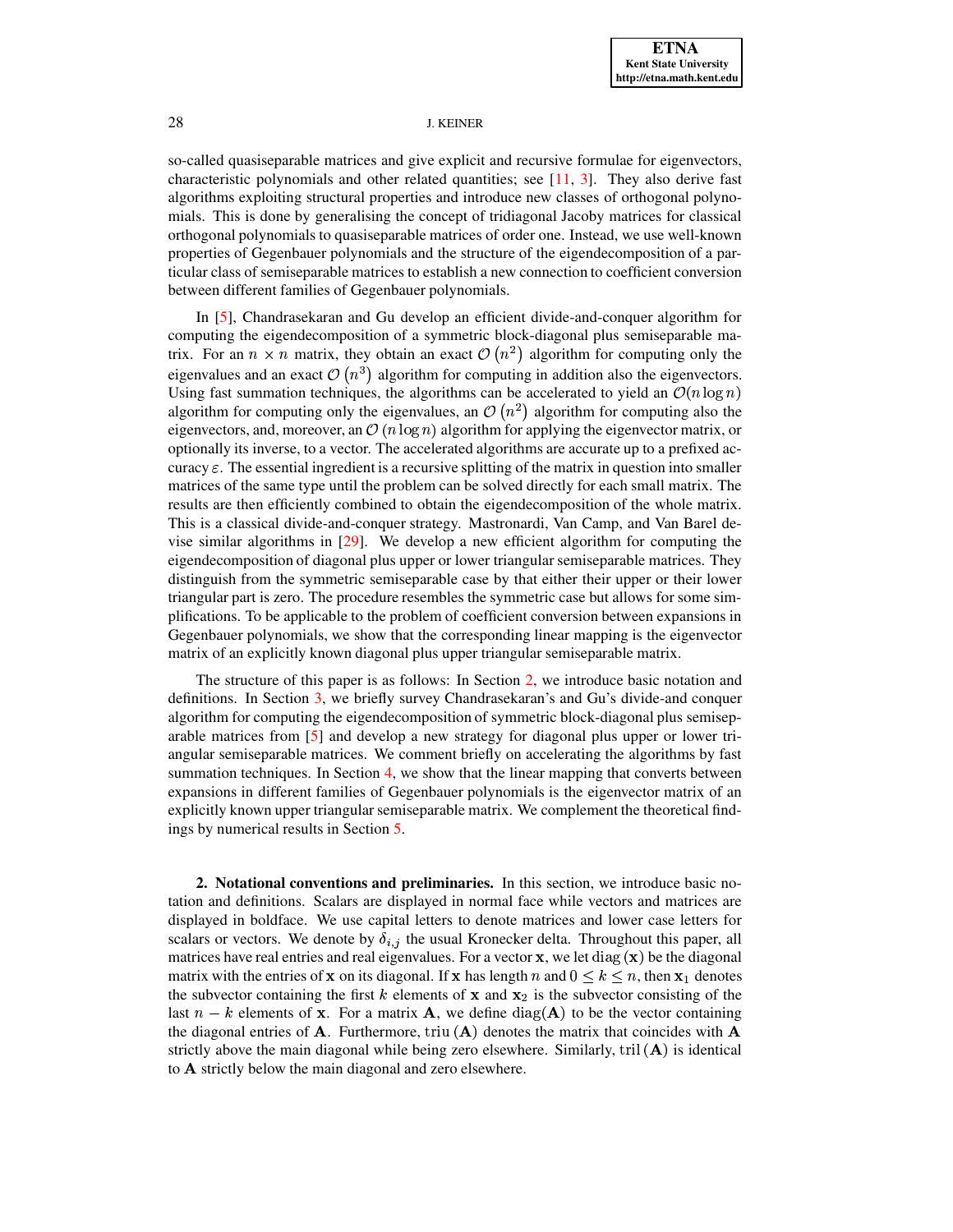DEFINITION 2.[1](#page-3-0). *A matrix*  $\mathbf{A} \in \mathbb{R}^{n \times n}$  *is called* symmetric diagonal plus semiseparable<sup>1</sup> *or* S-matrix *if it* has the form

<span id="page-3-1"></span>(2.1) 
$$
\mathbf{A} = \text{diag}(\mathbf{d}) + \text{triu}(\mathbf{u}\mathbf{v}^{\mathrm{T}}) + \text{tril}(\mathbf{v}\mathbf{u}^{\mathrm{T}})
$$
  $(\mathbf{d}, \mathbf{u}, \mathbf{v} \in \mathbb{R}^{n}).$ 

A generic example for an  $S$ -matrix is

$$
\mathbf{A} = \begin{pmatrix} d_1 & \mu_1 \nu_2 & \mu_1 \nu_3 & \dots & \mu_1 \nu_n \\ \mu_1 \nu_2 & d_2 & \mu_2 \nu_3 & \dots & \mu_2 \nu_n \\ \mu_1 \nu_3 & \mu_2 \nu_3 & d_3 & \dots & \mu_3 \nu_n \\ \vdots & \vdots & \vdots & \ddots & \vdots \\ \mu_1 \nu_n & \mu_2 \nu_n & \mu_3 \nu_n & \dots & d_n \end{pmatrix}.
$$

It consists of diagonal elements  $d_j$  and off-diagonal elements  $\mu_j \nu_k$  which are part of rank-one<br>matrices u  $\mathbf{v}^T$  and  $\mathbf{v}$  u<sup>T</sup> respectively. The elements using the chosen arbitrarily since matrices  $\mathbf{u} \mathbf{v}^{\mathrm{T}}$  and  $\mathbf{v} \mathbf{u}^{\mathrm{T}}$ , respectively. The elements  $\mu_n$  and  $\nu_1$  can be chosen arbitrarily since not referenced. A particular class of unsymmetric but similarly structured matrices is obtained by discarding either the lower or the upper triangular part from the defining equation [\(2.1\)](#page-3-1).

DEFINITION 2.2. *A matrix*  $A \in \mathbb{R}^{n \times n}$  *is called* diagonal plus upper triangular semiseparable *or U*-matrix *if it* has the form

$$
\mathbf{A} = \text{diag}(\mathbf{d}) + \text{triu}(\mathbf{u}\,\mathbf{v}^{\mathrm{T}}) \tag{d, u, v \in \mathbb{R}^{n}}.
$$

*A matrix*  $\mathbf{B} \in \mathbb{R}^{n \times n}$  *is called* diagonal plus lower triangular semiseparable *or*  $\mathcal{L}$ -matrix *if it can be represented as*

$$
\mathbf{B} = \text{diag}\left(\mathbf{d}\right) + \text{tril}\left(\mathbf{v}\,\mathbf{u}^{\mathrm{T}}\right) \tag{d, u, v \in \mathbb{R}^n}.
$$

Both,  $U$ - and  $\mathcal{L}$ -matrices, reveal their eigenvalues immediately which are just their respective diagonal entries  $d_i$ .

**2.1. Eigenvalues and eigenvectors.** While being similar in structure,  $S$ -,  $\mathcal{U}$ -, and  $\mathcal{L}$ matrices differ with respect to the eigendecomposition. For an  $S$ -matrix  $A$ , the Spectral Theorem forsymmetric matrices (see [\[15,](#page-26-10) Theorem 8.1.1, p. 393]) asserts an eigendecomposition }  $=$  Q  $\Lambda$  Q<sup>T</sup> with an orthogonal eigenvector matrix Q and a real diagonal eigenvalue matrix  $\Lambda$ . The eigenvectors of  $A$ , i.e., the columns of  $Q$ , are mutually orthogonal and therefore linearly independent. This holds even in the presence of multiple eigenvalues. Divide-andconquer algorithms for computing the eigendecomposition of  $S$ -matrices have been developed by Chandrasekaran and Gu in [\[5\]](#page-26-6) and Mastronardi, Van Camp, and Van Barel in [\[29\]](#page-27-21). A deflation procedure from Bunch, Nielsen, and Sorensen in [\[4\]](#page-26-11) allows for handling the case of multiple eigenvalues. Therefore, no further assumptions on the matrix have to be made beforehand.

Similar arguments for  $U$ - and  $\mathcal{L}$ -matrices **A** do not hold. In general, unsymmetric matrices, even with real components, have complex eigenvalues. In our case, however, the eigenvalues coincide with the real entries  $d_1, d_2, \ldots, d_n$  o  $\ldots, d_n$  on the main diagonal of **A** and hence are always real. But in the case of multiple eigenvalues, it might happen that  $A$  has degenerate eigenspaces. That is, the eigenspaces can have strictly lower dimension than the algebraic multiplicity of the corresponding eigenvalue. Eidelman, Gohberg, and Olshevsky ([\[11\]](#page-26-8)) establish necessary conditions under which the eigenvalues are simple. A similar deflation

**ETNA Kent State University http://etna.math.kent.edu**

<span id="page-3-0"></span><sup>1</sup>Here and throughout the paper the term *semiseparable* is used as a convenient abbreviation to *generator representable semiseparable of semiseparability rank one*. Historically, the definition of semiseparability has been sometimes ambiguous; see [\[43\]](#page-27-22).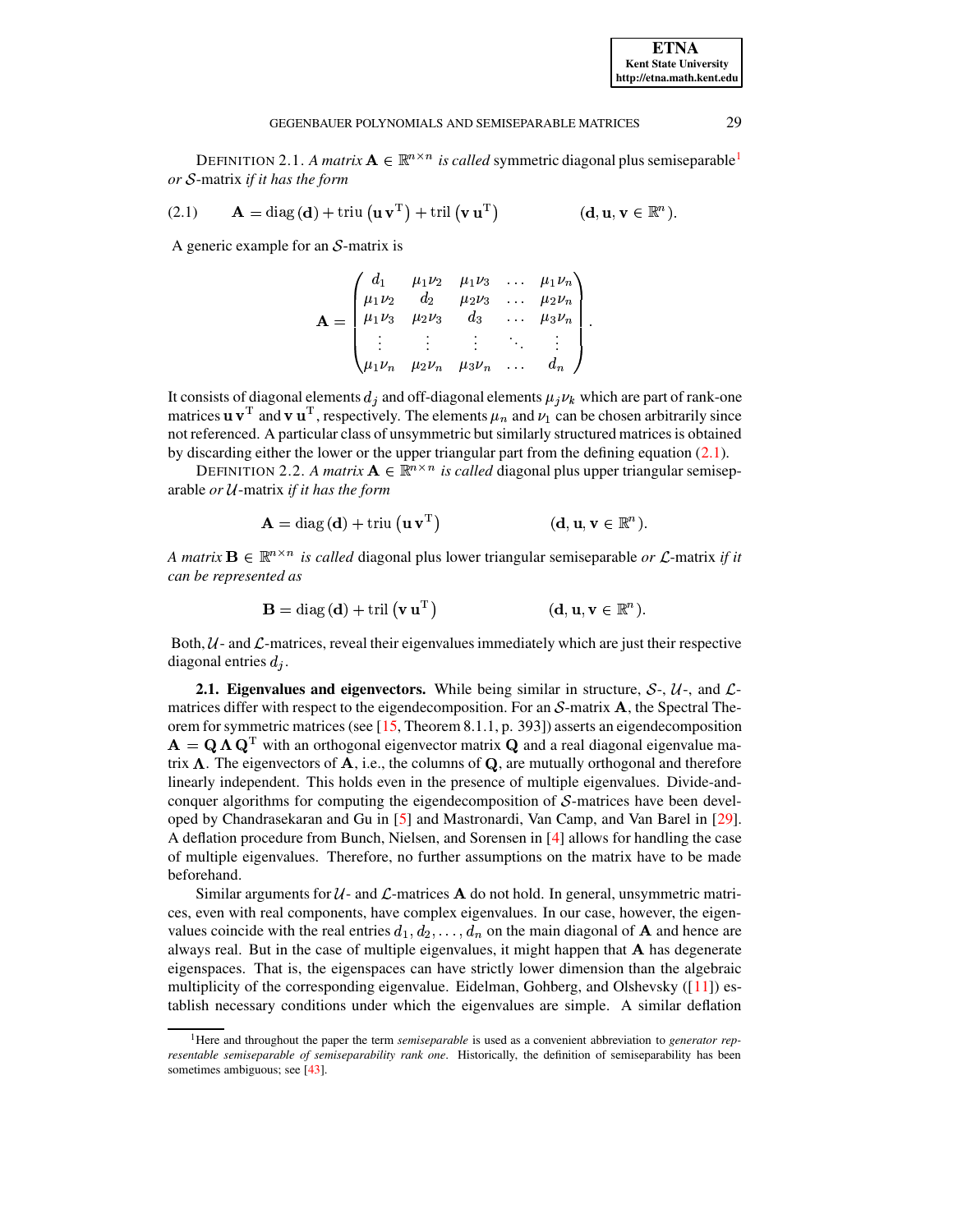procedure as for  $S$ -matrices seems to be unknown yet. In the following, we therefore assume that all eigenvalues are distinct, i.e.,  $d_j \neq d_k$  whenever  $j \neq k$ , such that the eigenvectors are guaranteed to be linearly independent. The assumption will always be fulfilled in our application in Section [4.](#page-15-0)

<span id="page-4-0"></span>**3. Spectral divide-and-conquer algorithms.** This section surveys Chandrasekaran's and Gu's spectral divide-and-conquer method from [\[5\]](#page-26-6) for computing the eigendecomposition of  $S$ -matrices. It is based on a dyadic decomposition strategy. In the divide phase, the problem is recursively split into smaller sub-problems of the same type until each smaller problem can be solved directly. In the conquer phase, solutions of smaller problems are successively combined to solutions for the next bigger problems, following the decomposition tree, until the sought solution of the original problem is obtained. We extend this concept to  $U$ - and  $\mathcal{L}$ -matrices with the additional assumption on the simplicity of the eigenvalues.

<span id="page-4-1"></span>**3.1. Symmetric diagonal plus semiseparable matrices.** The problem of computing the eigendecomposition of an S-matrix  ${\bf A} = {\rm diag}\,({\bf d}) + {\rm triu}\,({\bf u}\,{\bf v}^{\rm T}) + {\rm trii}\,({\bf v}\,{\bf u}^{\rm T}) \in \mathbb{R}^n$  has been studied in [\[5\]](#page-26-6). We sketch the basic strategy here.

**3.1.1. Divide phase.** The main idea for a divide-and-conquer approach is the fact that an  $S$ -matrix  $\bf{A}$  admits the recursive representation

$$
\mathbf{A} = \left( \begin{array}{cc} \mathbf{\hat{A}}_1 & \mathbf{0} \\ \mathbf{0} & \mathbf{\hat{A}}_2 \end{array} \right) + \rho \mathbf{w} \mathbf{w}^{\mathrm{T}},
$$

where  $\rho = \pm 1$  is a free chosen scalar,  $w \in \mathbb{R}^n$  is a vector, and  $\hat{A}_1$  and  $\hat{A}_2$  are S-matrices themselves. To check this, fix  $\rho$  and let  $0 \leq k \leq n$  (usually, k is chosen as  $k = \lfloor n/2 \rfloor$ ). Then we can write

$$
\mathbf{A} = \left(\begin{array}{cc} \mathbf{A}_1 & \mathbf{u}_1 \mathbf{v}_2^\mathrm{T}\\ \mathbf{v}_2 \mathbf{u}_1^\mathrm{T} & \mathbf{A}_2 \end{array}\right)
$$

with the principal sub-matrices  ${\bf A}_1$  and  ${\bf A}_2$  of  ${\bf A}$  defined by

$$
\mathbf{A}_{j} = \text{diag}(\mathbf{d}_{j}) + \text{triu}(\mathbf{u}_{j} \mathbf{v}_{j}^{T}) + \text{tril}(\mathbf{v}_{j} \mathbf{u}_{j}^{T}) \qquad (j = 1, 2).
$$

The rank-one matrices  $\mathbf{u}_1 \mathbf{v}_2^{\mathrm{T}}$  and  $\mathbf{v}_2 \mathbf{u}_1^{\mathrm{T}}$  account for the rest of the symmetric semiseparable part of **A**. Finally, defining the vector  $\mathbf{w} \in \mathbb{R}^n$  by

$$
\mathbf{w}:=\left(\begin{array}{c} \rho\,\mathbf{u}_1\\ \mathbf{v}_2\end{array}\right),\qquad
$$

we obtain the decomposition

$$
\mathbf{A} = \begin{pmatrix} \mathbf{A}_1 - \rho \mathbf{u}_1 \mathbf{u}_1^{\mathrm{T}} & \mathbf{0} \\ \mathbf{0} & \mathbf{A}_2 - \rho \mathbf{v}_2 \mathbf{v}_2^{\mathrm{T}} \end{pmatrix} + \rho \mathbf{w} \mathbf{w}^{\mathrm{T}} = \begin{pmatrix} \mathbf{\hat{A}}_1 & \mathbf{0} \\ \mathbf{0} & \mathbf{\hat{A}}_2 \end{pmatrix} + \rho \mathbf{w} \mathbf{w}^{\mathrm{T}}.
$$

Here, the newly defined matrices  $\mathbf{A}_1$  and  $\mathbf{A}_2$  with

$$
\hat{\mathbf{A}}_1 := \mathbf{A}_1 - \rho \mathbf{u}_1 \mathbf{u}_1^{\mathrm{T}} = \text{diag} \left( \mathbf{d}_1 - \rho \text{ diag}(\mathbf{u}_1 \mathbf{u}_1^{\mathrm{T}}) \right) + \text{triu} \left( \mathbf{u}_1 \left( \mathbf{v}_1 - \rho \mathbf{u}_1 \right)^{\mathrm{T}} \right) \n+ \text{tril} \left( \left( \mathbf{v}_1 - \rho \mathbf{u}_1 \right) \mathbf{u}_1^{\mathrm{T}} \right), \n\hat{\mathbf{A}}_2 := \mathbf{A}_2 - \rho \mathbf{v}_2 \mathbf{v}_2^{\mathrm{T}} = \text{diag} \left( \mathbf{d}_2 - \rho \text{ diag}(\mathbf{v}_2 \mathbf{v}_2^{\mathrm{T}}) \right) + \text{triu} \left( \left( \mathbf{u}_2 - \rho \mathbf{v}_2 \right) \mathbf{v}_2^{\mathrm{T}} \right) \n+ \text{tril} \left( \mathbf{v}_2 \left( \mathbf{u}_2 - \rho \mathbf{v}_2 \right)^{\mathrm{T}} \right)
$$

are  $S$ -matrices themselves. They may be decomposed recursively in the same manner.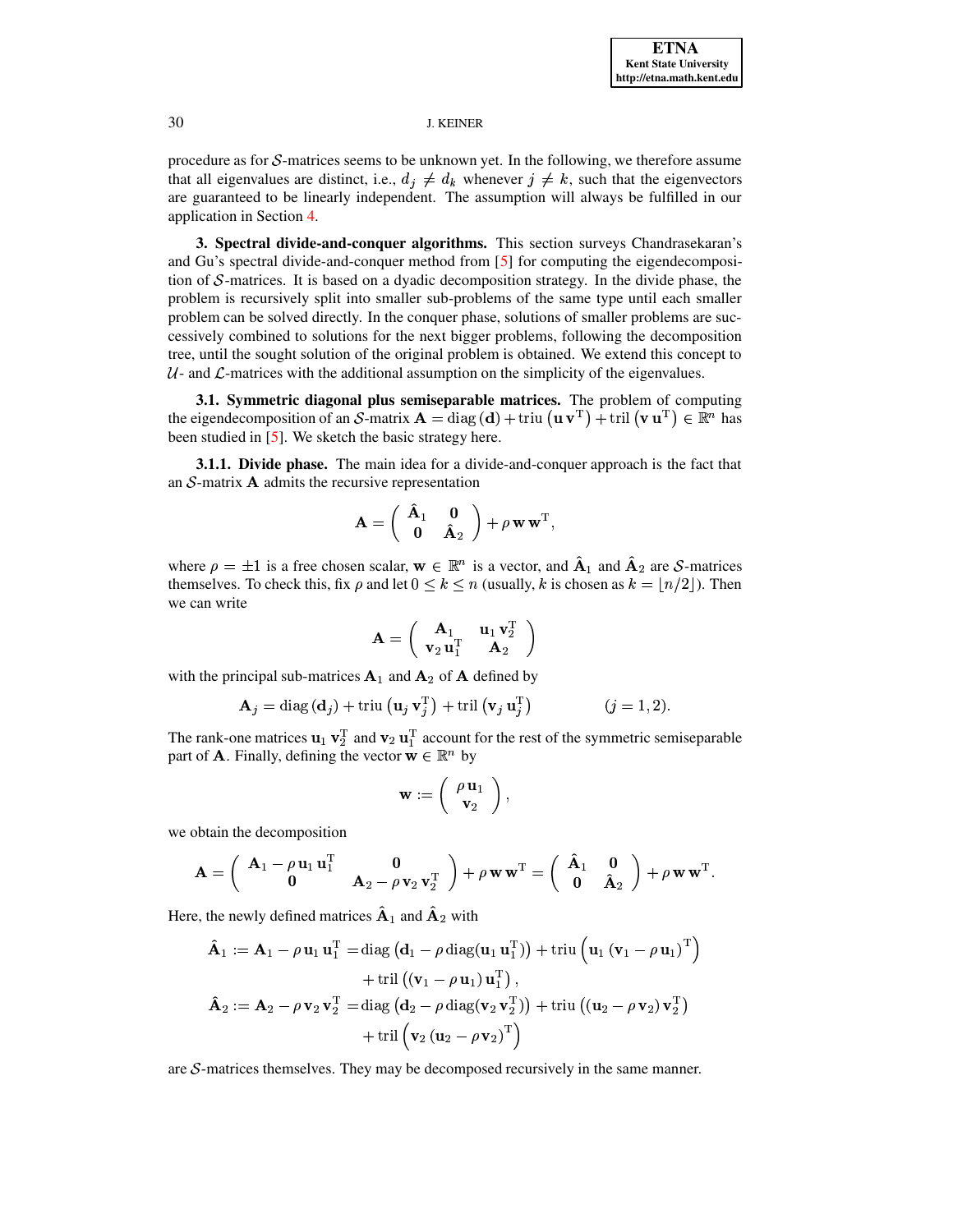**3.1.2. Conquer phase.** Let  $\rho$  and  $k$  be defined as before. Suppose now that we have computed the eigendecompositions of two smaller  $S$ -matrices  $\mathbf{A}_1$  and  $\mathbf{A}_2$  obtained from the decomposition of a bigger  $S$ -matrix  $A$ ,

$$
\hat{\mathbf{A}}_1 = \mathbf{Q}_1 \, \mathbf{\Lambda}_1 \, \mathbf{Q}_1^{\mathrm{T}}, \qquad \qquad \hat{\mathbf{A}}_2 = \mathbf{Q}_2 \, \mathbf{\Lambda}_2 \, \mathbf{Q}_2^{\mathrm{T}},
$$

with the diagonal eigenvalue matrices  $\Lambda_1 := \text{diag}(\lambda_1)$ ,  $\Lambda_2 := \text{diag}(\lambda_2)$ , and the orthogonal eigenvector matrices  $\mathbf{Q}_1$  and  $\mathbf{Q}_2$ . For the matrix **A**, this implies the representation

$$
\mathbf{A} = \left(\begin{array}{cc} \mathbf{Q}_1 & \mathbf{0} \\ \mathbf{0} & \mathbf{Q}_2 \end{array}\right) (\mathbf{\Lambda} + \rho \mathbf{z} \mathbf{z}^{\mathrm{T}}) \left(\begin{array}{cc} \mathbf{Q}_1 & \mathbf{0} \\ \mathbf{0} & \mathbf{Q}_2 \end{array}\right)^{\mathrm{T}}
$$

with the matrix  $\Lambda := diag(\lambda)$  and the vector

<span id="page-5-0"></span>
$$
\mathbf{z}:=\left(\begin{array}{cc} \mathbf{Q}_1 & \mathbf{0} \\ \mathbf{0} & \mathbf{Q}_2 \end{array}\right)^{\mathrm{T}}\mathbf{w}.
$$

To obtain the eigendecomposition of the matrix  $A$ , let the eigendecomposition of the symmetric rank-one modified diagonal matrix  $\mathbf{\Lambda} + \rho \mathbf{z} \mathbf{z}^{\text{T}}$  be written as  $\mathbf{\Lambda} + \rho \mathbf{z} \mathbf{z}^{\text{T}} = \mathbf{U} \mathbf{\Omega} \mathbf{U}^{\text{T}}$ . Then the eigendecomposition  $\mathbf{A} = \mathbf{Q} \Omega \mathbf{Q}^{\mathrm{T}}$  is

(3.1) 
$$
\mathbf{A} = \underbrace{\left(\left(\begin{array}{cc} \mathbf{Q}_1 & \mathbf{0} \\ \mathbf{0} & \mathbf{Q}_2 \end{array}\right) \mathbf{U}\right)}_{= \mathbf{Q}} \mathbf{\Omega} \underbrace{\left(\mathbf{U}^{\mathrm{T}} \left(\begin{array}{cc} \mathbf{Q}_1 & \mathbf{0} \\ \mathbf{0} & \mathbf{Q}_2 \end{array}\right)^{\mathrm{T}}\right)}_{= \mathbf{Q}^{\mathrm{T}}}.
$$

In essence, the eigenvector matrix  $\bf{Q}$  of the matrix  $\bf{A}$  can be written using the eigenvector matrices  $Q_1$ ,  $Q_2$  of two smaller S-matrices times the eigenvector matrix U of a symmetric rank-one modified diagonal matrix. The eigenvalues of **A** in the diagonal matrix  $\Omega$  are the eigenvalues of the symmetric rank-one modified diagonal system.

In the original paper, Chandrasekaran and Gu provide a more elaborated description of the presented divide-and-conquer method showing that the explicit computation of new vectors in the decomposition phase can be avoided and that the vector z in the conquer phase can be computed on-line by using data from smaller sub-problems. The crucial part in implementing the divide-and-conquer strategy is the efficient computation of the eigendecomposition of the symmetric rank-one modified diagonal system in the conquer phase. This step is surveyed in the next subsection.

Without further optimisations, one obtains an  $\mathcal{O}(n^2)$  algorithm for computing the eigenvalues only and an  $\mathcal{O}(n^3)$  algorithm for computing also the eigenvectors. As mentioned in the next subsection, these algorithms can be accelerated to yield approximate  $\mathcal{O}(n \log n)$ and  $\mathcal{O}(n^2)$  algorithms, respectively, exploiting the matrix structure found in the symmetric rank-one modified diagonal eigenproblem; cf. [5].

<span id="page-5-1"></span>3.2. Symmetric rank-one modification of the diagonal eigenproblem. This section briefly describes how to compute the eigendecomposition of a symmetric rank-one modified diagonal matrix  $\mathbf{D} + \mathbf{z} \mathbf{z}^{\mathrm{T}}$ . The problem of determining the eigendecomposition of such a matrix was first formulated by Golub in [14]. There, the eigenvalues are obtained as zeros of a secular equation and the computation of the eigenvectors by inverse iteration is proposed. In [4], Bunch, Nielsen, and Sorensen establish an explicit formula for computing the eigenvectors without inverse iteration and introduce a deflation procedure to handle the case of multiple eigenvalues. A perturbation analysis shows that the computation of the eigenvectors can, under some circumstances, be subject to severe instabilities so that they are possibly far

**ETNA Kent State University** http://etna.math.kent.edu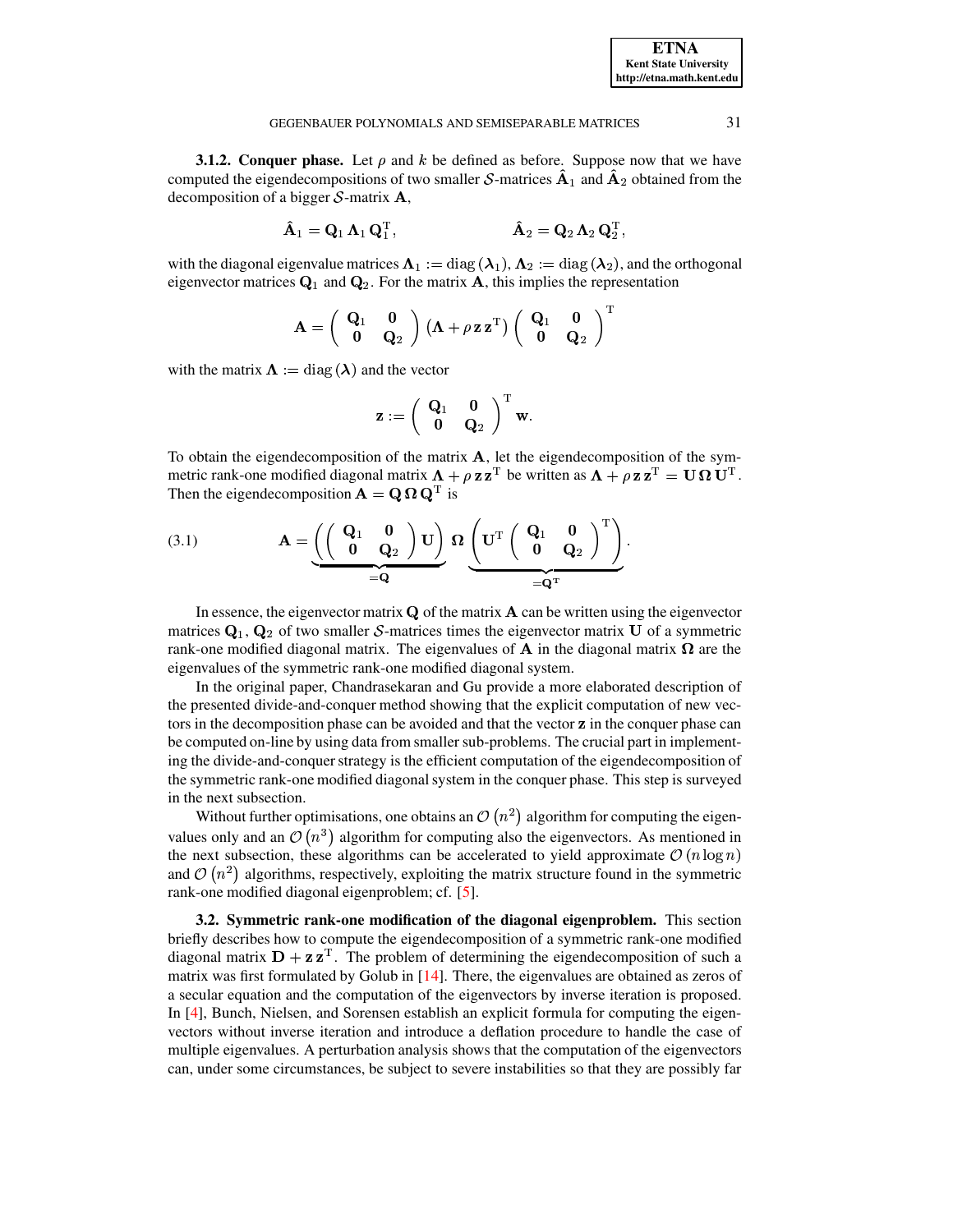from being numerically orthogonal. It was not before [18] that Gu and Eisenstat showed a stable way to compute numerically orthogonal eigenvectors close to the original ones. For the sake of simplicity, we assume in the following that all eigenvalues, hence diagonal entries, of **D** are distinct and that all entries of **z** are non-zero. If this is not the case, the deflation procedure in [4] leads to a reduced problem that enjoys the assumed properties. Moreover, we may assume that by permutations we have arranged for that the diagonal entries  $d_i$  are lined up in increasing order, i.e.  $d_1 < d_2 < \ldots < d_n$ . The following theorem, given without proof, restates results obtained in  $[14]$  and  $[4]$ .

<span id="page-6-3"></span>THEOREM 3.1. Let **D** be a diagonal matrix with pairwise distinct entries  $d_1 < d_2$  $\ldots < d_n$ , **z** be a vector with non-zero entries  $z_1, z_2, \ldots, z_n$ , and  $\rho \neq 0$  be a scalar. Then for the symmetric rank-one modified diagonal matrix  $\mathbf{D} + \rho \mathbf{z} \mathbf{z}^T$  the following statements hold true:

1. The eigenvalues  $\lambda_1, \lambda_2, \ldots, \lambda_n$  have the interlacing property

<span id="page-6-0"></span>
$$
(3.2) \qquad \begin{cases} \n\begin{aligned}\n d_1 < \lambda_1 < d_2 < \lambda_2 < \ldots < d_n < \lambda_n < d_n + \rho \mathbf{z}^T \mathbf{z}, & \text{if } \rho > 0, \\
 d_1 + \rho \mathbf{z}^T \mathbf{z} < \lambda_1 < d_1 < \lambda_2 < d_2 < \ldots < \lambda_n < d_n, & \text{if } \rho < 0.\n\end{aligned}\n\end{cases}
$$

2. The eigenvalues  $\lambda_1, \lambda_2, \ldots, \lambda_n$  are solutions to the secular equation

<span id="page-6-1"></span>(3.3) 
$$
f(\lambda) := 1 + \rho \sum_{j=1}^{n} \frac{z_j^2}{d_j - \lambda} = 0.
$$

<span id="page-6-2"></span>3. For each eigenvalue  $\lambda_j$ , a corresponding  $\|\cdot\|_2$ -normalised eigenvector  $\mathbf{u}_j$  is given  $by$ 

$$
(3.4) \quad \mathbf{u}_{j} = \left(\sum_{m=1}^{n} \frac{z_{m}^{2}}{(d_{m}-\lambda_{j})^{2}}\right)^{-1/2} \cdot \left(\frac{z_{1}}{d_{1}-\lambda_{j}}, \frac{z_{2}}{d_{2}-\lambda_{j}}, \ldots, \frac{z_{n}}{d_{n}-\lambda_{j}}\right)^{\mathrm{T}}.
$$

This theorem provides a way to compute the eigendecomposition of a symmetric rankone modified diagonal matrix. The eigenvalues  $\lambda_j$  are bounded by the diagonal entries  $d_j$ of **D** and the inner product  $\rho z^T z$  in (3.2). Furthermore, the eigenvalues are the zeros of a rational function  $f(\lambda)$  in (3.3). There exist fast iterative methods finding these zeros to machine precision; see for example [4]. The eigenvectors  $\mathbf{u}_i$  have explicit expressions in terms of the entries of the vector z, the diagonal entries  $d_j$  and the new eigenvalues  $\lambda_j$  as shows  $(3.4)$ .

REMARK 3.2. The eigenvector matrix  $\mathbf{U} = (\mathbf{u}_1, \mathbf{u}_2, \dots, \mathbf{u}_n) = (u_{j,k})_{i,j=1}^{n,n}$  is a Cauchylike matrix with entries

$$
u_{i,j} = z_i \cdot \frac{1}{d_i - \lambda_j} \cdot \left( \sum_{m=1}^n \frac{z_m^2}{(d_m - \lambda_j)^2} \right)^{-1/2}
$$

It is usually fully populated. Multiplying a vector by this matrix generally takes  $\mathcal{O}(n^2)$ arithmetic operations. Using fast summation techniques, an acceleration to  $\mathcal{O}(n)$  arithmetic operations can be achieved; see also Section 3.5. The resulting algorithm is then approximate, i.e. accurate up to a prefixed accuracy  $\varepsilon$ .

REMARK 3.3. The acceleration of matrix-vector multiplications involving Cauchy-like matrices allows for computing all eigenvalues of an S-matrix with  $\mathcal{O}(n \log n)$  arithmetic operations and for computing also the eigenvectors with  $\mathcal{O}(n^2)$  arithmetic operations. This follows directly from the method described in Section  $3.1$ . It is understood that the algorithms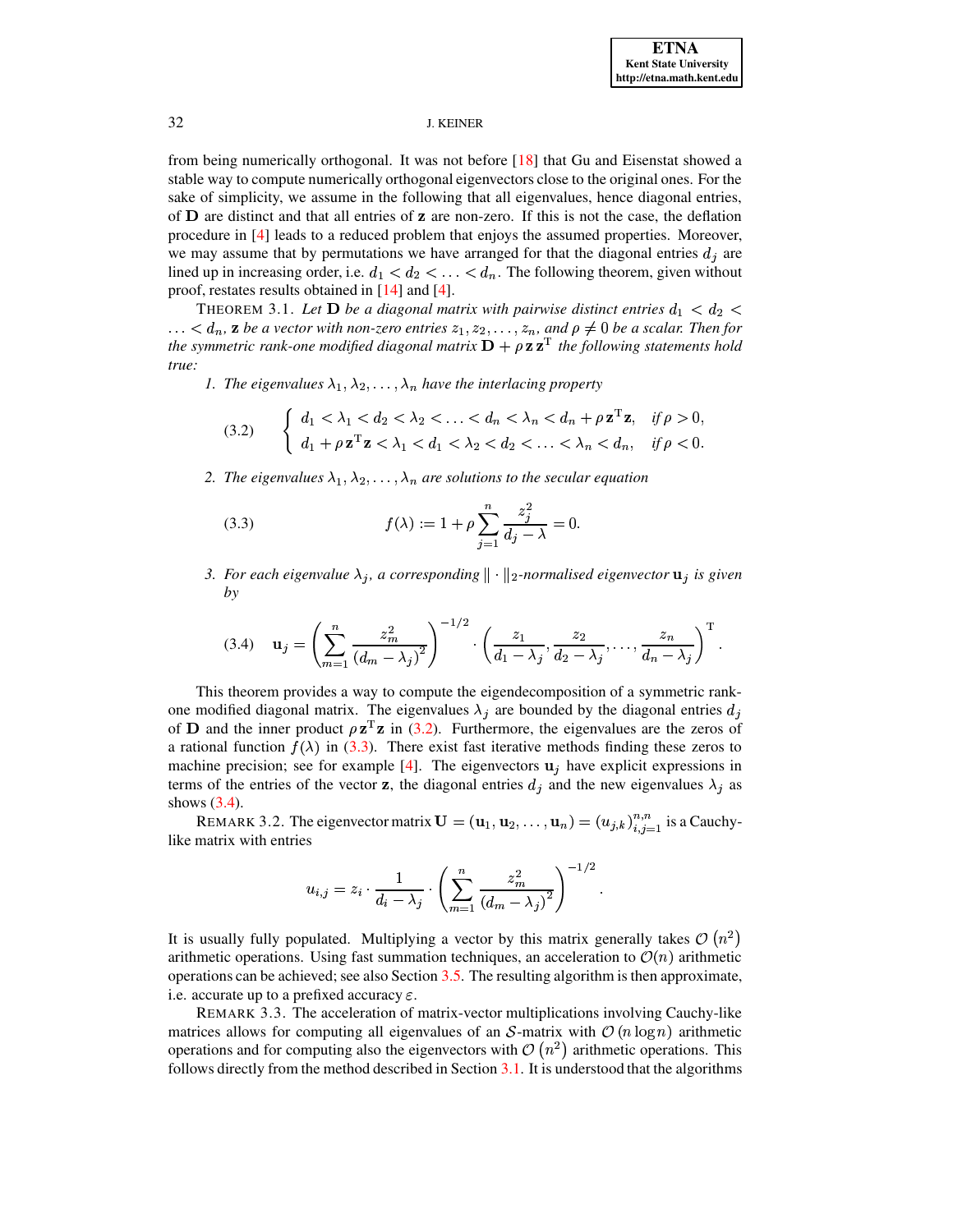## GEGENBAUER POLYNOMIALS AND SEMISEPARABLE MATRICES 33

then also become approximate. By using that the eigenvector matrix  $Q$  in the eigendecomposition  $(3.1)$  is recursively made up of Cauchy-like matrices  $U$ , one also obtains an efficient way to apply Q and  $\mathbf{Q}^{\mathrm{T}} = \mathbf{Q}^{-1}$  to an arbitrary vector. In view of Theorem [3.1,](#page-6-3) only the entries of the vectors **z** and **d**, and the eigenvalues  $\lambda_j$  which together fully determine each matrix U need to be stored. Since a single application of a matrix U or  $U<sup>T</sup>$  takes linear time  $\mathcal{O}(n)$ , this yields an  $\mathcal{O}(n \log n)$  algorithm for applying either **Q** or  $\mathbf{Q}^T$  to an arbitrary vector.

<span id="page-7-0"></span>**3.3. Diagonal plus upper or lower triangular semiseparable matrices.** In [\[11\]](#page-26-8), Eidelman, Gohberg and Olshevsky give recursive expressions for characteristic polynomials and eigenvectors for quasiseparable matrices of order one which include  $\mathcal{U}$ - and  $\mathcal{L}$ -matrices. But as far as we know, the problem of computing the eigendecomposition of  $\mathcal{U}$ - and  $\mathcal{L}$ matrices

$$
\mathbf{A} = \text{diag}\left(\mathbf{d}\right) + \text{triu}\left(\mathbf{u}\,\mathbf{v}^{\mathrm{T}}\right), \qquad \qquad \mathbf{A} = \text{diag}\left(\mathbf{d}\right) + \text{tril}\left(\mathbf{v}\,\mathbf{u}^{\mathrm{T}}\right)
$$

by divide-and-conquer methods has yet not been studied in the literature. It turns out that the special structure of  $U$ - and  $\mathcal{L}$ -matrices allows for adopting an analogous divide-and-conquer strategy as for  $S$ -matrices in Section [3.1.](#page-4-1) Moreover, the eigenvector matrices to be computed are also instantly inverted and the whole method is even easier: First, the decomposition into smaller sub-problems is done only by taking principal sub-matrices, i.e. avoiding explicit computations of new quantities right from the beginning. Second, the eigenvalues of all appearing matrices are known a priori, since they are triangular. We recall that we assume that all eigenvalues are distinct. In the following, we will restrict ourselves to the treatment of  $U$ -matrices. In the case of  $\mathcal{L}$ -matrices a simple transpose reduces everything to applying the results for  $U$ -matrices.

**3.3.1. Divide phase.** For the decomposition, we start again with a representation of a *U*-matrix  $\mathbf{A} = \text{diag}(\mathbf{d}) + \text{triu}(\mathbf{u}\mathbf{v}^T) \in \mathbb{R}^n$  by two smaller matrices of the same type, plus, new in this case, a particular unsymmetric rank-one modification,

$$
\mathbf{A} = \left(\begin{array}{cc} \mathbf{A}_1 & \mathbf{0} \\ \mathbf{0} & \mathbf{A}_2 \end{array}\right) + \mathbf{\tilde{u}} \, \mathbf{\tilde{v}}^{\mathrm{T}}.
$$

As before we let  $0 \leq k \leq n$  and define the principal submatrices  ${\bf A}_1$  and  ${\bf A}_2$  by

$$
\mathbf{A}_{j} = \text{diag}\left(\mathbf{d}_{j}\right) + \text{triu}\left(\mathbf{u}_{j}\,\mathbf{v}_{j}^{\mathrm{T}}\right) \qquad (j = 1, 2).
$$

The vectors  $\tilde{\mathbf{u}} \in \mathbb{R}^n$  and  $\tilde{\mathbf{v}} \in \mathbb{R}^n$  account for the upper right block of **A** and are given by

$$
\tilde{\mathbf{u}} := \left(\begin{array}{c} \mathbf{u}_1 \\ \mathbf{0} \end{array} \right), \hspace{5cm} \tilde{\mathbf{v}} := \left(\begin{array}{c} \mathbf{0} \\ \mathbf{v}_2 \end{array} \right).
$$

It is not difficult to see that the matrices  ${\bf A}_1$  and  ${\bf A}_2$  are U-matrices. They can be decomposed recursively in the same style. Note that the entries of  $d$  are the eigenvalues of  $A$  and that the elements of  $\mathbf{d}_1$  and  $\mathbf{d}_2$  are the eigenvalues of the submatrices  $\mathbf{A}_1$  and  $\mathbf{A}_2$ , respectively. That is, the eigenvalues of  ${\bf A}$  are the disjoint union of the eigenvalues of  ${\bf A}_1$  and  ${\bf A}_2$ . In comparison to S-matrices, the additional rank-one modification  $\tilde{\mathbf{u}} \tilde{\mathbf{v}}^{\mathrm{T}}$  is unsymmetric, but of a particular type, since it modifies only the upper right  $k \times (n - k)$  block of ) block of **A**. The decomposition is almost trivial and does not require the computation of any new quantity.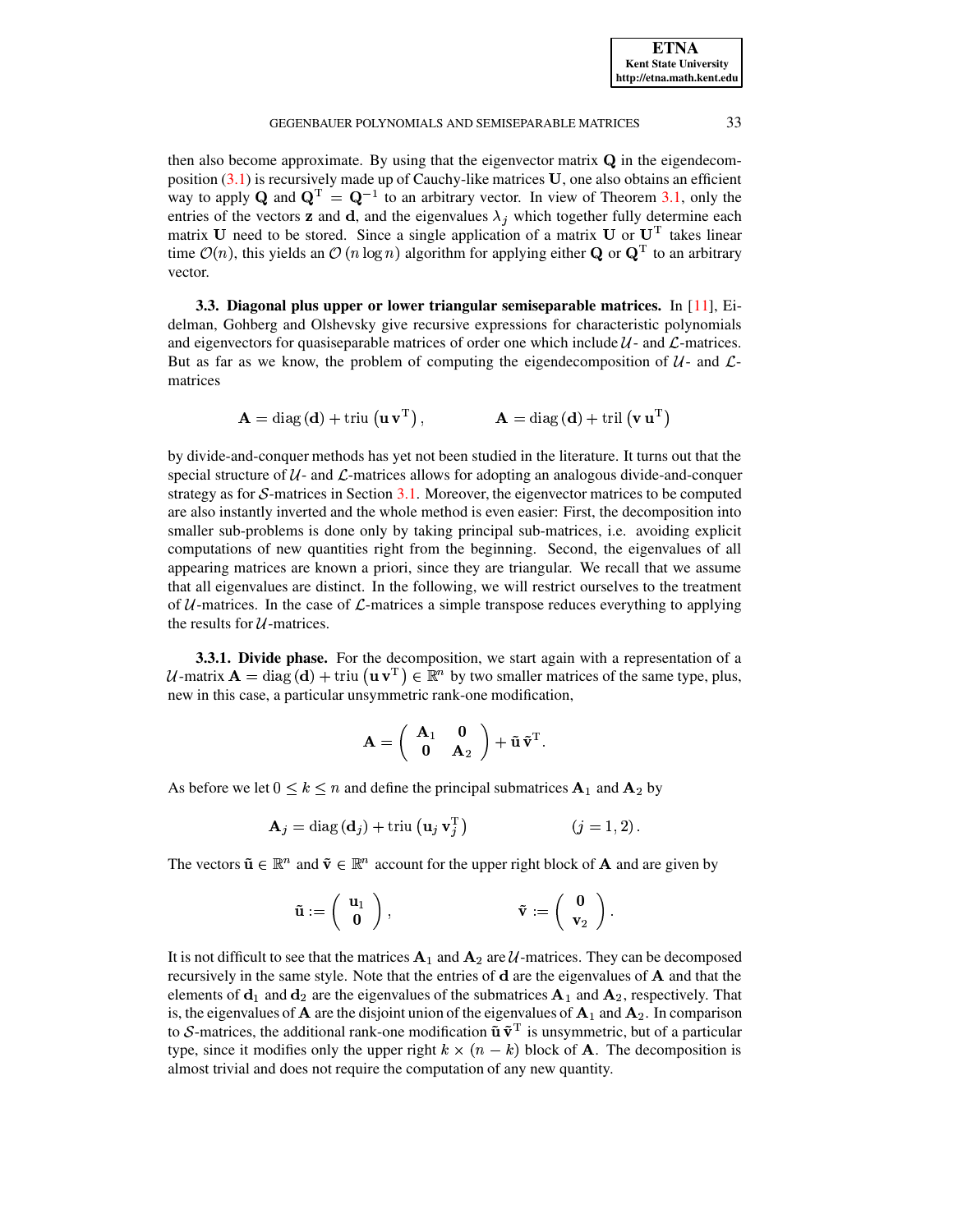3.3.2. Conquer phase. Let  $k$  be defined as before. Suppose that the eigendecomposition of two smaller matrices  $A_1$  and  $A_2$  has already been computed. Since both matrices are upper triangular and have real eigenvalues, this reads

$$
A_1 = Q_1 D_1 Q_1^{-1}, \qquad A_2 = Q_2 D_2 Q_2^{-1},
$$

with  $D_1 := diag(d_1)$  and  $D_2 := diag(d_2)$ . Notice that owing to the argument above, the eigenvalues contained in  $d_1$  and  $d_2$  are known a priori. Notice further that the eigenvector matrices  $Q_1$  and  $Q_2$  are not orthogonal but upper triangular. As we will see later, we can obtain the inverse matrices  $\mathbf{Q}_1^{-1}$  and  $\mathbf{Q}_2^{-1}$  without any extra computation directly from  $\mathbf{Q}_1$  and  $\mathbf{Q}_2$ . Using the eigendecomposition of  $\mathbf{A}_1$  and  $\mathbf{A}_2$ , we now obtain for  $\mathbf{A}$  the representation

$$
\mathbf{A} = \left(\begin{array}{cc} \mathbf{Q}_1 & \mathbf{0} \\ \mathbf{0} & \mathbf{Q}_2 \end{array}\right) \left(\mathbf{D} + \mathbf{w} \, \mathbf{z}^{\text{T}}\right) \left(\begin{array}{cc} \mathbf{Q}_1 & \mathbf{0} \\ \mathbf{0} & \mathbf{Q}_2 \end{array}\right)^{\text{-}}
$$

with the vectors

<span id="page-8-0"></span> $(3.5)$ 

$$
\mathbf{w}:=\left(\begin{array}{cc} \mathbf{Q}_1 & \mathbf{0} \\ \mathbf{0} & \mathbf{Q}_2 \end{array}\right)^{-1}\mathbf{\tilde{u}}\ =\left(\begin{array}{c} \mathbf{Q}_1^{-1}\,\mathbf{u}_1 \\ \mathbf{0} \end{array}\right),\quad \mathbf{z}:=\left(\begin{array}{cc} \mathbf{Q}_1 & \mathbf{0} \\ \mathbf{0} & \mathbf{Q}_2 \end{array}\right)^{\rm T}\mathbf{\tilde{v}}\ =\left(\begin{array}{c} \mathbf{0} \\ \mathbf{Q}_2^{\rm T}\,\mathbf{v}_2 \end{array}\right)
$$

<span id="page-8-1"></span>The eigendecomposition of the unsymmetric rank-one modified diagonal matrix  $D + w z^T$ can be written as

$$
(3.6) \qquad \qquad \mathbf{D} + \mathbf{w} \mathbf{z}^{\mathrm{T}} = \mathbf{U} \mathbf{D} \mathbf{U}^{-1}
$$

The eigenvalues are the a priori known elements of the diagonal matrix  $\mathbf{D} := diag(\mathbf{d})$ . Using this representation, we finally obtain the eigendecomposition of A as

$$
\mathbf{A} = \underbrace{\left(\left(\begin{array}{cc} \mathbf{Q}_1 & \mathbf{0} \\ \mathbf{0} & \mathbf{Q}_2 \end{array}\right) \mathbf{U}\right)}_{=: \mathbf{Q}} \mathbf{D} \underbrace{\left(\mathbf{U}^{-1} \left(\begin{array}{cc} \mathbf{Q}_1 & \mathbf{0} \\ \mathbf{0} & \mathbf{Q}_2 \end{array}\right)^{-1}\right)}_{= \mathbf{Q}^{-1}}.
$$

Let us check if the described conquer strategy can be carried out efficiently. To this end, fix a single conquer step that obtains the eigendecomposition of a matrix A using the eigendecompositions  $\mathbf{A}_1 = \mathbf{Q}_1 \mathbf{D}_1 \mathbf{Q}_1^{-1}$  and  $\mathbf{A}_2 = \mathbf{Q}_2 \mathbf{D}_2 \mathbf{Q}_2^{-1}$  of two smaller matrices  $\mathbf{A}_1$ and  $A_2$  obtained in the divide phase. Let us also assume that  $A$  itself has been obtained as the upper left principal submatrix  $\overline{A}_1$  or the lower right principal submatrix  $\overline{A}_2$  of a bigger  $U$ -matrix  $\bar{\mathbf{A}} = \text{diag}(\bar{\mathbf{d}}) + \text{triu}(\bar{\mathbf{u}} \bar{\mathbf{v}}^{\mathrm{T}}).$ 

The conquer procedure consists of two parts: the computation of the vectors  $\bf{w}$  and  $\bf{z}$  as in the defining equation  $(3.5)$ , and second, the computation of the eigenvector matrix U of the modified diagonal system in the eigendecomposition  $(3.6)$ . The latter problem will be dealt with in the next subsection. The former problem can be much simplified by using data from previous conquer steps. We apply an inductive idea and therefore have to distinguish between conquer steps using data from the bottom of the divide phase, and the remaining steps above. We can avoid explicitly computing the vectors  $\bf{w}$  and  $\bf{z}$  by formula (3.5) in every conquer step and are able to use an on-line updating technique instead.

Assume first that the eigenvector matrices  $\mathbf{Q}_1$  and  $\mathbf{Q}_2$  and also their inverses  $\mathbf{Q}_1^{-1}$  and  $\mathbf{Q}_2^{-1}$  appearing in the conquer step have been computed explicitly by solving the smaller eigenproblems directly. In this case, we can use formula  $(3.5)$  to compute the vectors w and z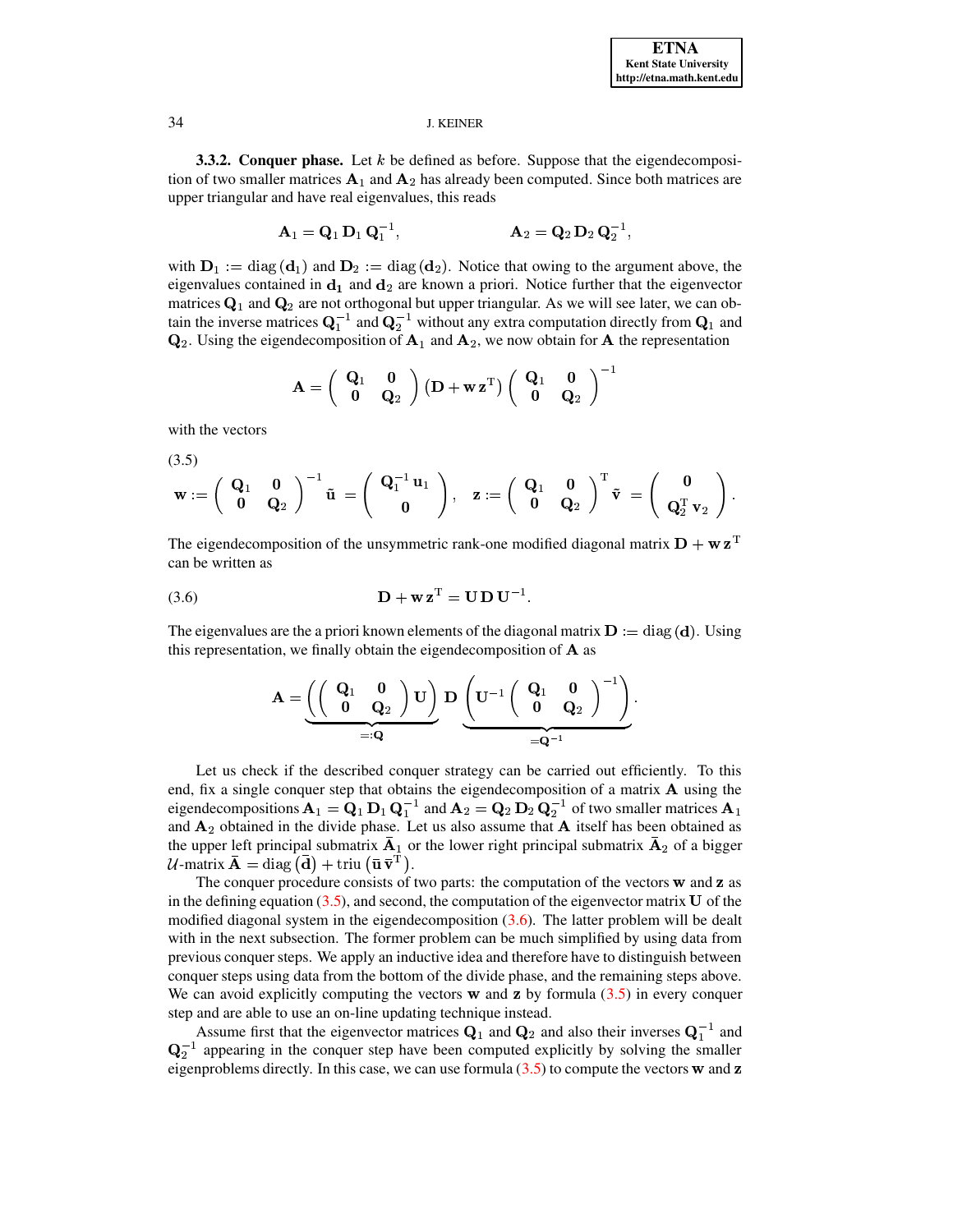directly. Let us also assume that we have solved the unsymmetric rank-one modified diagonal eigenproblem in [\(3.6\)](#page-8-1). Then we also have **U** and  $U^{-1}$  in the equation  $D + w z^T = U D U^{-1}$ . Now, in addition, we compute also the vectors

$$
\begin{aligned} \mathbf{\tilde{w}} &:= \left(\begin{array}{cc} \mathbf{Q}_1 & \mathbf{0} \\ \mathbf{0} & \mathbf{Q}_2 \end{array}\right)^{-1} \left(\begin{array}{c} \mathbf{0} \\ \mathbf{u}_2 \end{array}\right) = \left(\begin{array}{c} \mathbf{0} \\ \mathbf{Q}_2^{-1} \, \mathbf{u}_2 \end{array}\right), \\ \mathbf{\tilde{z}} &:= \left(\begin{array}{cc} \mathbf{Q}_1 & \mathbf{0} \\ \mathbf{0} & \mathbf{Q}_2 \end{array}\right)^{\text{T}} \left(\begin{array}{c} \mathbf{v}_1 \\ \mathbf{0} \end{array}\right) = \left(\begin{array}{c} \mathbf{Q}_1^{\text{T}} \, \mathbf{v}_1 \\ \mathbf{0} \end{array}\right). \end{aligned}
$$

If now  ${\bf A} = \bar{\bf A}_1$  with respect to the bigger matrix  $\bar{\bf A}$ , we can write

$$
\begin{aligned} \mathbf{U}^{-1}\left(\mathbf{w}+\tilde{\mathbf{w}}\right)&=\mathbf{U}^{-1}\left(\begin{array}{cc} \mathbf{Q}_1 & \mathbf{0} \\ \mathbf{0} & \mathbf{Q}_2 \end{array}\right)^{-1}\left(\begin{array}{c} \mathbf{u}_1 \\ \mathbf{u}_2 \end{array}\right)=\bar{\mathbf{Q}}_1^{-1}\bar{\mathbf{u}}_1,\\ \mathbf{U}^{\mathrm{T}}\left(\mathbf{z}+\tilde{\mathbf{z}}\right)&=\mathbf{U}^{\mathrm{T}}\left(\begin{array}{c} \mathbf{Q}_1 & \mathbf{0} \\ \mathbf{0} & \mathbf{Q}_2 \end{array}\right)^{\mathrm{T}}\left(\begin{array}{c} \mathbf{v}_1 \\ \mathbf{v}_2 \end{array}\right)=\bar{\mathbf{Q}}_1^{\mathrm{T}}\bar{\mathbf{v}}_1. \end{aligned}
$$

Similarly, if we have  ${\bf A} = {\bf \bar{A}}_2$ , computing the same quantities yields  ${\bf U}^{-1}({\bf w} + {\bf \tilde{w}}) =$  $\bar{Q}_2^{-1}$   $\bar{u}_2$  and  $U^T(z+\tilde{z}) = \bar{Q}_2^T \bar{v}_2$ . This means that by performing the conquer steps for  ${\bf A} = {\bf A}_1$  and  ${\bf A} = {\bf A}_2$  in the manner just described, we have already computed the data needed in the conquer step for  $\overline{A}$  which would otherwise have to be computed by formula [\(3.5\)](#page-8-0).

Suppose now that with respect to **A**, the eigendecompositions of the submatrices  $\mathbf{A}_1, \mathbf{A}_2$ have been obtained and that the matrices  $\mathbf{Q}_1, \mathbf{Q}_2, \mathbf{Q}_1^{-1}$ , and  $\mathbf{Q}_2^{-1}$  have not been computed explicitly. But we assume that the vectors  $Q_1^{-1}u_1$ ,  $Q_2^{-1}u_2$ ,  $Q_1^{T}v_1$ , and  $Q_2^{T}v_2$  have already been computed. This means nothing else than that we know the vectors  $\bf{w}, \tilde{\bf{w}}, \bf{z}$ , and  $\tilde{\bf{z}}$ . Now we can immediately proceed to solving the unsymmetric modified diagonal eigenproblem and obtain the eigenvector matrix **U** and its inverse  $U^{-1}$  in  $D + wz^{T} = U D U^{-1}$ . Once solved this problem, we again compute the vectors  $\mathbf{U}^{-1}(\mathbf{w}+\tilde{\mathbf{w}})$  and  $\mathbf{U}^{\mathrm{T}}(\mathbf{z}+\tilde{\mathbf{z}})$  which can be used in the conquer step for  $\overline{A}$ . This inductive idea can be used until we compute the eigendecomposition of the initial matrix where we can stop after solving the unsymmetric rank-one modified diagonal eigenproblem.

In essence, this procedure shows that in each conquer step, one only needs to solve the unsymmetric rank-one modified diagonal eigenproblem, and to multiply two vectors by the newly obtained matrices  $U^{-1}$  $U^{-1}$  $U^{-1}$  and  $U^{T}$ . Algorithms 1 and [2](#page-15-1) provide a MATLAB implementation of this method where Algorithm [1](#page-14-0) references Algorithm [2](#page-15-1) to solve the unsymmetric modified diagonal eigenproblem. We summarise the whole divide-and-conquer method in the following theorem.

<span id="page-9-0"></span>THEOREM 3.4. Let  $\mathbf{A} = \text{diag}(\mathbf{d}) + \text{triu}(\mathbf{u}\,\mathbf{v}^T) \in \mathbb{R}^{n \times n}$  be a U-matrix and  $0 \leq k \leq n$ . *Then* } *can be written as*

$$
\mathbf{A} = \begin{pmatrix} \mathbf{A}_1 & \mathbf{0} \\ \mathbf{0} & \mathbf{A}_2 \end{pmatrix} + \tilde{\mathbf{u}} \, \tilde{\mathbf{v}}^{\mathrm{T}}, \qquad \qquad \mathbf{A}_j = \text{diag}(\mathbf{d}_j) + \text{triu} (\mathbf{u}_j \, \mathbf{v}_j^{\mathrm{T}}),
$$

$$
\tilde{\mathbf{u}} = \begin{pmatrix} \mathbf{u}_1 \\ \mathbf{0} \end{pmatrix}, \qquad \qquad \tilde{\mathbf{v}} = \begin{pmatrix} \mathbf{0} \\ \mathbf{v}_2 \end{pmatrix},
$$

*for*  $j = 1, 2$ . Given the eigendecompositions  $\mathbf{A}_1 = \mathbf{Q}_1 \mathbf{D}_1 \mathbf{Q}_1^{-1}$  and  $\mathbf{A}_2 = \mathbf{Q}_2 \mathbf{D}_2 \mathbf{Q}_2^{-1}$ , and *the matrix* <sup>Â</sup> *from the unsymmetric rank-one modified diagonal eigenproblem*

$$
\mathbf{D} + \mathbf{w} \mathbf{z}^{\mathrm{T}} = \mathbf{U} \mathbf{D} \mathbf{U}^{-1}, \quad \mathbf{D} = \mathrm{diag}(\mathbf{d}), \quad \mathbf{w} = \left(\begin{array}{c} \mathbf{Q}_1^{-1} \mathbf{u}_1 \\ \mathbf{0} \end{array}\right), \quad \mathbf{z} = \left(\begin{array}{c} \mathbf{0} \\ \mathbf{Q}_2^{\mathrm{T}} \mathbf{v}_2 \end{array}\right),
$$

**ETNA Kent State University http://etna.math.kent.edu**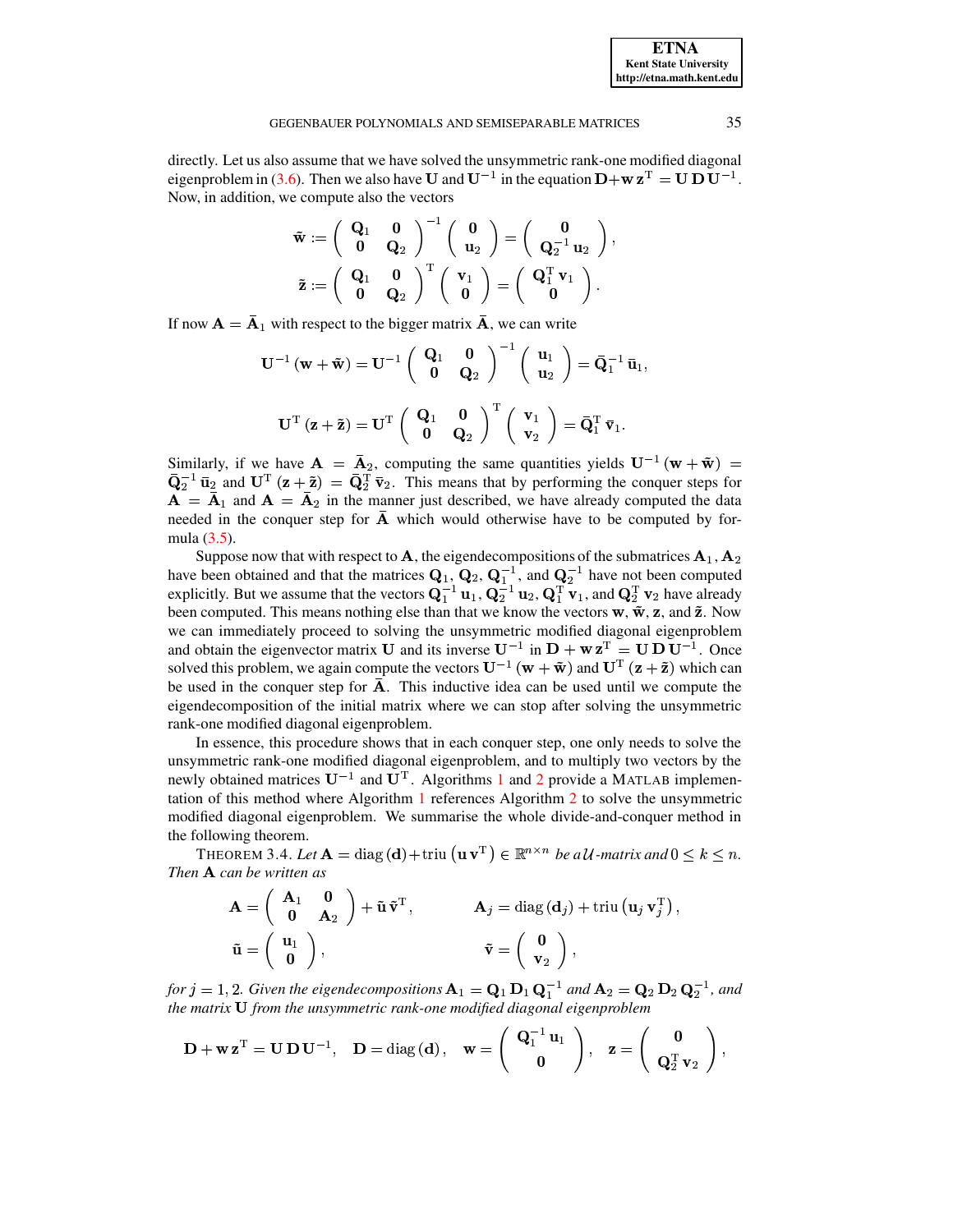the eigendecomposition of  $A$  is

<span id="page-10-0"></span>(3.7) 
$$
\mathbf{A} = \mathbf{Q} \mathbf{D} \mathbf{Q}^{-1}, \qquad \mathbf{Q} = \begin{pmatrix} \mathbf{Q}_1 & \mathbf{0} \\ \mathbf{0} & \mathbf{Q}_2 \end{pmatrix} \mathbf{U}.
$$

REMARK 3.5. Since the eigenvalues of a  $U$ -matrix are known a priori, one is only interested in computing its eigenvectors. For an  $n \times n$  matrix, Algorithm 1 computes all eigenvectors with  $\mathcal{O}(n^3)$  arithmetic operations if in each conquer step all products involving matrices are computed directly. Explicit computation can be avoided, if one is only interested in applying the eigenvector matrix or its inverse to a vector. For a matrix  $\bf{A}$  as in Theorem 3.4, it suffices to store all diagonal entries from d and the vectors  $\tilde{\mathbf{w}}$  and  $\tilde{\mathbf{z}}$  appearing in each conquer step. Then one can apply either the eigenvector matrix  $Q$  or its inverse  $Q^{-1}$  by using the recursive definition (3.7) and computing the entries of each matrix U and  $U^{-1}$  on the fly. In the next subsection, we show that the particular structure found in the eigenvector matrix U from the particular unsymmetric rank-one modified diagonal eigenproblem allows for accelerating the algorithms. This will yield an  $\mathcal{O}(n^2)$  algorithm for computing the eigenvectors explicitly and an  $\mathcal{O}(n \log n)$  algorithm for applying the eigenvector matrix to an arbitrary vector. Again, these algorithms will be approximate up to a prefixed accuracy  $\varepsilon$ .

3.4. Particular unsymmetric rank-one modification of the diagonal eigenproblem. In this section, we study the eigendecomposition of a particular unsymmetric rank-one modified diagonal matrix  $\mathbf{D} + \mathbf{w} \mathbf{z}^{\mathrm{T}} \in \mathbb{R}^n$  with  $\mathbf{D} = \text{diag}(\mathbf{d})$  a diagonal matrix and vectors

$$
\mathbf{d} := (d_1, d_2, \dots, d_n),
$$
  

$$
\mathbf{w} := (w_1, w_2, \dots, w_k, 0, 0, \dots, 0)^{\mathrm{T}},
$$
  

$$
\mathbf{z} := (0, 0, \dots, 0, z_{k+1}, z_{k+2}, \dots, z_n)^{\mathrm{T}}.
$$

We assume that the entries of d are distinct. As before, we let  $0 \leq k \leq n$ . The problem is different from the symmetric one treated in Section 3.2 since the rank-one modification  $w z<sup>T</sup>$ to the diagonal matrix  $\bf{D}$  is now unsymmetric. On the other hand, the special structure, i.e. the last  $n - k$  entries of w and the first k entries in z being zero, yields a modification only in the upper right part of D. This leaves everything on and below the main diagonal unchanged. The matrix  $\mathbf{D} + \mathbf{w} \mathbf{z}^{\mathrm{T}}$  has the form

$$
\mathbf{D} + \mathbf{w} \mathbf{z}^{\mathrm{T}} = \begin{pmatrix} d_1 & 0 & \dots & 0 & v_1 w_{k+1} & v_1 w_{k+2} & \dots & v_1 w_n \\ 0 & d_2 & \ddots & \vdots & v_2 w_{k+1} & v_2 w_{k+2} & v_2 w_n \\ \vdots & \ddots & \ddots & 0 & \vdots & \vdots & \ddots & \vdots \\ \vdots & & \ddots & d_k & v_k w_{k+1} & v_k w_{k+2} & \dots & v_k w_n \\ \vdots & & \ddots & d_{k+1} & 0 & \dots & 0 \\ \vdots & & & \ddots & & d_{k+2} & \ddots & \vdots \\ 0 & \dots & \dots & \dots & \dots & 0 & d_n \end{pmatrix}
$$

The facts about the eigendecomposition of  $\mathbf{D} + \mathbf{w} \mathbf{z}^T$  are summarised in the following theorem.

THEOREM 3.6. Let  $\mathbf{D} \in \mathbb{R}^{n \times n}$  be a diagonal matrix with pairwise distinct diagonal entries  $d_1, d_2, \ldots, d_n$  and vectors

 $\mathbf{w} := (w_1, w_2, \dots, w_k, 0, 0, \dots, 0)^{\mathrm{T}} \in \mathbb{R}^n, \quad \mathbf{z} := (0, 0, \dots, 0, z_{k+1}, z_{k+2}, \dots, z_n)^{\mathrm{T}} \in \mathbb{R}^n.$ 

36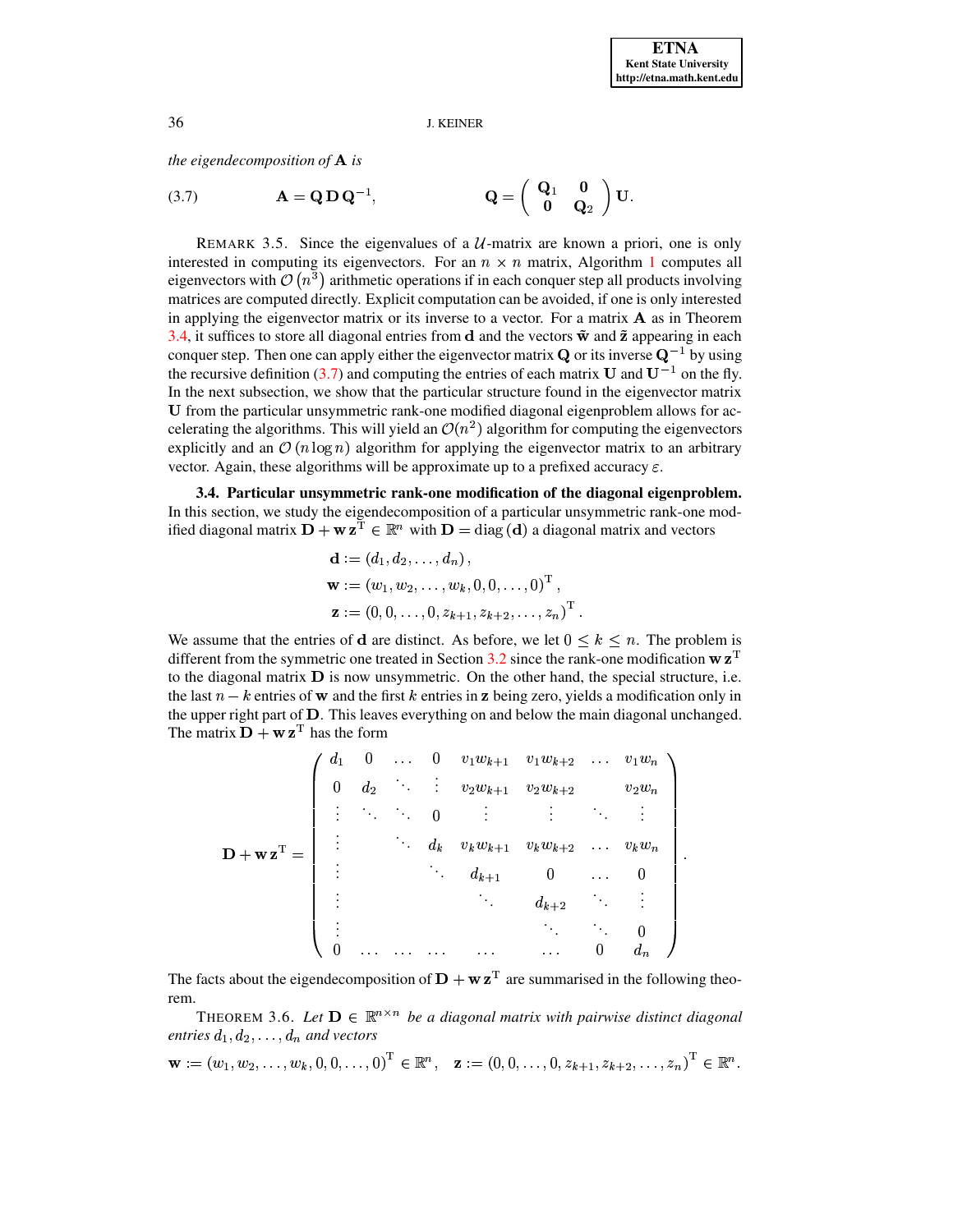Then for the unsymmetric rank-one modified diagonal matrix  $A = D + w z^T$ , the following statements hold true:

- 1. The eigenvalues of **D** and **A** are  $d_1, d_2, \ldots, d_n$ .
- 2. The matrix **A** has the eigendecomposition  $A = U D U^{-1}$ . The eigenvector matrix U, containing  $\|\cdot\|_2$ -normalised eigenvectors of **A** and its inverse  $U^{-1}$  have the form

<span id="page-11-0"></span>(3.8) 
$$
\mathbf{U} = \begin{pmatrix} \mathbf{I} & \mathbf{C} \tilde{\mathbf{D}} \\ \mathbf{0} & \tilde{\mathbf{D}} \end{pmatrix}, \qquad \mathbf{U}^{-1} = \begin{pmatrix} \mathbf{I} & -\mathbf{C} \\ \mathbf{0} & \tilde{\mathbf{D}}^{-1} \end{pmatrix},
$$

where **I** is the  $k \times k$  identity matrix,  $\tilde{\mathbf{D}} := \text{diag}(\tilde{\mathbf{d}})$  is an  $(n - k) \times (n - k)$  diagonal matrix with non-zero entries  $d_{k+1}, d_{k+2}, \ldots, d_n$  and **C** is a  $k \times (n - k)$  matrix.

3. The components of the diagonal matrix  $\tilde{\mathbf{D}}$  from (ii) are

$$
\tilde{d}_j = \left(1 + \sum_{i=1}^k \frac{w_i^2 z_j^2}{(d_i - d_j)^2}\right)^{-1/2} > 0 \qquad (j = k+1, k+2, \dots, n),
$$

and the matrix C is a Cauchy-like matrix  $C = (c_{i,j})_{i=1, j=k+1}^{k,n}$  whose components are

$$
c_{i,j} = \frac{w_i \, z_j}{d_i - d_j} \qquad (i = 1, 2, \dots, k; \, j = k + 1, k + 2, \dots, n).
$$

Proof.

- 1. The matrix **D** is diagonal so that its entries  $d_1, d_2, \ldots, d_n$  coincide with its eigenvalues. Since  $A = D + w z^T$  is an upper triangular matrix with the same diagonal elements as  $D$ , this also holds for  $A$ .
- 2. The matrix  $A$  is unsymmetric but has real eigenvalues as a consequence of  $(1)$ . Therefore, the eigendecomposition of **A** reads  $A = U D U^{-1}$  with U being the eigenvector matrix of  $A$ . To show that  $U$  has the form

$$
\mathbf{U} = \left( \begin{array}{cc} \mathbf{I} & \mathbf{C} \, \mathbf{\tilde{D}} \\ \mathbf{0} & \mathbf{\tilde{D}} \end{array} \right),
$$

we first show that the first k unit vectors  $e_i \in \mathbb{R}^n$  are eigenvectors  $u_i := e_i$  of A which correspond to the eigenvalues  $d_i$ . We have

$$
\mathbf{A} \mathbf{e}_i = (\mathbf{D} + \mathbf{w} \mathbf{z}^{\mathrm{T}}) \mathbf{e}_i = \mathbf{D} \mathbf{e}_i + \mathbf{w} \mathbf{z}^{\mathrm{T}} \mathbf{e}_i
$$
  
=  $d_i \mathbf{e}_i + \mathbf{u} \underbrace{(0,0,\ldots,0,z_{k+1},z_{k+2},\ldots,z_n)}_{=0} \mathbf{e}_i = d_i \mathbf{e}_i \quad (i = 1,2,\ldots,k)$ 

This implies that the first k columns of U, in MATLAB notation U  $(:, 1:k)$ , have the form

$$
\mathbf{U}(\,\colon,1:k)=(\mathbf{u}_1,\mathbf{u}_2,\ldots,\mathbf{u}_k)=\left(\begin{array}{c}\mathbf{I}\\ \mathbf{0}\end{array}\right).
$$

It remains to prove that for the rest of the eigenvectors  $\mathbf{u}_{k+1}, \mathbf{u}_{k+2}, \dots, \mathbf{u}_n$  corresponding to the eigenvalues  $d_{k+1}, d_{k+2}, \ldots, d_n$ , one has

$$
\mathbf{U}(:,k+1:n) = (\mathbf{u}_{k+1}, \mathbf{u}_{k+2}, \dots, \mathbf{u}_n) = \begin{pmatrix} \mathbf{C} \mathbf{D} \\ \mathbf{\tilde{D}} \end{pmatrix}
$$

37

**ETNA Kent State University** http://etna.math.kent.edu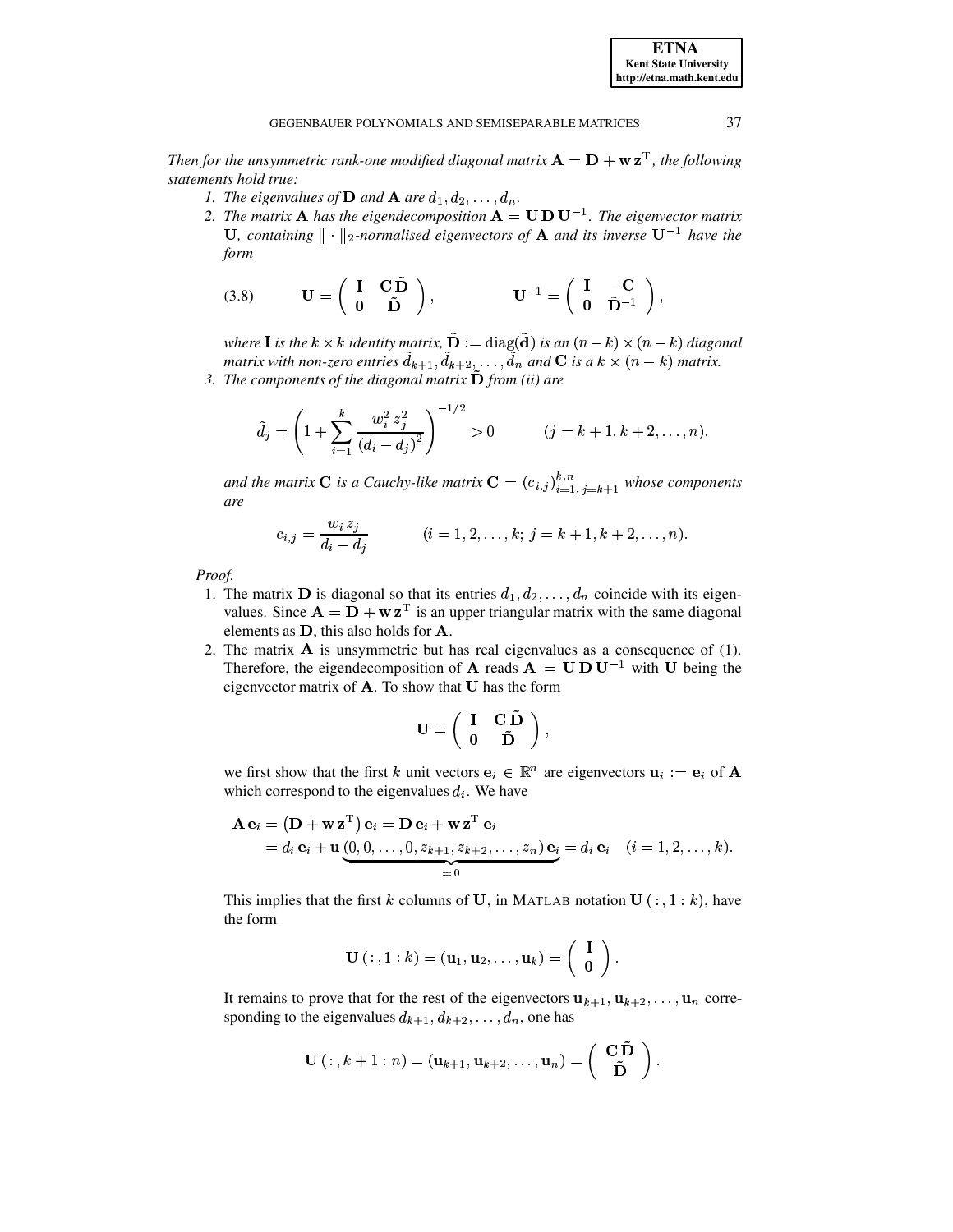It suffices to show that for the jth component of the eigenvector  $\mathbf{u}_i$ , denoted  $(\mathbf{u}_i)_i$ , we have  $(\mathbf{u}_i)_j = \tilde{d}_j \delta_{i,j}$  for  $i, j = k + 1, k + 2, ..., n$  and constants  $\tilde{d}_j \neq 0$ . If we fix i, we have on one hand  $\mathbf{A} \mathbf{u}_i = d_i \mathbf{u}_i$ , and on the other, the structure of  $\mathbf{A}$ gives  $\mathbf{A} \mathbf{u}_i = (\mathbf{D} + \mathbf{w} \mathbf{z}^T) \mathbf{u}_i$ . Combining these equations and using that  $\mathbf{w} \mathbf{z}^T$  is a matrix with zeros in rows  $k + 1, k + 2, \ldots, n$ , we get for the jth component the equations

$$
d_i(\mathbf{u}_i)_j = d_j(\mathbf{u}_i)_j
$$
  $(j = k + 1, k + 2, ..., n)$ 

Since  $d_i \neq d_j$  while  $i \neq j$  by assumption, this gives the desired property by taking into account that  $\tilde{d}_i := (\mathbf{u}_i)$ , itself cannot be zero since this would render the matrix U singular. Finally, it is not difficult to verify the form of the inverse matrix  $U^{-1}$ .

3. We first show that the upper right block of the eigenvector matrix U has the representation C  $\tilde{\mathbf{D}}$  with C a Cauchy-like matrix  $\mathbf{C} = (c_{i,j})_{i=1, j=k+1}^{k,n}$  whose components are

$$
c_{i,j} = \frac{w_i z_j}{d_i - d_j} \quad (i = 1, 2, \dots, k; j = k + 1, k + 2, \dots, n).
$$

For fixed j, the eigenvector  $\mathbf{u}_j$  and the eigenvalue  $d_j$  form an eigenpair of **A**, i.e.  $\mathbf{A} \mathbf{u}_j = d_j \mathbf{u}_j$ , or equivalently,  $(\mathbf{D} + \mathbf{w} \mathbf{z}^T) \mathbf{u}_j = d_j \mathbf{u}_j$  for  $j = 1, 2, ..., n$ . By subtracting  $d_j \mathbf{u}_j$  and  $\mathbf{w} \mathbf{z}^T \mathbf{u}_j$  on both sides and rearranging terms, we obtain

$$
(\mathbf{D} - d_j \mathbf{I}) \mathbf{u}_j = -\mathbf{w} \mathbf{u}_j^{\mathrm{T}} \mathbf{z}.
$$

For the *i*th component in this equation,  $1 \le i \le k$ , we have

$$
\left((\mathbf{D}-d_j\mathbf{I})\,\mathbf{u}_j\right)_i = \left(d_i - d_j\right)\left(\mathbf{u}_j\right)_i = -\left(\mathbf{w}\mathbf{u}_j^{\mathrm{T}}\mathbf{z}\right)_i
$$

As a consequence of the fact that the first k components of z are zero, and that  $u_i$ 's last  $(n - k)$  components, except  $(u_j)_i = \tilde{d}_j \neq 0$ , are zero, we have  $u_j^T \mathbf{z} = \tilde{d}_j z_j$ . This gives  $(d_i - d_j)(\mathbf{u}_j)_i = w_i \tilde{d}_j z_j$  and finally

$$
\left(\mathbf{u}_j\right)_i = \frac{w_i \, z_j}{d_i - d_j} \tilde{d}_j.
$$

We have now obtained the desired representation  $U(1 : k, k + 1 : n) = C \tilde{D}$  for the upper right block of U. To get an explicit expression for the values  $d_i$ , recall that each eigenvector  $\mathbf{u}_i$  is normalised so that

$$
\|\mathbf{u}_{j}\|_{2}^{2} = \sum_{i=1}^{k} \left(\frac{w_{i} z_{j}}{d_{i} - d_{j}} \tilde{d}_{j}\right)^{2} + \tilde{d}_{j}^{2} = \left(\sum_{i=1}^{k} \left(\frac{w_{i} z_{j}}{d_{i} - d_{j}}\right)^{2} + 1\right) \tilde{d}_{j}^{2} = 1.
$$

This implies

$$
\tilde{d}_j = \left(1 + \sum_{i=1}^k \frac{w_i^2 z_j^2}{(d_i - d_j)^2}\right)^{-1/2} \cdot \Box
$$

38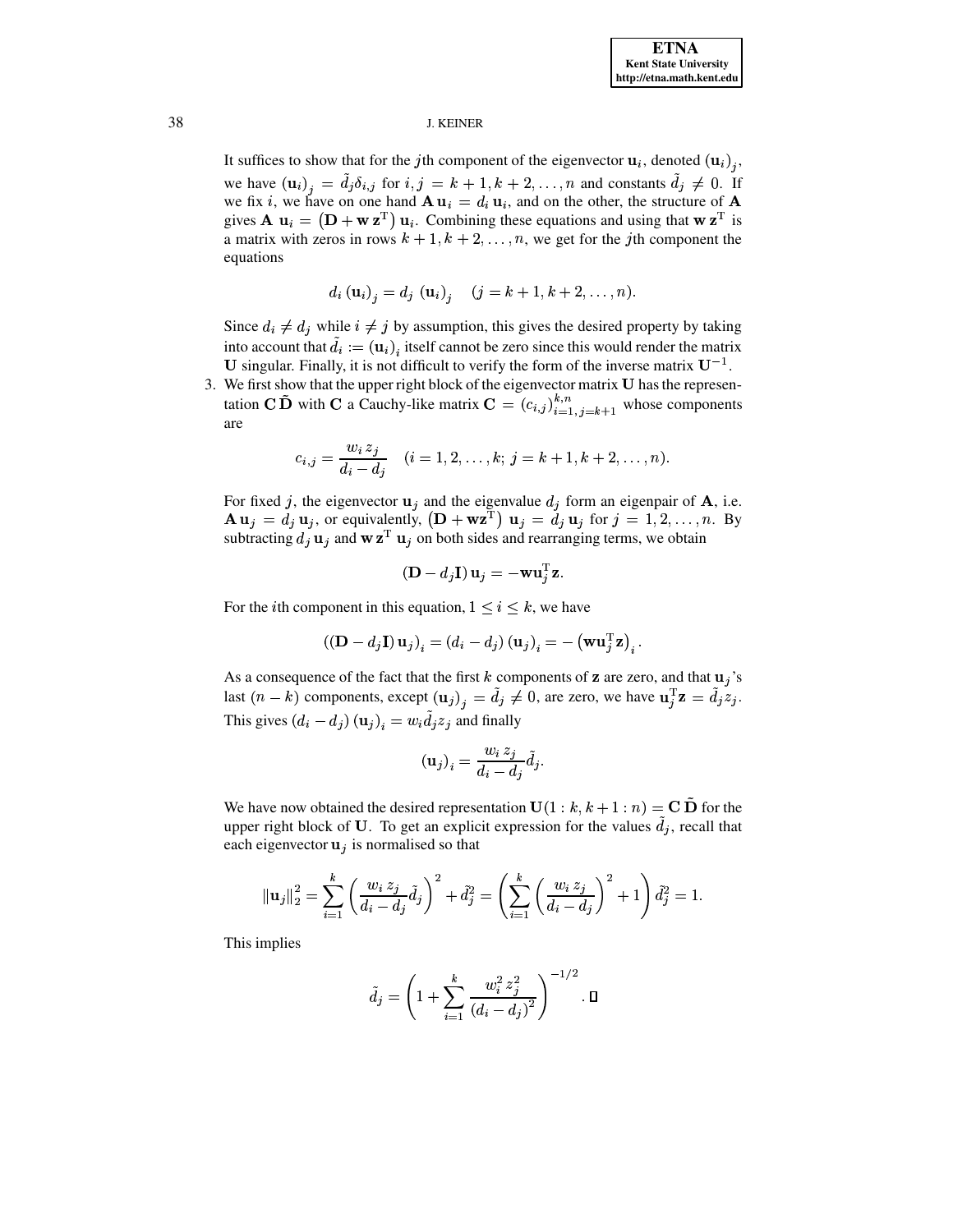<span id="page-13-1"></span>REMARK 3.7. In some cases, it might be favourable to use a different normalisation of the eigenvectors by setting  $\tilde{d}_j = 1$ ,  $j = k + 1, \ldots, n$ . In this case, all diagonal elements of U are equal to one and the matrices take the simple form

$$
\mathbf{U} = \left( \begin{array}{cc} \mathbf{I} & \mathbf{C} \\ \mathbf{0} & \mathbf{I} \end{array} \right), \qquad \qquad \mathbf{U}^{-1} = \left( \begin{array}{cc} \mathbf{I} & -\mathbf{C} \\ \mathbf{0} & \mathbf{I} \end{array} \right).
$$

A MATLAB implementation which computes U as above is given in Algorithm 2. With respect to Algorithm 1 from Section 3.3, this ensures that in a conquer step  $(3.7)$ , the diagonal elements of Q coincide with the diagonal elements of the smaller eigenvector matrices  $Q_1$ and  $\mathbf{Q}_2$ . Choosing the scaling in the initially and explicitly computed eigenvector matrices such that their diagonal elements are all equal to one, this forces the resulting matrices Q and  $\mathbf{Q}^{-1}$  for the whole problem to contain only ones on their respective main diagonal. One might then apply a normalisation in Q and  $Q^{-1}$  based on the diagonal elements by an appropriate eigenvector scaling. This corresponds to a multiplication of the eigenvector matrix  $Q$  by a diagonal matrix  $\hat{\mathbf{D}}$  from the right and a multiplication of the inverse matrix  $\mathbf{Q}^{-1}$  by the inverse diagonal matrix  $\tilde{\mathbf{D}}^{-1}$  from the left.

REMARK 3.8. Similarly to  $S$ -matrices, the particular structure of the matrices U and  $U^{-1}$  in (3.8) allows for using fast summation techniques. This directly yields an  $\mathcal{O}(n^2)$ algorithm for computing all eigenvectors of a  $U$ -matrix  $A$  explicitly. If one, however, is only interested in applying the eigenvector matrix to a vector, their explicit computation can be avoided. It suffices to compute and store all the vectors  $\bf{w}, \tilde{\bf{w}}, \bf{z}$ , and  $\tilde{\bf{z}}$  as well as the eigenvalues  $d_1, d_2, \ldots, d_n$ . Then one can apply the matrices **Q** and **Q**<sup>-1</sup> of **A** with  $\mathcal{O}(n \log n)$ arithmetic operations. The accelerated algorithms are approximate up to a prefixed accuracy  $\varepsilon.$ 

<span id="page-13-0"></span>**3.5. Acceleration by fast summation techniques.** As mentioned in previous sections, Cauchy-like matrices allow for an accelerated matrix-vector multiplication. For an  $n \times n$ Cauchy-like matrix C, the cost can be reduced from  $\mathcal{O}(n^2)$  to typically  $\mathcal{O}(n)$  or  $\mathcal{O}(n \log n)$ . This is based on algorithms which were developed for fast evaluation of sums of the form

$$
z_j = \sum_{i=1}^{N} \alpha_i K(\mathbf{x}_i, \mathbf{y}_j) \quad (\mathbf{x}_i, \mathbf{y}_j \in \mathbb{R}^n; M, N \in \mathbb{N})
$$

involving a multivariate kernel function  $K : \mathbb{R}^n \times \mathbb{R}^n \to \mathbb{R}$ . In most cases, the dependence on the two variables x and y is such that the value of  $K(x, y)$  is a function of the distance  $d(\mathbf{x}, \mathbf{y})$  given by some metric  $d : \mathbb{R}^n \times \mathbb{R}^n \to \mathbb{R}^+$  on  $\mathbb{R}^n$ . Sums of this form arise in many fields in applied mathematics and gave rise to the Fast Multipole Method (FMM) introduced in  $[17]$ . Since then, many improved and alternative algorithms have been proposed; see for example  $[10, 44]$ . The concept of *hierarchical or H-matrices* (Hackbusch [19] and Hackbusch, Khoromskij, and Sauter  $[20]$ ) also resembles this technique. Recently, new kernel-independent fast multipole methods have been proposed in  $[28, 45]$  which rely entirely on numerical linear algebra. A second aspect that has to be taken into account when using fast summation techniques is that the arithmetic cost strongly depends on the distribution of the nodes  $x_i$  and  $y_j$ . Under some assumptions on the distribution of the nodes, one is usually able to prove that the algorithm yields the desired linear arithmetic complexity bound  $\mathcal{O}(n)$ . A modification to the scheme that makes it retain linear complexity also for other unfavourable node distributions is given by Nabors, Korsmeyer, Leighton, and White in [31]. For our tests in Section 5, we implemented the method from  $[28]$  in MATLAB.

39

**ETNA Kent State University** http://etna.math.kent.edu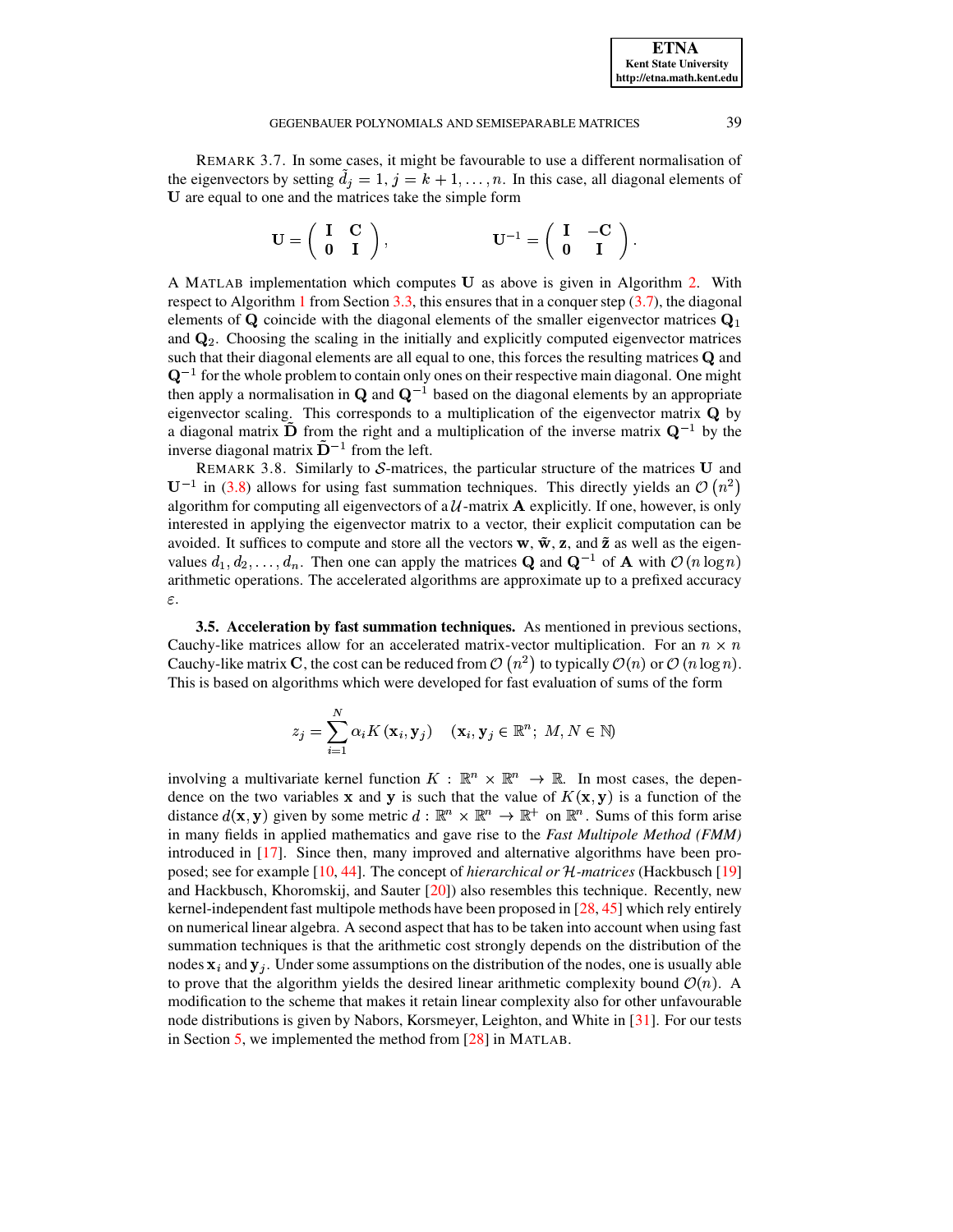<span id="page-14-0"></span>**Algorithm 1** Divide-and-Conquer Algorithm for the Eigendecomposition of  $U$ -Matrices

```
1: function Q = eig(u, u, v, w)2: % Eigenvectors of U-matrices
3: d = d(:); u = u(:); v = v(:);4: if (lenqth(d) == 1)5: Q = w(1); return;
6: end
7: % Divide phase
8: n = length(d); t = ceil(log2(n)); ns = zeros(1, pow2(t));
9: ns(1) = n;10: for i = 1:t11: for j = 2^{(i-1)}:-1:112: ns(2 * j) = floor(ns(j)/2); ns(2 * j-1) = ceil(ns(j)/2);
13: end
14: end
15: % Conquer phase
16: wt = zeros(n, 1); zt = zeros(n, 1); Q = zeros(n);
17: for i = t:-1:118: offset = 1;
19: for j = 1:2^{(i-1)}20: j1 = 2 \times j - 1; j2 = 2 \times j; 11 = ns(j1); 12 = ns(j2);21: nl = \text{offset} + l1 - 1; n2 = n1 + l2; i1 = \text{offset:n1};22: i2 = (n1+1):n2; \text{ind} = [i1,i2];23: if i == t
24: \text{Al} = \text{umatrix}(d(i1), u(i1), v(i1));25: A2 = \text{umatrix}(d(i2), u(i2), v(i2));26: [Q(i1, i1), Dt] = eig(A1); [Q(i2, i2), Dt] = eig(A2);27: \text{wt}(ind) = [0(i1, i1)\u(i1);0(i2, i2)\u(i2)];
28: zt(ind) = [Q(i1, i1)' * v(i1); Q(i2, i2)' * v(i2)];29: end
30: len = 11 + 12; C = eigdpwz(d(ind),wt(il),zt(il));
31: Q(i1, i2) = Q(i1, i1) * C;32: if (i > 1 \& 1 > 0 \& 12 > 0)33: wt(i1) = wt(i1) - C*wt(i2); zt(i2) = C'*zt(i1) + zt(i2);
34: end
35: offset = offset + len; ns(j) = len;
36: end
37: end
38: % Normalisation
39: if (exist('w', 'var') == false)40: for i=1:n Q(:,i) = Q(:,i)./norm(Q(:,i)); end
41: else
42: for i=1:n Q(:,i) = w(i) * Q(:,i); end
43: end
```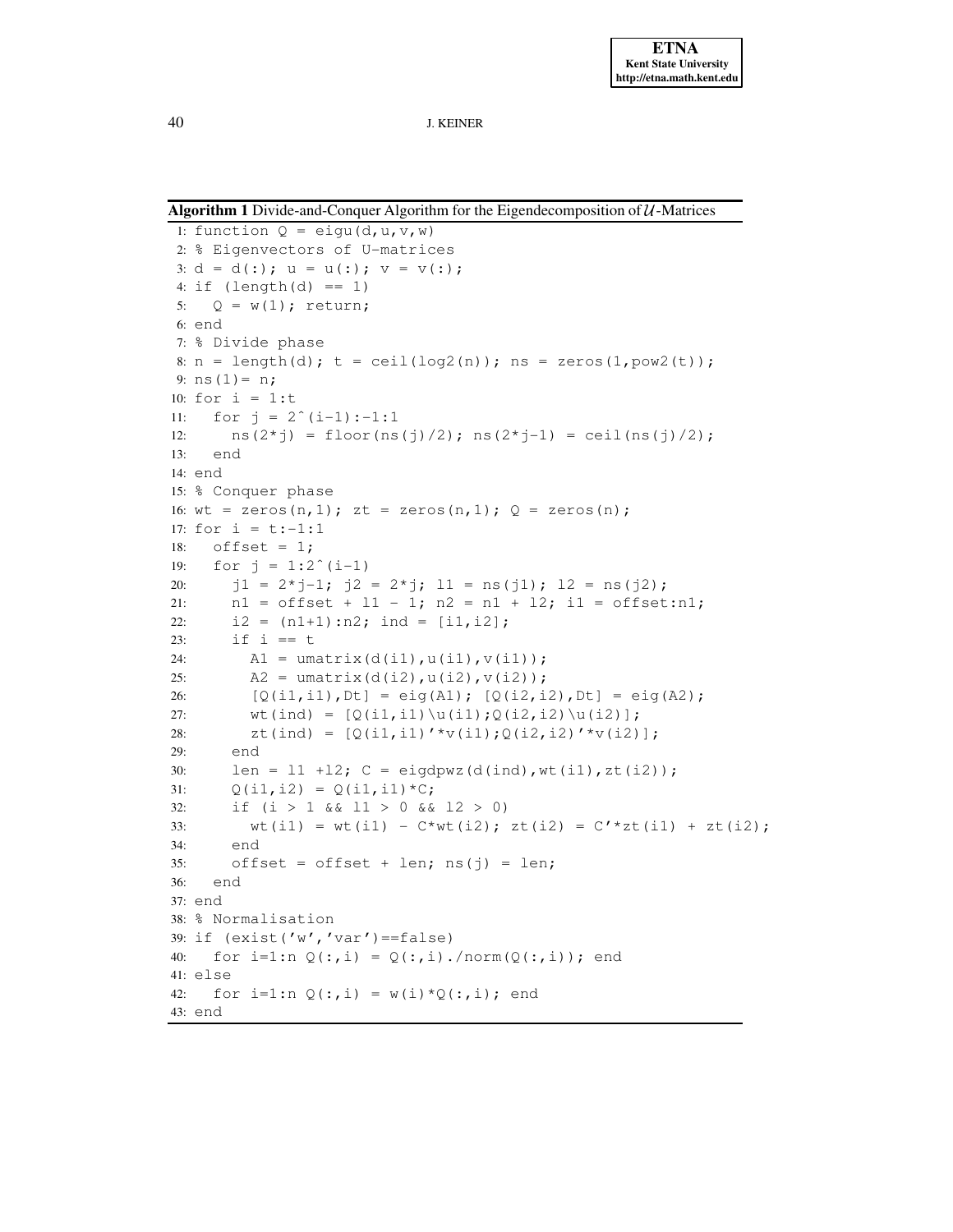**ETNA Kent State University http://etna.math.kent.edu**

#### GEGENBAUER POLYNOMIALS AND SEMISEPARABLE MATRICES 41

<span id="page-15-1"></span>**Algorithm 2** Algorithm for the Particular Unsymmetric Modified Diagonal Eigenproblem

1: function  $[C] = eigdpwz(d,w,z)$ 2: % Eigenvectors of diagonal matrix plus upper right 3: % rank-one modification. 4:  $d = d(:); w = w(:); z = z(:);$ 5:  $n = length(d)$ ;  $n2 = length(w)$ ;  $i1 = 1:n2$ ;  $i2 = (n2+1) : n;$ 6:  $[D1, D2]$  = meshgrid(d(i2),d(i1));  $[W, Z]$  = meshgrid(z,w); 7:  $C = (W \cdot *Z) \cdot / (D1-D2)$ ;

<span id="page-15-0"></span>**4. Fast Gegenbauer polynomial transforms.** In this section, we show that the conversion between different expansions in terms of Gegenbauer polynomials corresponds to the eigenvector matrix of an explicitly known  $U$ -matrix. The connection is new and is a direct consequence of well-known properties of Gegenbauer polynomials. It should be noted that the concept is so general that it admits generalisations to other classes of orthogonal polynomials and functions if the same or similar properties are available. Sections [4.1](#page-15-2) to [4.3](#page-16-0) restate basic definitions and properties of orthogonal polynomials found in the standard references [\[6,](#page-26-1) [40,](#page-27-3) [1\]](#page-26-14). In Section [4.4,](#page-17-0) we first show that the sought transformation can be represented as the eigenvector matrix to a certain matrix which is constructed from the differential equations of the two involved families of Gegenbauer polynomials. Explicit expressions for the entries of this matrix reveal that it is actually a  $U$ -matrix. We also show how to scale the eigenvectors correctly.

<span id="page-15-2"></span>**4.1. Orthogonal polynomials.** All polynomials in this work are defined on a finite real domain and have real coefficients. A sequence of orthogonal polynomials  $f_0, f_1, \ldots$  on a finite real domain  $[a, b] \subset \mathbb{R}$  is a sequence in which each polynomial  $f_n = k_n x^n + k'_n x^{n-1} +$ ... has precisely degree n, i.e.  $k_n \neq 0$ , and is orthogonal in the Hilbert space of polynomials  $\mathbb P$  equipped with inner product  $\langle \cdot, \cdot \rangle$  and induced norm  $\|\cdot\|$ ,

$$
\langle f,g\rangle:=\int_a^b f(x)g(x)\,w(x)\;\mathrm{d} x,\quad \|f\|:=\sqrt{\langle f,f\rangle}=\left(\int_a^b \left(f(x)\right)^2\,w(x)\;\mathrm{d} x\right)^{1/2}.
$$

We write  $\langle f_n, f_m \rangle = h_n \delta_{n,m}$  with the usual Kronecker delta and

$$
h_n := \langle f_n, f_n \rangle = ||f_n||^2 > 0.
$$

The restriction of  $\mathbb P$  to the space of polynomials of degree at most n is denoted  $\mathbb P_n$ . The function  $w(x)$  in the integrals is a suitable weight function which is strictly positive inside the interval, possibly zero or singular at the endpoints and for which the integral against any polynomial is finite. If the sequence  $f_0, f_1, \ldots$  is infinite, it comprises a basis for the infinite dimensional space  $\mathbb P$  and is uniquely determined up to a constant factor in each polynomial. For the sake of concise notation, we add  $f_{-1}(x) := 0$  with  $h_{-1} := 1$  to the sequence of polynomials. Every sequence of orthogonal polynomials has a three-term recurrence formula

<span id="page-15-3"></span>
$$
f_{n+1}(x) = (\tilde{a}_n x + \tilde{b}_n) f_n(x) - \tilde{c}_n f_{n-1}(x) \quad (n \ge 0, \tilde{a}_n \ne 0).
$$

After rearranging terms, one verifies the equivalent expression

(4.1) 
$$
xf_n(x) = a_n f_{n-1}(x) - b_n f_n(x) + c_n f_{n+1}(x)
$$

with the coefficients  $a_n := \tilde{c}_n / \tilde{a}_n$ ,  $b_n := \tilde{b}_n / \tilde{a}_n$ , and  $c_n := 1 / \tilde{a}_n$ . It is not difficult to see that the leading coefficient  $k_n$  of the polynomial  $f_n$  is  $k_n = \tilde{a}_{n-1} \cdot \ldots \cdot \tilde{a}_0 \cdot k_0$  for  $n \ge 1$ , where  $k_0$  is given by  $k_0 = (\frac{1}{b_0} \int_a^b w(x) \, dx)^{-1/2}$ .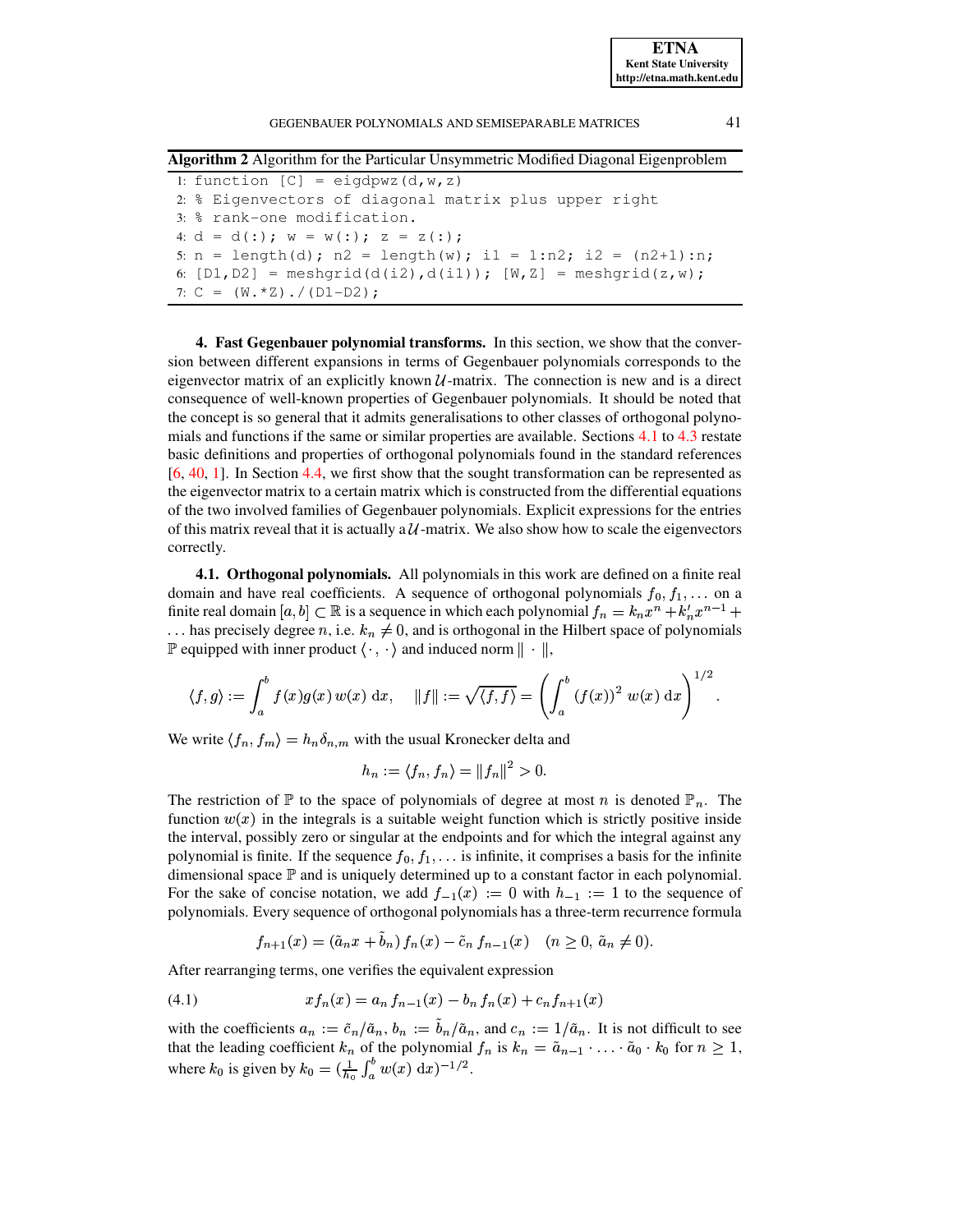<span id="page-16-1"></span>4.2. Orthogonal polynomials from hypergeometric differential equations. The family of classical orthogonal polynomials arises from the differential equation of hypergeometric type,

$$
\sigma(x)y''(x) + \tau(x)y'(x) + \lambda y(x) = 0,
$$

where  $\sigma \in \mathbb{P}_2$ ,  $\tau \in \mathbb{P}_1$ , and  $\lambda \in \mathbb{R}$ . We define an associated differential operator D by

$$
\mathcal{D}(y) := -\sigma y'' - \tau y'
$$

which implies that the solutions y of (4.2) are eigenfunctions of D to the eigenvalues  $\lambda$ , i.e.,  $\mathcal{D}(y) = \lambda y$ . The differential equation has singular solutions unless the parameter  $\lambda$ takes certain values. For a sequence of values  $\lambda_0, \lambda_1, \ldots$  there exist non-singular solutions constituting an infinite sequence of orthogonal polynomials  $f_n$  if certain conditions are met. In particular, if the polynomial  $\sigma$  is quadratic and has distinct roots that enclose the root of the linear polynomial  $\tau$  and if the leading terms of  $\sigma$  and  $\tau$  have the same sign, the polynomials  $f_n$  are the Jacobi-like polynomials. They have a closed interval of orthogonality.

<span id="page-16-0"></span>4.3. Gegenbauer polynomials. By an affine linear transformation in the domain and an appropriate normalisation, Jacobi-like polynomials are standardised into the Jacobi polynomials  $P_n^{(\alpha,\beta)}$ . They carry two parameters  $\alpha, \beta > -1$  and are orthogonal on the interval  $[-1, 1]$ . Gegenbauer polynomials  $C_n^{(\alpha)}$  with a single parameter  $\alpha > -1/2$  distinct from zero are Jacobi polynomials with a different normalisation,

$$
C_n^{(\alpha)}(x) := \frac{\Gamma(\alpha + \frac{1}{2})\Gamma(n + 2\alpha)}{\Gamma(2\alpha)\Gamma(n + \alpha + \frac{1}{2})} P_n^{(\alpha - \frac{1}{2}, \alpha - \frac{1}{2})}(x), \quad h_n = \frac{2^{1-2\alpha}\pi\Gamma(n + 2\alpha)}{(n + \alpha)(\Gamma(\alpha))^2\Gamma(n + 1)}
$$

<span id="page-16-2"></span>The associated inner product is denoted  $\langle \cdot, \cdot \rangle_{(\alpha)}$ . Gegenbauer polynomials are solutions to the Gegenbauer differential equation

(4.3) 
$$
(1-x^2) y''(x) - (2\alpha+1)xy'(x) + n(n+2\alpha)y(x) = 0
$$

with the corresponding differential operator  $\mathcal{D}^{(\alpha)}(y) := - (1 - x^2) y'' + (2\alpha + 1)xy'$  which has eigenvalues  $\lambda_n^{(\alpha)} := n(n + 2\alpha)$ . The three-term recurrence formulae read

<span id="page-16-3"></span>(4.4) 
$$
C_{n+1}^{(\alpha)}(x) = (\tilde{a}_n x + \tilde{b}_n) C_n^{(\alpha)}(x) - \tilde{c}_n C_{n-1}^{(\alpha)}(x),
$$

with  $\tilde{a}_n = 2(n+\alpha)/(n+1)$ ,  $\tilde{b}_n = 0$ , and  $\tilde{c}_0 = 0$ ,  $\tilde{c}_n = (n+2\alpha-1)/(n+1)$ , and

<span id="page-16-4"></span>(4.5) 
$$
xC_n^{(\alpha)} = a_n C_{n-1}^{(\alpha)}(x) + b_n C_n^{(\alpha)}(x) + c_n C_{n+1}^{(\alpha)}(x),
$$

where  $a_0 = 0$ ,  $a_n = 1/2 + (\alpha - 1)/(2n + 2\alpha)$ ,  $b_n = 0$ , and  $c_n = (n + 1)/(2n + 2\alpha)$ . A consequence of the coefficients  $b_n$  being zero is that the polynomial  $C_n^{(\alpha)}(x)$  is an even function if *n* is even, and that it is odd otherwise. For  $n \geq 1$ , the Gegenbauer polynomials satisfy the derivative identity

<span id="page-16-5"></span>(4.6) 
$$
\frac{d}{dx}C_n^{(\alpha)}(x) = 2(n - 1 + \alpha)C_{n-1}^{(\alpha)}(x) + \frac{d}{dx}C_{n-2}^{(\alpha)}(x)
$$

which by repetitive application implies

<span id="page-16-6"></span>(4.7) 
$$
\frac{d}{dx}C_n^{(\alpha)}(x) = \sum_{k=0}^{\lfloor (n-1)/2 \rfloor} 2(2k + \chi + \alpha)C_{2k+\chi}^{(\alpha)}(x) \quad (\chi := [n \text{ is even}])
$$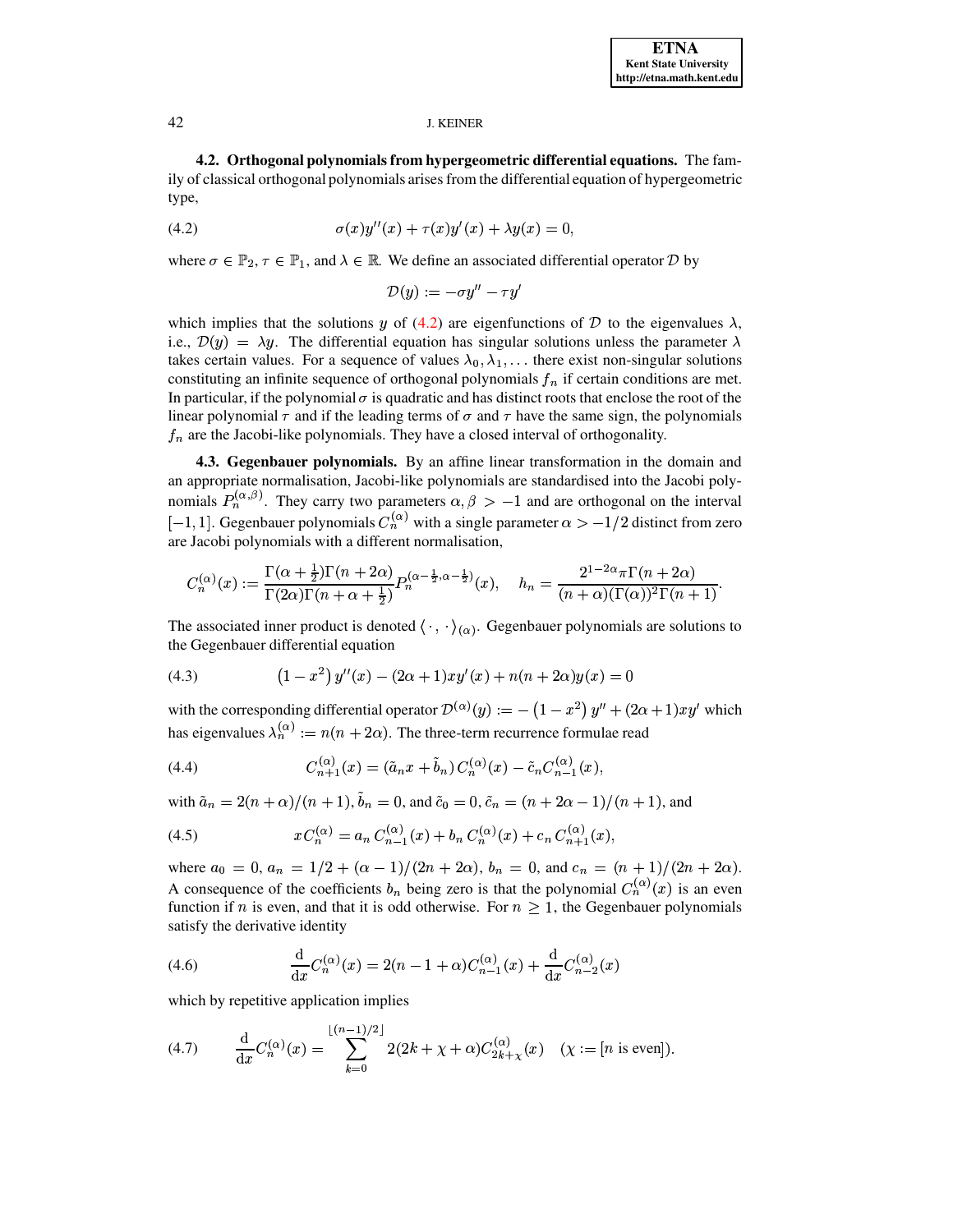Here, an expression of the form  $[expr]$  evaluates to one if *expr* is true, and to zero otherwise. The last equality allows to express the derivative of a Gegenbauer polynomial through a sum of Gegenbauer polynomials of smaller degree.

REMARK 4.1. The fact that Gegenbauer polynomials are not defined for  $\alpha = 0$  is due to the particular normalisation. Nevertheless, the limit  $\lim_{\alpha\to 0} C_n^{\alpha}(x)/\alpha = \frac{2}{n}T_n(x)$  exists for all x and  $n > 0$ , where  $T_n(x) := \cos(n \arccos x)$  are the Chebyshev polynomials of first kind. This motivates the definition

$$
C_0^{(0)}(x) := 1, \t C_n^{(0)}(x) := \frac{2}{n} T_n(x), \t h_n = \begin{cases} \pi, & \text{if } n = 0, \\ 2\pi/n^2, & \text{if } n > 0. \end{cases}
$$

The differential equation (4.3) and the subsequent definition of  $\mathcal{D}^{(\alpha)}$  and  $\lambda_n^{(\alpha)}$  remain valid for  $\alpha = 0$ . The constants in the three-term recurrence formulae (4.4) and (4.5) change to

$$
\tilde{a}_n = \begin{cases}\n2, & \text{if } n = 0, \\
2n/(n+1), & \text{if } n \ge 1,\n\end{cases}\n\qquad\n\tilde{b}_n = 0, \quad\n\tilde{c}_n = \begin{cases}\n0, & \text{if } n = 0, \\
1, & \text{if } n = 1, \\
(n-1)/(n+1), & \text{if } n \ge 2,\n\end{cases}
$$
\n
$$
a_n = \begin{cases}\n0, & \text{if } n = 0, \\
1, & \text{if } n = 1, \\
(n-1)/(2n), & \text{if } n \ge 2,\n\end{cases}\n\qquad\nb_n = 0, \quad c_n = \begin{cases}\n1/2, & \text{if } n = 0, \\
(n+1)/(2n), & \text{if } n \ge 1.\n\end{cases}
$$

<span id="page-17-2"></span>The derivative identities (4.6) and (4.7), now for general  $\alpha > -1/2$ , remain valid with a slight modification,

(4.8) 
$$
\frac{d}{dx}C_n^{(\alpha)}(x) = \gamma_{n-1}^{(\alpha)}C_{n-1}^{(\alpha)}(x) + \frac{d}{dx}C_{n-2}^{(\alpha)}(x) = \sum_{k=0}^{\lfloor (n-1)/2 \rfloor} \gamma_{2k+1}^{(\alpha)}C_{2k+1}^{(\alpha)}(x),
$$

where we let  $\gamma_n^{(\alpha)} := 2(n + \alpha + \delta_{\alpha,0}\delta_{n,0}).$ 

REMARK 4.2. The most important constants for Gegenbauer polynomials are summarised in Table 5.2 in the Appendix. In the following, we use a superscript of the form ( $\alpha$ ) or ( $\beta$ ) for the quantities  $h_n$ ,  $\lambda_n$ ,  $a_n$ , and  $c_n$  whenever necessary for clarity.

<span id="page-17-0"></span>4.4. Expansions in different families of Gegenbauer polynomials. We are now ready to turn to the conversion of expansion coefficients between different families of Gegenbauer polynomials. Let  $\alpha, \beta > -1/2$  be distinct and fixed throughout this section and let  $C_n^{(\alpha)}$  and  $C_n^{(\beta)}$  be the corresponding Gegenbauer polynomials. We assume that a polynomial  $f \in \mathbb{P}_N$ with  $N$  a natural number has been expanded into the orthogonal sum

$$
f = \sum_{n=0}^{N} \mu_n C_n^{(\alpha)}
$$

with known coefficients  $\mu_n$ . We want to compute the coefficients  $\nu_n$  in the expansion

<span id="page-17-1"></span>
$$
f=\sum_{n=0}^N \nu_n C_n^{(\beta)}
$$

involving the Gegenbauer polynomials for  $\beta$ . To begin, we define the linear mapping that realises the sought linear transformation from  $\mu_n$  to  $\nu_n$  by the associated matrix.

43

**ETNA Kent State University** http://etna.math.kent.edu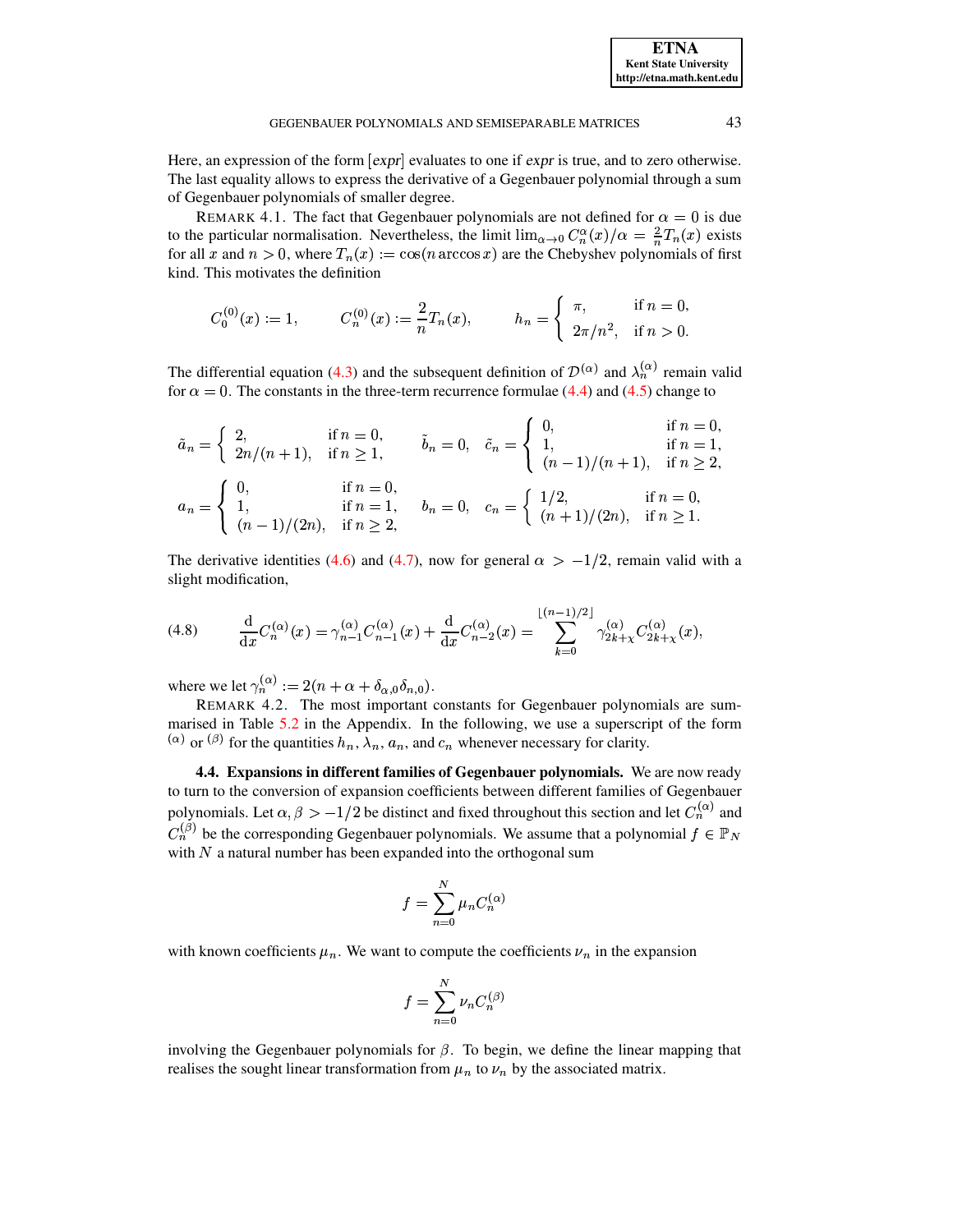DEFINITION 4.3. Let  $N \in \mathbb{N}$  and  $N_1 := \lfloor N/2 \rfloor, N_2 := \lfloor (N-1)/2 \rfloor$ . For  $m, n \geq 0$ , *we define the coefficients*  $\phi_{n,m} \in \mathbb{R}$  *by* 

$$
\phi_{n,m}:=\langle C^{(\alpha)}_m, C^{(\beta)}_n/h^{(\beta)}_n\rangle_{(\beta)}.
$$

*They are the components of the*  $(N + 1) \times (N + 1)$  *Gram matrix* 

$$
\Phi := (\phi_{n,m})_{n,m=0}^N \in \mathbb{R}^{(N+1)\times (N+1)}.
$$

*Furthermore, we define the matrices*

$$
\Phi_e := (\phi_{2n,2m})_{n,m=0}^{N_1} \in \mathbb{R}^{(N_1+1)\times(N_1+1)}, \quad \Phi_o := (\phi_{2n+1,2m+1})_{n,m=0}^{N_2} \in \mathbb{R}^{(N_2+1)\times(N_2+1)}
$$

*containing only the components in mutually even rows and columns, and mutually odd rows* and columns of  $\Phi$ , respectively.

The following two lemmas show that the matrices  $\Phi$ ,  $\Phi_e$ , and  $\Phi_o$  can be used to transform the coefficients  $\mu_n$  into the coefficients  $\nu_n$ .

<span id="page-18-0"></span>**LEMMA 4.4.** Let  $N \in \mathbb{N}$  and  $N_1 := \lfloor N/2 \rfloor$ ,  $N_2 := \lfloor (N-1)/2 \rfloor$ . The coefficients vectors  $\mu = (\mu_0, \mu_1, \dots, \mu_N)^T$ ,  $\nu = (\nu_0, \nu_1, \dots, \nu_N)^T$ <br>Proof. The *n*th component ( $\Phi$   $\mu$ ), of the vector  $\Phi$  $\mu_n$  *can be obtained from the coefficients*  $\mu_n$  *by the matrix-vector product*  $\nu = \Phi \mu$  with the . . . . . . . . . .  $\left(\mu_{N}\right)^{\mathrm{T}},\,\boldsymbol{\nu}=\left(\nu_{0},\nu_{1},\ldots,\nu_{N}\right)$  $\frac{1}{2}$  defined by  $\frac{1}{2}$  defined by  $\frac{1}{2}$ <sup>|</sup> *.*

*Proof.* The *n*th component  $(\Phi \mu)_n$  of the vector  $\Phi \mu$  is

$$
\begin{aligned} \left(\Phi\,\mu\right)_n &= \sum_{m=0}^N \phi_{n,m}\mu_m = \sum_{m=0}^N \langle C_n^{(\alpha)}, C_n^{(\beta)} \rangle h_n^{(\beta)} \rangle_{(\beta)} \mu_m = \langle \sum_{m=0}^N \mu_m C_m^{(\alpha)}, C_n^{(\beta)} \rangle h_n^{(\beta)} \rangle_{(\beta)} \\ &= \langle f, C_n^{(\beta)} \rangle h_n^{(\beta)} \rangle_{(\beta)} = \nu_n. \quad \Box \end{aligned}
$$

LEMMA 4.5. Let  $N \in \mathbb{N}$  and  $N_1 := \lfloor N/2 \rfloor$ ,  $N_2 := \lfloor (N-1)/2 \rfloor$ . The coefficients  $\nu_n$ can be obtained from the coefficients  $\mu_n$  by computing the matrix-vector products  $\bm{\nu}_e=\bm{\Phi}_e\,\bm{\mu}_e$ *and*  $\nu_o = \Phi_o \mu_o$ , *with the vectors* 

$$
\mu_e = (\mu_0, \mu_2, \dots, \mu_{2N_1})^{\mathrm{T}} \in \mathbb{R}^{N_1+1}, \qquad \mu_o = (\mu_1, \mu_3, \dots, \mu_{2N_2+1})^{\mathrm{T}} \in \mathbb{R}^{N_2+1},
$$
  

$$
\nu_e = (\nu_0, \nu_2, \dots, \nu_{2N_1})^{\mathrm{T}} \in \mathbb{R}^{N_1+1}, \qquad \nu_o = (\nu_1, \nu_3, \dots, \nu_{2N_2+1})^{\mathrm{T}} \in \mathbb{R}^{N_2+1}.
$$

*Proof.* This follows by invoking Lemma [4.4](#page-18-0) and by taking into account that  $\phi_{m,n} = 0$ holds when n is even and m is odd and vice versa.  $\square$ 

We have now reduced the problem of determining the coefficients  $\nu_n$  from the coefficients  $\mu_n$  to the computation of matrix-vector products. For this method to be efficient, we need a fast way to apply the matrices  $\pmb{\Phi}_{\rm e}, \pmb{\Phi}_{\rm o}$  to a vector. For this purpose, we introduce three new matrices related to  $\Phi$ ,  $\Phi_e$ , and  $\Phi_o$ .

<span id="page-18-1"></span>**DEFINITION 4.6.** Let  $N \in \mathbb{N}$  and  $N_1 := \lfloor N/2 \rfloor$ ,  $N_2 := \lfloor (N-1)/2 \rfloor$ . We define the  $matrix \mathbf{G} = (g_{n,m})_{n=m=0}^{N}$  by its components

$$
g_{n,m}:=\langle \mathcal{D}^{(\alpha)}(C^{(\beta)}_m),C^{(\beta)}_n/h_n^{(\beta)}\rangle_{(\beta)}.
$$

*Furthermore, we let*

$$
\mathbf{G}_e := (g_{2n,2m})_{n,m=0}^{N_1} \in \mathbb{R}^{(N_1+1)\times(N_1+1)}, \quad \mathbf{G}_o := (g_{2n+1,2m+1})_{n,m=0}^{N_2} \in \mathbb{R}^{(N_2+1)\times(N_2+1)}
$$

*be the matrices containing only the components in mutually even rows and columns, and mutually odd rows and columns of* G, *respectively.*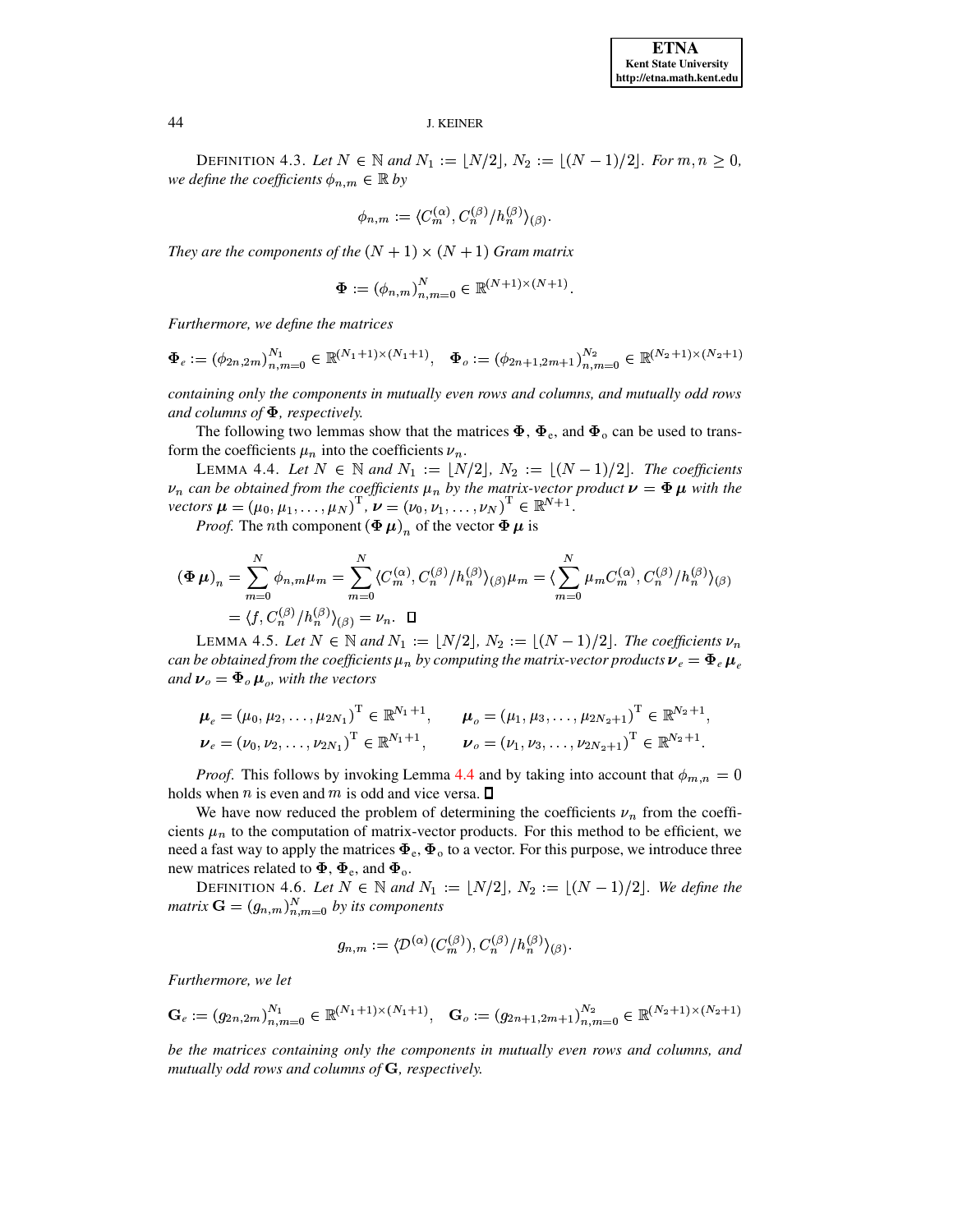We are now in a position to show that the matrices  $\Phi$  and  $\Phi_{e}$ ,  $\Phi_{o}$  contain the eigenvectors of the matrices  $\bf{G}$  and  $\bf{G}_e$ ,  $\bf{G}_o$ , respectively.

LEMMA 4.7. Let  $N \in \mathbb{N}$ ,  $0 \leq m \leq N$ , and the matrices  $\Phi$  and  $G$  be defined as in Definitions 4.3 and 4.6. Moreover, let  $\phi_m := (\phi_{0,m}, \phi_{1,m}, \dots, \phi_{N,m})^T \in \mathbb{R}^{N+1}$  be the  $(m + 1)$ th column of the matrix  $\Phi$ . Then the vector  $\phi_m$  is an eigenvector of G to the eigenvalue  $\lambda_m^{(\alpha)}$ .

*Proof.* We recall that  $C_m^{(\alpha)} = \sum_{n=0}^{N} \phi_{n,m} C_n^{(\beta)}$  and write  $(\mathbf{G} \phi_m)_n$  for the *n*th component of the matrix-vector product  $G \phi_m$ . We obtain the result by a straightforward computation,

$$
\begin{aligned}\n(\mathbf{G} \,\phi_m)_n &= \sum_{j=0}^N g_{n,j} \phi_{j,m} \\
&= \langle \mathcal{D}^{(\alpha)} (\sum_{j=0}^N \phi_{j,m} C_j^{(\beta)}), C_n^{(\beta)} / h_n^{(\beta)} \rangle_{(\beta)} \\
&= \langle \mathcal{D}^{(\alpha)} (\sum_{j=0}^N \phi_{j,m} C_j^{(\beta)}), C_n^{(\beta)} / h_n^{(\beta)} \rangle_{(\beta)} \\
&= \langle \lambda_m^{(\alpha)} C_m^{(\alpha)}, C_n^{(\beta)} / h_n^{(\beta)} \rangle_{(\beta)} \\
&= \langle \lambda_m^{(\alpha)} \sum_{j=0}^N \phi_{m,j} C_j^{(\beta)}, C_n^{(\beta)} / h_n^{(\beta)} \rangle_{(\beta)} \\
&= \lambda_m^{(\alpha)} \sum_{j=0}^N \langle C_j^{(\beta)}, C_n^{(\beta)} / h_n^{(\beta)} \rangle_{(\beta)} \phi_{j,m} \\
&= \lambda_m^{(\alpha)} \phi_{n,m}\n\end{aligned}
$$

The following gorollary preaks the result down to the matrices  $\Phi_e$ ,  $\Phi_o$ . It is a immediate consequence of the preceding theorem and the fact that  $\phi_{m,n} = 0$  holds when *n* is even and  $m$  is odd and vice versa.

COROLLARY 4.8. Let  $N \in \mathbb{N}$ ,  $N_1 := \lfloor N/2 \rfloor$ ,  $N_2 := \lfloor (N-1)/2 \rfloor$ , and the matrices  $\Phi_e$ ,  $\Phi_o$  and  $\mathbf{G}_e$ ,  $\mathbf{G}_o$  be defined as in Definitions 4.3 and 4.6, respectively. For  $0 \le m_1 \le N_1$ , we write

$$
\boldsymbol{\phi}_{m_1}^e := (\phi_{0,2m_1}, \phi_{2,2m_1}, \dots, \phi_{2N_1,2m_1})^{\mathrm{T}} \in \mathbb{R}^{N_1+1}
$$

for the  $(m_1 + 1)$ th column of  $\Phi_e$ , and for  $0 \le m_2 \le N_2$  we let

$$
\boldsymbol{\phi}_{m_2}^o := (\phi_{1,2m_2+1}, \phi_{3,2m_2+1}, \dots, \phi_{2N_2+1,2m_2+1})^\mathrm{T} \in \mathbb{R}^{N_2+1}
$$

be the  $(m_2 + 1)$ th column of  $\Phi_o$ . Then  $\phi_{m_1}^e$  is an eigenvector of  $\mathbf{G}_e$  to the eigenvalue  $\lambda_{2m_1}^{(\alpha)}$ and  $\phi_{m_2}^o$  is an eigenvector of  $\mathbf{G}_o$  to the eigenvalue  $\lambda_{2m_2+1}^{(\alpha)}$ .<br>REMARK 4.9. It is clear that the matrix  $\mathbf{G}$ , and consequently  $\mathbf{G}_e$  and  $\mathbf{G}_o$  as well, has

simple eigenvalues  $\lambda_m^{(\alpha)} = m(m + 2\alpha)$  which is a requirement for the application of Algorithm 1 from Section 3.

Knowing that the columns of the matrices  $\Phi_e$  and  $\Phi_o$  are the eigenvectors of the matrices  $G_e$  and  $G_o$  yet does not yield a fast method to apply  $\Phi_e$  and  $\Phi_o$  to a vector. But we are now ready to show that  $G_e$  and  $G_o$  are actually U-matrices. We are also able to give explicit expressions for the entries. This is established in the following theorem.

THEOREM 4.10. Let  $N \in \mathbb{N}$ ,  $N_1 := \lfloor N/2 \rfloor$ ,  $N_2 := \lfloor (N-1)/2 \rfloor$ , and the matrices and  $\mathbf{G}_e$ ,  $\mathbf{G}_o$  be defined as in Definition 4.6. Then the matrices  $\mathbf{G}_e$  and  $\mathbf{G}_o$  are U-matrices.

*Proof.* We will treat the matrices  $G_e$  and  $G_o$  separately. The main idea of the proof is to use the similarity of the differential operators  $\mathcal{D}^{(\alpha)}$  and  $\mathcal{D}^{(\beta)}$ . This resemblance is reflected in the differential operator

$$
\mathcal{D}^{\Delta} := \mathcal{D}^{(\alpha)} - \mathcal{D}^{(\beta)} = 2 (\alpha - \beta) x \frac{\mathrm{d}}{\mathrm{d}x}
$$

**ETNA Kent State University** http://etna.math.kent.edu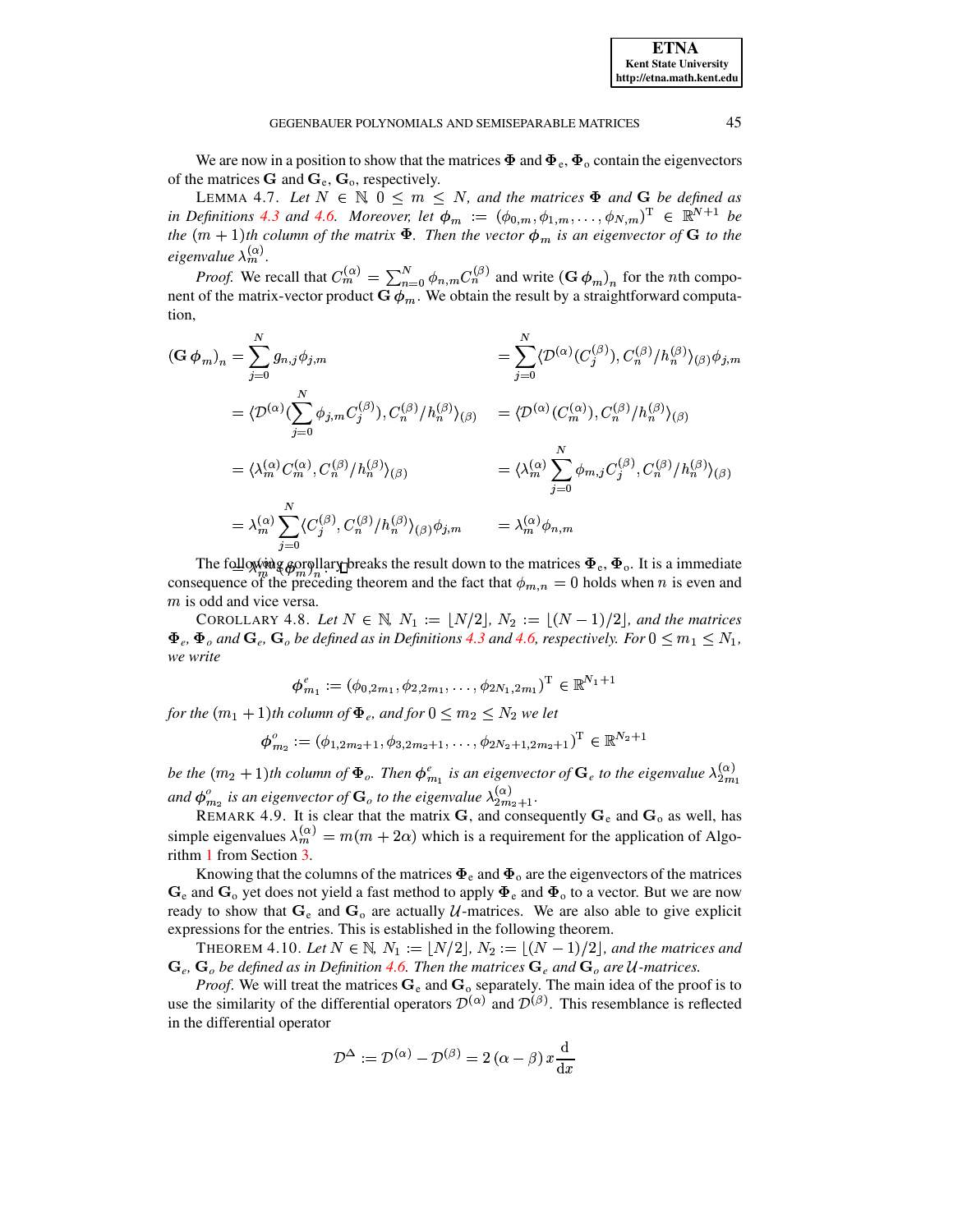**ETNA Kent State University** http://etna.math.kent.edu

#### **J. KEINER**

which differentiates its argument once and then multiplies the result by  $x$  and the constant  $2(\alpha-\beta).$ 

Let us first turn to the matrix  $G_e$ . Our first goal is to split  $G_e$  into a sum of two matrices each of which we will examine separately. Let now  $0 \le n, m \le N_1$ . For an entry  $g_{2n,2m}$  of  $G_e$  we can write

$$
g_{2n,2m} = \langle \mathcal{D}^{(\alpha)}(C_{2m}^{(\beta)}), C_{2n}^{(\beta)}/h_{2n}^{(\beta)} \rangle_{(\beta)}
$$
  
=  $\langle \mathcal{D}^{(\beta)}(C_{2m}^{(\beta)}), C_{2n}^{(\beta)}/h_{2n}^{(\beta)} \rangle_{(\beta)} + \langle \mathcal{D}^{\Delta}(C_{2m}^{(\beta)}), C_{2n}^{(\beta)}/h_{2n}^{(\beta)} \rangle_{(\beta)}$ 

which lets us define the two matrices  $\mathbf{D}_{e} := (d_{2n,2m})_{n,m=0}^{N_1}$  and  $\mathbf{S}_{e} := (s_{2n,2m})_{n,m=0}^{N_1}$  with entries

$$
d_{2n,2m} := \langle \mathcal{D}^{(\beta)}(C_{2m}^{(\beta)}), C_{2n}^{(\beta)}/h_{2n}^{(\beta)} \rangle_{(\beta)}, \qquad s_{2n,2m} := \langle \mathcal{D}^{\Delta}(C_{2m}^{(\beta)}), C_{2n}^{(\beta)}/h_{2n}^{(\beta)} \rangle_{(\beta)}
$$

It is clear that  $G_e = D_e + S_e$ . First, we establish that  $D_e$  is a diagonal matrix. To check this, note that  $C_{2m}^{(\beta)}$  is an eigenfunction of the differential operator  $\mathcal{D}^{(\beta)}$  to the eigenvalue  $\lambda_{2m}^{(\beta)}$  for which we obtain

$$
d_{2n,2m} = \langle \mathcal{D}^{(\beta)}(C_{2m}^{(\beta)}), C_{2n}^{(\beta)}/h_{2n}^{(\beta)} \rangle_{(\beta)} = \langle \lambda_{2m}^{(\beta)} C_{2m}^{(\beta)}, C_{2n}^{(\beta)}/h_{2n}^{(\beta)} \rangle_{(\beta)} = \lambda_{2m}^{(\beta)} \delta_{2m,2n}
$$

 $\mathbb{Z}^{\times}$  .

With the definition  $\mathbf{d}_e := (\lambda_{2m}^{(\beta)})_{m=0}^{N_1}$ , we can write  $\mathbf{D}_e = \text{diag}(\mathbf{d}_e)$ .<br>Now for the harder part: We show that the matrix  $\mathbf{S}_e$  is a  $\mathcal{U}$ -matrix. We invoke the differentiation formula  $(4.8)$  and the recurrence relation  $(4.1)$  (cf. Table 5.2) to study the effect of the differential operator  $\mathcal{D}^{\Delta}$  on a Gegenbauer polynomial  $C_{2m}^{(\beta)}$ . In a first step this yields

$$
\mathcal{D}^{\Delta}(C_{2m}^{(\beta)}) = 2(\alpha - \beta)x \cdot \sum_{k=0}^{m-1} \gamma_{2k+1}^{(\beta)} C_{2k+1}^{(\beta)}(x)
$$
  
=  $2(\alpha - \beta) \cdot \sum_{k=0}^{m-1} \gamma_{2k+1}^{(\beta)} (x C_{2k+1}^{(\beta)}(x))$   
=  $2(\alpha - \beta) \cdot \sum_{k=0}^{m-1} \gamma_{2k+1}^{(\beta)} (a_{2k+1}^{(\beta)} C_{2k}^{(\beta)}(x) + c_{2k+1}^{(\beta)} C_{2k+2}^{(\beta)}(x))$ 

Using this result, we are now ready to write down an explicit expression for the entries  $s_{2n,2m}$ of the matrix  $S_e$ . It remains to take the results of the previous display and use them to obtain a simple and explicit expression for  $s_{2n,2m}$ . We arrive at

$$
s_{2n,2m} = \langle \mathcal{D}^{\Delta}(C_{2m}^{(\beta)}), C_{2n}^{(\beta)}/h_{2n}^{(\beta)} \rangle_{(\beta)}
$$
  
\n
$$
= \langle 2(\alpha - \beta) \cdot \sum_{k=0}^{m-1} \gamma_{2k+1}^{(\beta)} \left( a_{2k+1}^{(\beta)} C_{2k}^{(\beta)}(x) + c_{2k+1}^{(\beta)} C_{2k+2}^{(\beta)}(x) \right), C_{2n}^{(\beta)}/h_{2n}^{(\beta)} \rangle_{(\beta)}
$$
  
\n
$$
= 2(\alpha - \beta) \cdot \sum_{k=0}^{m-1} \gamma_{2k+1}^{(\beta)} \left( a_{2k+1}^{(\beta)} \langle C_{2k}^{(\beta)}, C_{2n}^{(\beta)}/h_{2n}^{(\beta)} \rangle_{(\beta)} + c_{2k+1}^{(\beta)} \langle C_{2k+2}^{(\beta)}, C_{2n}^{(\beta)}/h_{2n}^{(\beta)} \rangle_{(\beta)} \right)
$$
  
\n
$$
= 2(\alpha - \beta) \cdot \begin{cases} 0, & \text{if } m = 0, \\ \gamma_1^{(\beta)} a_1^{(\beta)}, & \text{if } m > 0 \text{ and } n = 0, \\ 0, & \text{if } m > 0 \text{ and } m = n, \\ \gamma_{2n-1}^{(\beta)} c_{2n-1}^{(\beta)}, & \text{if } m > 0 \text{ and } m = n, \\ \gamma_{2n+1}^{(\beta)} a_{2n+1}^{(\beta)} + \gamma_{2n-1}^{(\beta)} c_{2n-1}^{(\beta)}, & \text{if } m > 0 \text{ and } m > n. \end{cases}
$$

46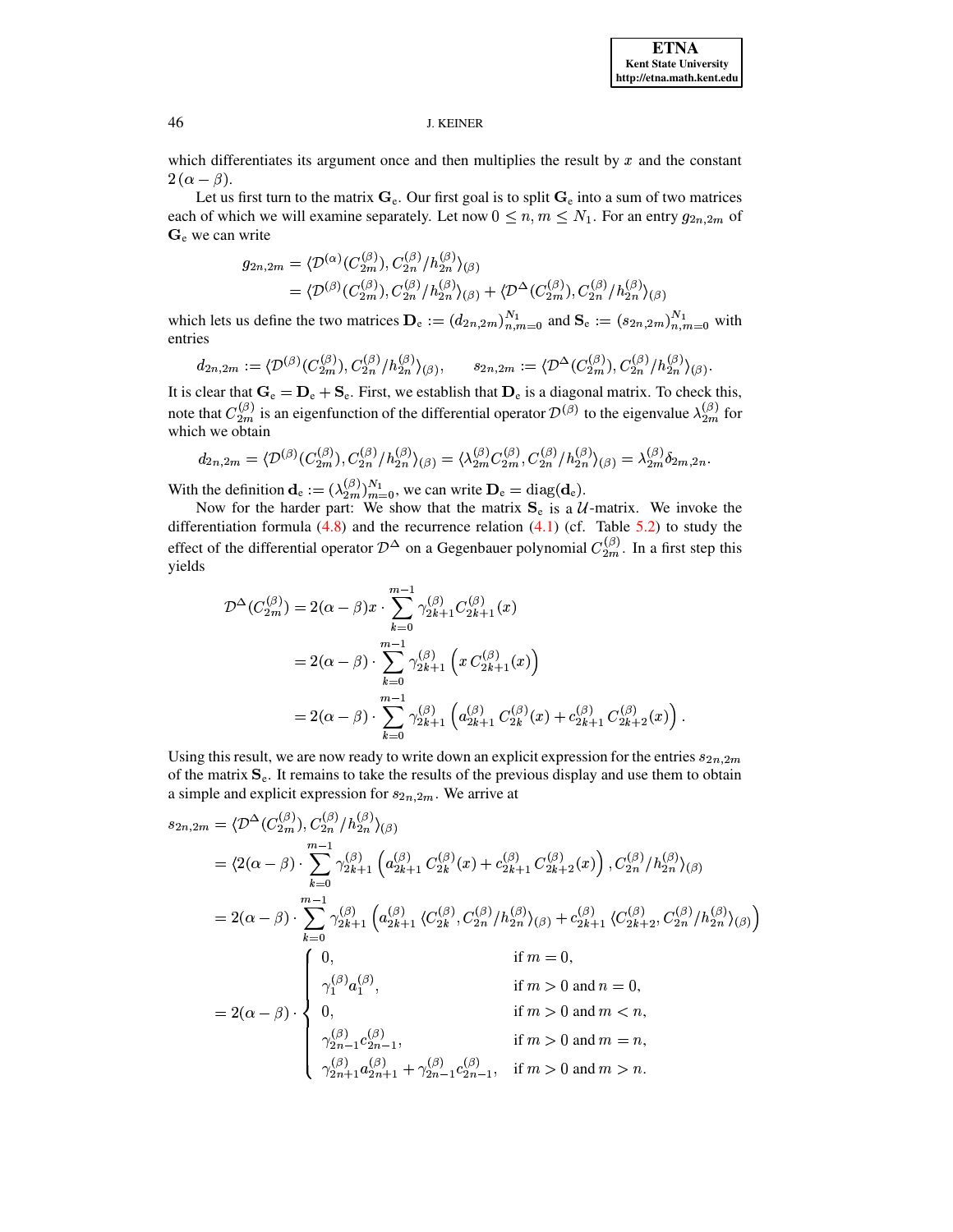| <b>ETNA</b>                  |  |  |  |  |  |
|------------------------------|--|--|--|--|--|
| <b>Kent State University</b> |  |  |  |  |  |
| http://etna.math.kent.edu    |  |  |  |  |  |

#### GEGENBAUER POLYNOMIALS AND SEMISEPARABLE MATRICES

This was the crucial step. We finish the proof for  $S_e$  by writing the matrix in a more convenient form revealing that it belongs to the class of  $U$ -matrices. Define the vectors  $\mathbf{u}_{e} := (u_{2n})_{n=0}^{N_1} \in \mathbb{R}^{N_1+1}$ ,  $\mathbf{v}_{e} := (v_{2n})_{n=0}^{N_1} \in \mathbb{R}^{N_1+1}$ , and  $\tilde{\mathbf{d}}_{e} := (\tilde{d}_{2n})_{n=0}^{N_1} \in \mathbb$ by

$$
u_{2n} := 2(\alpha - \beta) \cdot \begin{cases} \gamma_1^{(\beta)} a_1^{(\beta)}, & \text{if } n = 0, \\ \gamma_{2n+1}^{(\beta)} a_{2n+1}^{(\beta)} + \gamma_{2n-1}^{(\beta)} c_{2n-1}^{(\beta)}, & \text{if } n > 0, \end{cases}
$$
  

$$
v_{2n} := \begin{cases} 0, & \text{if } n = 0, \\ 1, & \text{if } n > 0, \\ \gamma_{2n-1}^{(\beta)} c_{2n-1}^{(\beta)}, & \text{if } n = 0, \end{cases}
$$
  

$$
\tilde{d}_{2n} := 2(\alpha - \beta) \cdot \begin{cases} 0, & \text{if } n = 0, \\ \gamma_{2n-1}^{(\beta)} c_{2n-1}^{(\beta)}, & \text{if } n > 0. \end{cases}
$$

Then we can write  $S_e$  as a U-matrix by  $S_e = \text{diag}(\mathbf{d}_e) + \text{triu}(\mathbf{u}_e \mathbf{v}_e^T)$ . As as consequence, we obtain

$$
\mathbf{G}_{\mathrm{e}} = \mathrm{diag}(\mathbf{d}_{\mathrm{e}} + \mathbf{\tilde{d}}_{\mathrm{e}}) + \mathrm{triu}(\mathbf{u}_{\mathrm{e}} \, \mathbf{v}_{\mathrm{e}}^{\mathrm{T}}).
$$

Note that by Lemma 4.11 we already know that the entries of  $diag(\mathbf{d}_e + \tilde{\mathbf{d}}_e)$  are the distinct values  $\lambda_{2n}^{(\alpha)}$  for  $n = 0, ..., N_1$ . The matrix entries are proportional to the difference  $\alpha - \beta$ but otherwise not dependent on  $\alpha$ .

For the rest of the proof, it remains to repeat the whole procedure for the matrix  $G_0$ . As before, we first establish that  $G_0$  can be written as the sum of two matrices. In view of the entries  $g_{2n+1,2m+1}$  of  $\mathbf{G}_{\mathrm{o}}$ ,

$$
g_{2n+1,2m+1} = \langle \mathcal{D}^{(\alpha)}(C_{2m+1}^{(\beta)}), C_{2n+1}^{(\beta)}/h_{2n+1}^{(\beta)} \rangle_{(\beta)}
$$
  
=  $\langle \mathcal{D}^{(\beta)}(C_{2m+1}^{(\beta)}), C_{2n+1}^{(\beta)}/h_{2n+1}^{(\beta)} \rangle_{(\beta)} + \langle \mathcal{D}^{\Delta}(C_{2m+1}^{(\beta)}), C_{2n+1}^{(\beta)}/h_{2n+1}^{(\beta)} \rangle_{(\beta)},$ 

we define the matrices  $D_0 := (d_{2n+1,2m+1})_{n,m=0}^{N_2}$  and  $S_0 := (s_{2n+1,2m+1})_{n,m=0}^{N_2}$  with entries

$$
d_{2n+1,2m+1} := \langle \mathcal{D}^{(\beta)}(C_{2m+1}^{(\beta)}), C_{2n+1}^{(\beta)}/h_{2n+1}^{(\beta)})_{(\beta)},
$$
  

$$
s_{2n+1,2m+1} := \langle \mathcal{D}^{\Delta}(C_{2m+1}^{(\beta)}), C_{2n+1}^{(\beta)}/h_{2n+1}^{(\beta)})_{(\beta)}.
$$

Again, it is straightforward to show that  $D_0$  is a diagonal matrix since

$$
d_{2n+1,2m+1} = \langle \mathcal{D}^{(\beta)}(C_{2m+1}^{(\beta)}), C_{2n+1}^{(\beta)}/h_{2n+1}^{(\beta)} \rangle_{(\beta)} = \langle \lambda_{2m+1}^{(\beta)} C_{2m+1}^{(\beta)}, C_{2n+1}^{(\beta)}/h_{2n+1}^{(\beta)} \rangle_{(\beta)}
$$
  
=  $\lambda_{2m+1}^{(\beta)} \delta_{2m+1,2n+1}.$ 

With the definition  $\mathbf{d}_{o} := (\lambda_{2m+1}^{(\beta)})_{m=0}^{N_2}$ , we can write  $\mathbf{D}_{o} = \text{diag}(\mathbf{d}_{o})$ . The more involved part is again the treatment of the matrix  $\mathbf{S}_{o}$ . With the same ideas as before, we use the differentiation formula  $(4.8)$  to get

$$
\mathcal{D}^{(\Delta)}(C_{2m+1}^{(\beta)}) = 2(\alpha - \beta)x \cdot \sum_{k=0}^{m} \gamma_{2k}^{(\beta)} C_{2k}^{(\beta)}(x)
$$
  
=  $2(\alpha - \beta) \cdot \sum_{k=0}^{m} \gamma_{2k}^{(\beta)} (x C_{2k}^{(\beta)}(x))$   
=  $2(\alpha - \beta) \cdot \sum_{k=0}^{m} \gamma_{2k}^{(\beta)} (a_{2k}^{(\beta)} C_{2k-1}^{(\beta)}(x) + c_{2k}^{(\beta)} C_{2k+1}^{(\beta)}(x)).$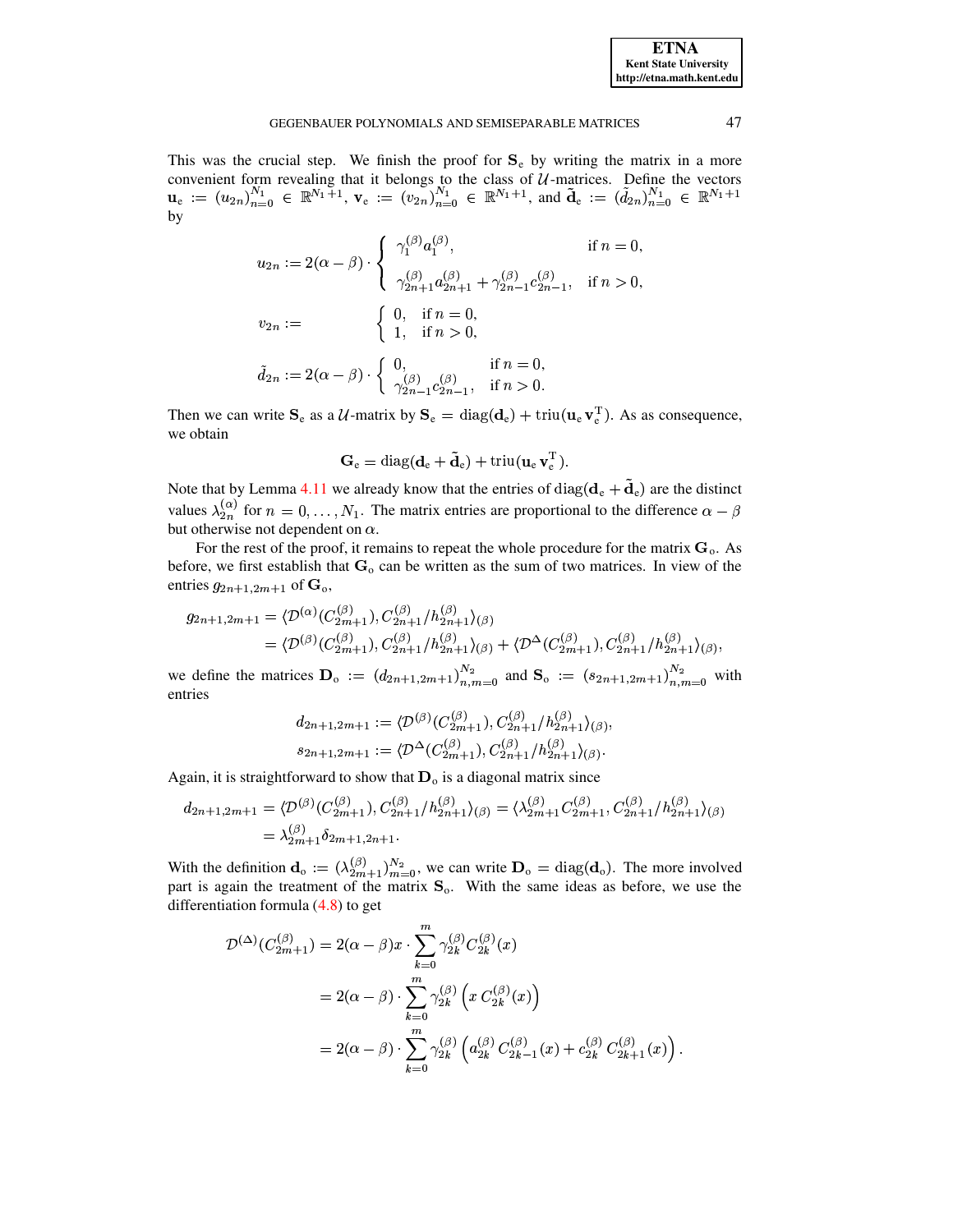This now allows to obtain an explicit expression for the entries  $s_{2n+1,2m+1}$  of  $\mathbf{S}_0$ , i.e.

$$
s_{2n+1,2m+1} = \langle \mathcal{D}^{\Delta}(C_{2m+1}^{(\beta)}), C_{2n+1}^{(\beta)}/h_{2n+1}^{(\beta)} \rangle_{(\beta)}
$$
  
\n
$$
= \langle 2(\alpha - \beta) \cdot \sum_{k=0}^{m} \gamma_{2k}^{(\beta)} \left( a_{2k}^{(\beta)} C_{2k-1}^{(\beta)}(x) + c_{2k}^{(\beta)} C_{2k+1}^{(\beta)}(x) \right), C_{2n+1}^{(\beta)}/h_{2n+1}^{(\beta)} \rangle_{(\beta)}
$$
  
\n
$$
= 2(\alpha - \beta) \cdot \sum_{k=0}^{m} \gamma_{2k}^{(\beta)} \left( a_{2k}^{(\beta)} \langle C_{2k-1}^{(\beta)}, C_{2n+1}^{(\beta)}/h_{2n+1}^{(\beta)} \rangle_{(\beta)} + c_{2k}^{(\beta)} \langle C_{2k+1}^{(\beta)}, C_{2n+1}^{(\beta)}/h_{2n+1}^{(\beta)} \rangle_{(\beta)} \right)
$$
  
\n
$$
+ c_{2k}^{(\beta)} \langle C_{2k+1}^{(\beta)}, C_{2n+1}^{(\beta)}/h_{2n+1}^{(\beta)} \rangle_{(\beta)} \rangle_{(\beta)}
$$
  
\nif  $m < n$ ,  
\n
$$
\gamma_{2n}^{(\beta)} c_{2n}^{(\beta)}, \qquad \text{if } m = n,
$$
  
\n
$$
\gamma_{2n+2}^{(\beta)} a_{2n+2}^{(\beta)} + \gamma_{2n}^{(\beta)} c_{2n}^{(\beta)}, \qquad \text{if } m > n.
$$

Finally, with the definition of the vectors  $\mathbf{u}_{0} := (u_{2n+1})_{n=0}^{N_2} \in \mathbb{R}^{N_2+1}$ ,  $\mathbf{v}_{0} := (v_{2n+1})_{n=0}^{N_2} \in \mathbb{R}^{N_2+1}$ , and  $\tilde{\mathbf{d}}_0 := (\tilde{d}_{2n+1})_{n=0}^{N_2} \in \mathbb{R}^{N_2+1}$  by

$$
u_{2n+1} := 2(\alpha - \beta) \cdot \left( \gamma_{2n+2}^{(\beta)} a_{2n+2}^{(\beta)} + \gamma_{2n}^{(\beta)} c_{2n}^{(\beta)} \right)
$$
  

$$
v_{2n+1} := 1,
$$
  

$$
\tilde{d}_{2n+1} := 2(\alpha - \beta) \cdot \left( \gamma_{2n}^{(\beta)} c_{2n}^{(\beta)} \right),
$$

we can write  $S_0$  as a  $\mathcal{U}$ -matrix by  $S_0 = diag(d_0) + triu(u_0 v_0^T)$ . In the end, we obtain

$$
\mathbf{G}_{\mathrm{o}} = \mathrm{diag}(\mathbf{d}_{\mathrm{o}} + \tilde{\mathbf{d}}_{\mathrm{o}}) + \mathrm{triu}(\mathbf{u}_{\mathrm{o}} \, \mathbf{v}_{\mathrm{o}}^{\mathrm{T}}).
$$

As before, the diagonal entries of the matrix diag( $\mathbf{d}_0$ ) are the values  $\lambda_{2n+1}^{(\alpha)}$  for  $n=0,\ldots,N_2.$   $\Box$ 

Now, we are almost ready to use the algorithm developed in Section  $3.3$  to apply the eigenvector matrices of the  $U$ -matrices  $G_e$  and  $G_o$  to an arbitrary vector. Since these are the matrices  $\Phi_e$  and  $\Phi_o$ , respectively, we then obtain a fast method for realising the conversion between different families of Gegenbauer polynomials. The last missing part is the correct scaling of the eigenvectors. As we have explained in Remark 3.7, it is possible to set up Algorithm 1 for computing the eigendecomposition of a  $\mathcal{U}$ -matrix so that the eigenvectors are scaled properly based on known diagonal elements of the eigenvector matrix. The following lemma gives an explicit expression for these diagonal entries.

<span id="page-22-0"></span>LEMMA 4.11. Let  $N \in \mathbb{N}$ ,  $N_1 := |N/2|$ ,  $N_2 := |(N-1)/2|$ , and the matrices  $\Phi_e$ and  $\Phi_o$  be defined as in Definitions 4.3. Then the diagonal entries  $\phi_{n,n}$  for  $n = 0, 1, ..., N$ are

$$
\phi_{n,n}=\frac{k_n^{(\alpha)}}{k_n^{(\beta)}}.
$$

*Proof.* By Definition 4.3, we have  $\phi_{n,n} = \langle C_n^{(\alpha)}, C_n^{(\beta)} / h_n^{(\beta)} \rangle_{(\beta)}$ . Since the polynomial  $C_n^{(\alpha)}$ takes the form  $C_n^{(\alpha)} = k_n^{(\alpha)} \cdot x^n + \dots$  and since the polynomial  $C_n^{(\beta)}$  is orthogonal to every polynomial of strictly smaller degree, we have

$$
\phi_{n,n}=k_{n}^{(\alpha)}\langle x^{n}, \tilde{C}_{n}^{(\beta)}/h_{n}^{(\beta)}\rangle_{(\beta)}=\frac{k_{n}^{(\alpha)}}{k_{n}^{(\beta)}}\langle C_{n}^{(\beta)}, C_{n}^{(\beta)}/h_{n}^{(\beta)}\rangle_{(\beta)}=\frac{k_{n}^{(\alpha)}}{k_{n}^{(\beta)}}. \quad \Box
$$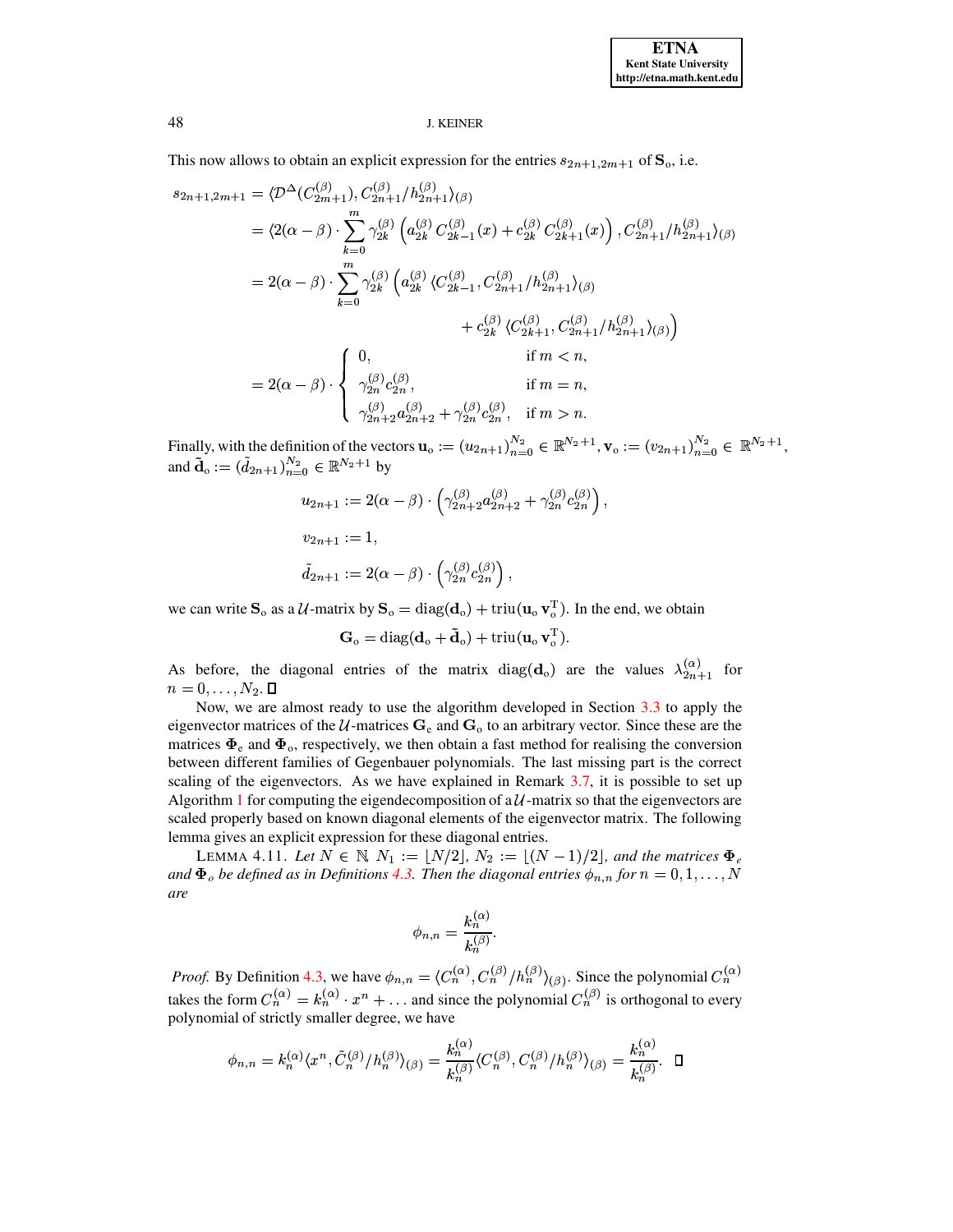<span id="page-23-0"></span>**5. Numerical tests.** We present brief numerical tests of the conversion principle explained in Section [4.4.](#page-17-0) All tests have been conducted on an Intel Pentium 4 computer with 3.2 GHz. As reference we used MATHEMATICA 5.2 to compute the entries of the matrices  $\Phi$ explicitly and to evaluate matrix-vector products  $\nu = \Phi \mu$  to 32 decimal digits of accuracy. The entries of the input vectors  $\mu$  were drawn from a uniform random distribution in the complex square  $\left[-\frac{1}{2},\frac{1}{2}\right] + i\left[-\frac{1}{2},\frac{1}{2}\right]$ .

The polynomial transform scheme has been implemented in MATLAB in double precision following Algorithms [1](#page-14-0) and [2](#page-15-1) but split into a precomputation and an evaluation part. In the former, the entries of the vectors **d**, **u**, and **v** for the matrices  $G_e$  and  $G_o$  and all quantities necessary to apply the corresponding eigenvector matrices are computed. In the evaluation part, these matrices are used to realise the coefficient conversion. We have implemented three variants of the algorithm: In the first, all Cauchy-like matrices are computed and stored explicitly. In the second, only the vectors to form these matrices are computed and stored while matrix-vector multiplication is realised by computing the entries online. The last variant differs from the second in that it additionally uses the fast multipole method to apply the Cauchy-like matrices – during precomputation as well as for evaluation . To achieve numerical stability, it was necessary to add the possibility, to split transformations for  $|\alpha - \beta|$ greater than a certain maximum stepsize  $s$  into multiple transformations with smaller stepsizes at most s. The algorithm retains the proposed complexity but the constant hiding in the  $\mathcal O$  notation now grows linearly with  $|\alpha - \beta|$ . As error measure, we used the relative  $||\cdot||_2$ error

$$
E:=\frac{\|\boldsymbol{\nu}-\boldsymbol{\tilde{\nu}}\|_2}{\|\boldsymbol{\nu}\|_2},
$$

where  $\nu$  denotes the reference coefficients from MATHEMATICA 5.2 and  $\tilde{\nu}$  are the quantities computed by the MATLAB implementation.

**[5.1](#page-24-0).** The influence of the stepsize  $s$ . We study the influence of the maximum stepsize  $s$  on the accuracy of the algorithm. Figure 5.1 shows the error  $E$  for a transformation of length on the accuracy of the algorithm. Figure 5.1 shows the error  $E$  for a transformation of length  $n = 4096$  with  $\alpha = 0$  and  $\beta = 10$  for increasing threshold s. The value  $s = 2$  means, for example, that 5 single transformations are actually computed, namely  $\alpha = 0 \rightarrow 2 \rightarrow 4 \rightarrow$  $6 \rightarrow 8 \rightarrow 10 = \beta$ . The figure shows that for values of s larger than 2 the accuracy quickly drops regardless which variant of the algorithm is used. For moderate values, however, the drops regardless which variant of the algorithm is used. For moderate values, however, the transformation can be computed to machine precision in the error measure  $E$ . To see why this happens, one has to take analytical properties of the coefficient mapping into account. As explicit expressions for the entries of the transform matrix  $\Phi$  exist (see [\[40\]](#page-27-3) or [\[24\]](#page-27-5)), one verifies that for large values  $|\alpha - \beta|$ , the mapping is no longer smooth in the sense that the entries of the involved matrices do no longer vary smoothly among rows and columns. Our conjecture is that this structural property does not allow for accurate algorithms that do not depend on  $|\alpha - \beta|$  in any way.

**5.2. Errors and timings.** To allow for accurate computations, we fix  $s = 1.0$  and compute transforms for sizes  $n = 128, 256, 512, 1024, 2048, 4096$  and a range of different combinations for  $\alpha$  and  $\beta$ . We include several special cases, for example  $\alpha = 1, \beta = 0$ , as well as transforms between non-integer  $\alpha$  and  $\beta$ . We compare the accuracy and runtimes of the three variants of the algorithm. The results are averaged over a number of transforms for each combination of parameters. Table [5.1](#page-25-0) shows the results. The following points should be noted here: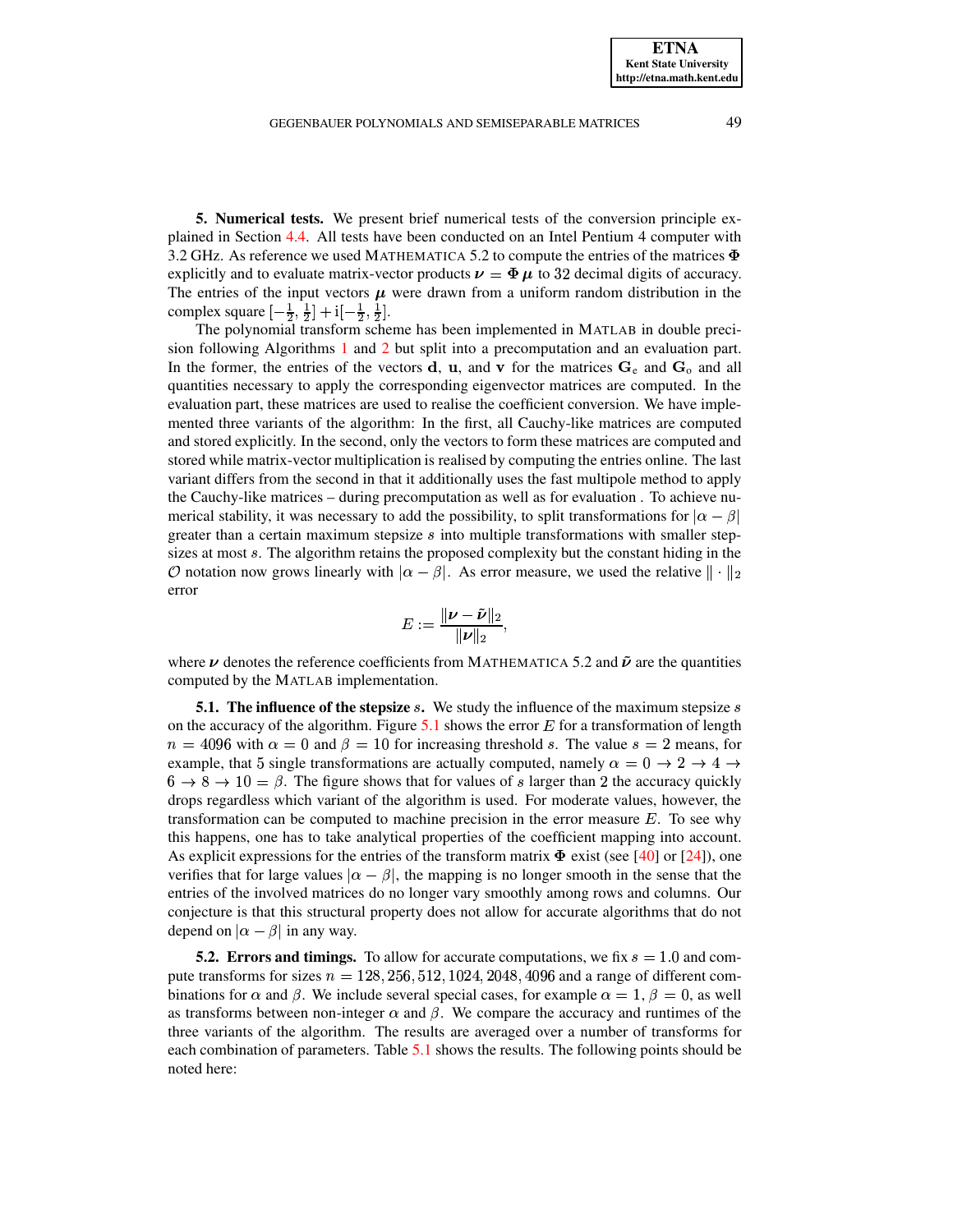



<span id="page-24-0"></span>FIG. 5.1. *Influence of the stepsize* s. The figure shows the error E for  $\alpha = 0$ ,  $\beta = 10$ , transform length  $n = 4096$  and increasing values of s using the three variants of the algorithm (solid = precomputed matrices, dash*dotted = direct computation of matrix-vector products, dashed = FMM accelerated computation of matrix-vector products*). The curves are virtually indistinguishable. The results were averaged over 10 transforms.

- The variant accelerated by the fast multipole method uses a MATLAB implementation of the method described in [\[28\]](#page-27-27) while the slower variant with online evaluation of matrix entries makes use of a direct matrix-vector multiplication compiled as an external Fortran routine. A compiled version of the fast multipole method would certainly lead to a speedup for the accelerated algorithm which would lower the break-even point with respect to computation time significantly. Our method is yet faster than the direct method in our examples.
- The accelerated algorithm does not yet beat the algorithm with precomputed matrices. Again, more sophistication in the implementation would make the asymptotic advantage of the accelerated algorithm appear earlier. For large transforms or multiple transforms with different combinations of  $\alpha$  and  $\beta$ , another aspect in favour of the accelerated algorithm is that precomputation of all matrices could otherwise exhaust memory resources quickly.
- In terms of arithmetic complexity, the method developed in this paper has been recently superseded by a generalisation of the  $\mathcal{O}(n)$  method in [\[2\]](#page-26-3), which only worked for Legendre polynomials and Chebyshev polynomials of first kind, to Gegenbauer polynomials in [\[24\]](#page-27-5). Also, the C implementation tested there is much more efficient than our MATLAB code. On the other hand, that method does not reveal the link to semiseparable matrices in the context of Gegenbauer polynomials.

**Conclusion.** This paper combines a new algorithm for computing the eigendecomposition of upper and lower triangular diagonal plus semiseparable matrices with a new method to develop fast algorithms for transformations between different families of Gegenbauer polynomials. The former algorithm resembles existing algorithms for symmetric diagonal plus semiseparable matrices and extends the concepts to triangular matrices. The new approach to transforms between different systems of Gegenbauer polynomials presented in Section [4](#page-15-0) relies only on very basic and well-known properties of these orthogonal polynomials. We have shown that coefficient conversion is intimately connected to an eigenproblem for upper trian-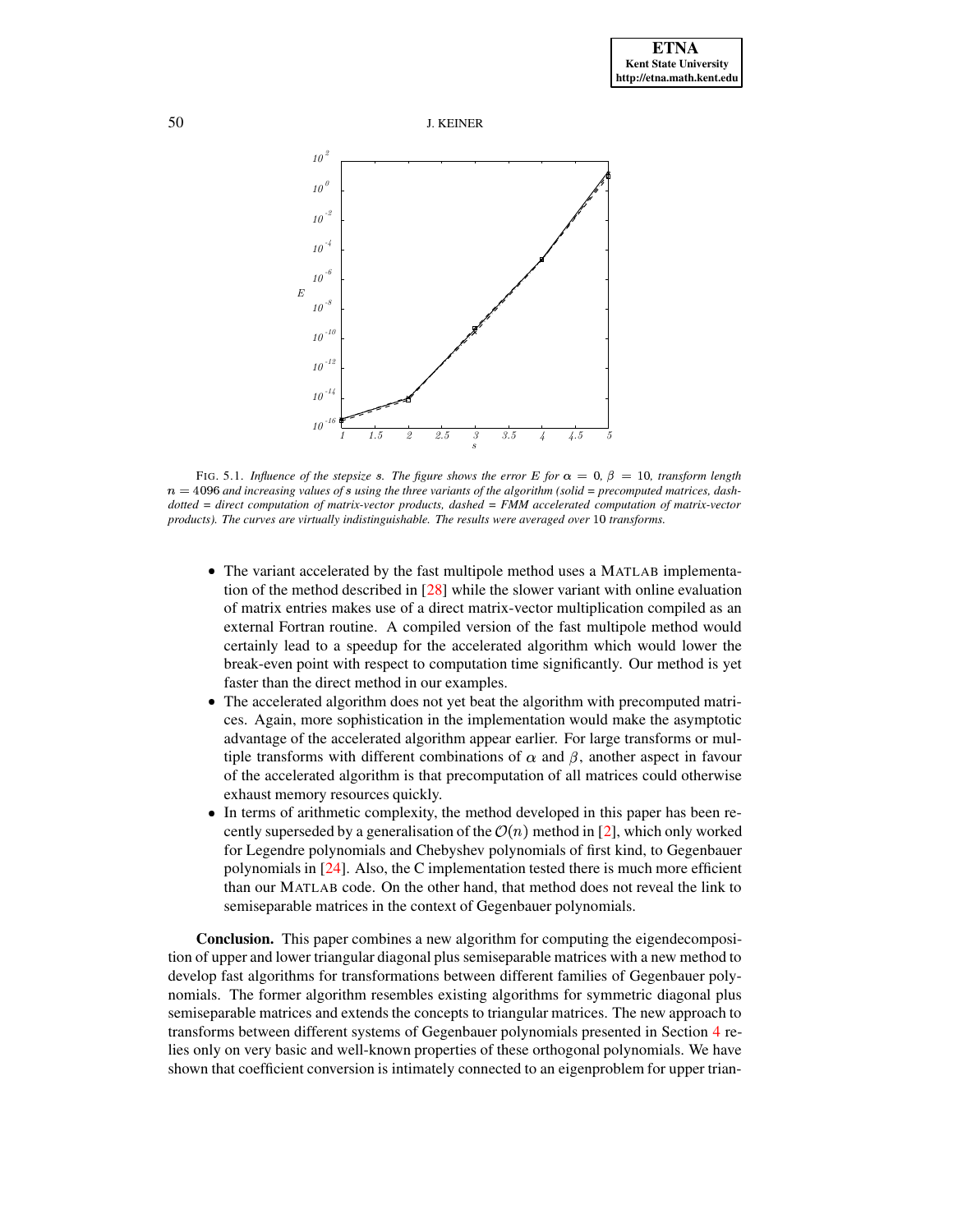#### TABLE 5.1

<span id="page-25-0"></span>*Error and computation time comparison. The table shows the error* <sup>o</sup> *and the computation time* } *in seconds* for a range of different combinations  $\alpha$  and  $\beta$  and different transform lengths n. Superscripts indicate the algorithm *used, namely, fully precomputed matrices (e), direct evaluation of matrix-vector products (d) and FMM-accelerated* evaluation of matrix-vector products (f). For the accelerated algorithm, we chose the parameters of our FMM implementation so as to keep the error smaller than roughly  $10^{-10}$ . All results were averaged over  $\dot{m}$  transformations. Similar errors for the direct and the FMM-accelerated algorithm at small transform sizes show that the matrix-vector *multiplication is still dominated by direct evaluation of matrix entries in the FMM-accelerated version.*

| $\alpha$ | $\beta$ | $\it n$ | $\boldsymbol{m}$ | $E_2^e$     | $E_2^{\rm d}$ | $E_2^{\rm f}$ | $t^{\rm e}$             | $t^{\rm d}$         | $\boldsymbol{t}^\mathrm{f}$ |
|----------|---------|---------|------------------|-------------|---------------|---------------|-------------------------|---------------------|-----------------------------|
|          |         | 1024    | 50               | $6.2E - 16$ | $6.9E - 16$   | $6.9E - 16$   | $1.5E - 02$             | $2.5E - 02$         | $2.0E - 02$                 |
| 0.0      | 0.5     | 2048    | 25               | $7.1E - 16$ | $7.8E - 16$   | $7.8E - 16$   | $2.8E - 02$             | $9.4E - 02$         | $8.1E - 02$                 |
|          |         | 4096    | 10               | $7.9E - 16$ | $8.5E - 16$   | $1.0E - 12$   | $7.0E - 02$             | $3.8E - 01$         | $1.5E - 01$                 |
|          |         | 1024    | 50               | $2.4E - 16$ | $3.7E - 16$   | $3.7E - 16$   | $2.4E - 02$             | $4.3E - 02$         | $3.5E - 02$                 |
| 0.0      | 1.5     | 2048    | 25               | $2.0E - 16$ | $4.3E - 16$   | $4.3E - 16$   | $5.5E - 02$             | $1.8E - 01$         | $1.2E - 01$                 |
|          |         | 4096    | 10               | $2.1E - 16$ | $2.9E - 16$   | $5.8E - 15$   | $1.3E - 01$             | $7.5E - 01$         | $2.4E - 01$                 |
|          |         | 1024    | $50\,$           | $3.0E - 16$ | $2.1E - 16$   | $2.1E - 16$   | $6.1E - 02$             | $1.0E - 01$         | $7.2E - 02$                 |
| 0.0      | 5.0     | 2048    | 25               | $3.3E - 16$ | $2.8E - 16$   | $2.8E - 16$   | $1.4E - 01$             | $4.3E - 01$         | $2.1E - 01$                 |
|          |         | 4096    | 10               | $2.6E - 16$ | $2.2E - 16$   | $2.2E - 16$   | $3.5E-01$               | $1.8E + 00$         | $4.5E - 01$                 |
|          |         | 1024    | $50\,$           | $8.2E - 16$ | $4.5E - 16$   | $4.5E - 16$   | $1.2E - 01$             | $2.0E - 01$         | $1.4E - 01$                 |
| 0.0      | 10.0    | 2048    | 25               | $3.2E - 16$ | $2.4E - 16$   | $2.4E - 16$   | $2.7E - 01$             | $8.7E - 01$         | $4.3E - 01$                 |
|          |         | 4096    | 10               | $3.8E - 16$ | $3.7E - 16$   | $2.9E - 16$   | $7.1E - 01$             | $3.6E + 00$         | $9.2E - 01$                 |
|          |         | 1024    | 50               | $5.4E - 16$ | $6.3E - 16$   | $6.3E - 16$   | $1.2E - 02$             | $2.2E - 02$         | $2.0E - 02$                 |
| 0.5      | 0.0     | 2048    | 25               | $3.9E - 15$ | $3.9E - 15$   | $3.9E - 15$   | $2.7E - 02$             | $9.4E - 02$         | $8.1E - 02$                 |
|          |         | 4096    | 10               | $5.4E - 15$ | $5.5E - 15$   | $1.1E - 11$   | $7.1E - 01$             | $3.8E - 01$         | $1.5E - 01$                 |
|          |         | 1024    | 50               | $3.6E - 15$ | $3.5E - 15$   | $3.5E - 15$   | $2.4E - 02$             | $4.4E - 02$         | $4.1E - 02$                 |
| 1.5      | 0.0     | 2048    | $2\sqrt{5}$      | $3.5E - 15$ | $3.4E - 15$   | $3.4E - 15$   | $5.5E - 02$             | $1.8E - 01$         | $1.6E - 01$                 |
|          |         | 4096    | 10               | $5.6E - 15$ | $5.3E - 15$   | $1.1E - 10$   | $1.4E - 01$             | $7.8E - 01$         | $3.0E - 01$                 |
|          |         | 1024    | 50               | $2.1E - 15$ | $1.9E - 15$   | $1.9E - 15$   | $6.1E - 02$             | $1.0E - 01$         | $9.0E - 02$                 |
| 0.5      | 0.0     | 2048    | $2\sqrt{5}$      | $2.1E - 15$ | $2.1E - 15$   | $2.1E - 15$   | $1.3E - 01$             | $4.6E - 01$         | $3.7E - 01$                 |
|          |         | 4096    | 10               | $2.6E - 15$ | $2.3E-15$     | $1.3E - 11$   | $3.5E - 01$             | $1.9E + 00$         | $7.9E - 01$                 |
|          |         | 1024    | 50               | $3.6E - 16$ | $4.1E - 16$   | $4.1E - 16$   | $8.6E - 02$             | $1.5E - 01$         | $1.3E - 01$                 |
| $\pi$    | $\pi^2$ | 2048    | 25               | $4.2E - 16$ | $3.8E - 16$   | $36E - 16$    | $1.9E - 01$             | $6.4E - 01$         | $4.8E - 01$                 |
|          |         | 4096    | 10               | $4.3E - 16$ | $5.1E - 16$   | $5.1E - 16$   |                         | $4.9E-01$ $2.6E+00$ | $1.0E + 00$                 |
|          |         | 1024    | $50\,$           | $9.6E - 16$ | $1.2E - 15$   | $1.2E - 15$   | $6.1E - 02$             | $1.1E - 01$         | $1.0E - 01$                 |
| 5.0      | 0.0     | 2048    | 25               | $6.4E - 15$ | $6.5E - 15$   | $6.5E - 15$   | $1.3E - 01$             | $4.7E - 01$         | $4.1E - 01$                 |
|          |         | 4096    | $10\,$           | $2.3E - 15$ | $2.0E - 15$   | $2.7E - 11$   |                         | $3.5E-01$ $1.9E+00$ | 7.7E-01                     |
|          |         | 1024    | $50\,$           | $5.8E - 13$ | $5.8E - 13$   | $5.8E - 13$   | $6.1E - 02$             | $1.1E - 01$         | $1.0E - 01$                 |
| 6.9      | 2.4     | 2048    | 25               | $1.3E - 12$ | $1.3E - 12$   | $1.3E - 12$   | $1.3E - 01$             | $4.7E - 01$         | $4.1E - 01$                 |
|          |         | 4096    | 10               | $4.4E - 12$ | $4.4E - 12$   | $5.6E - 11$   | $3.5E - 01$             | $1.9E + 00$         | $8.2E - 01$                 |
|          |         | 1024    | $50\,$           | $2.3E - 14$ | $2.4E - 14$   | $2.4E - 14$   | $8.6E - 02$             | $1.5E - 01$         | $1.4E - 01$                 |
| $\pi^2$  | $\pi$   | 2048    | 25               | $5.7E - 14$ | $5.7E - 14$   | $5.7E - 14$   | $1.9E-01$ 6.5E-01       |                     | $5.8E - 01$                 |
|          |         | 4096    | 10               | $4.1E - 14$ | $4.1E - 14$   | $1.8E - 13$   | $4.9E - 01$ $2.7E + 00$ |                     | $1.1E + 00$                 |
|          |         | 1024    | $50\,$           | $1.5E - 15$ | $1.3E - 15$   | $1.3E - 15$   | $1.2E - 01$             | $2.2E - 01$         | $2.1E - 01$                 |
| 10.0     | 0.0     | 2048    | 25               | $2.3E - 15$ | $2.3E - 15$   | $2.2E - 15$   | $2.7E - 01$             | $9.4E - 01$         | $83E - 01$                  |
|          |         | 4096    | 10               | $2.1E - 15$ | $2.7E - 15$   | $2.0E - 12$   | $7.0E - 01$             | $3.8E + 00$         | $1.5E + 00$                 |

gular diagonal plus semiseparable matrices. The concept might allow for generalisations to other types of orthogonal polynomials, like the entirety of Jacobi polynomials or Hermite and Laguerre polynomials. We have shown that the proposed algorithm can be implemented in a way such that high accuracy (in the error measure we used) is achieved. Specific implementations issues like the split into multiple transforms, the FMM acceleration of the precomputation part or the benefit from specifically tailored FMM implementations have only briefly

**ETNA Kent State University http://etna.math.kent.edu**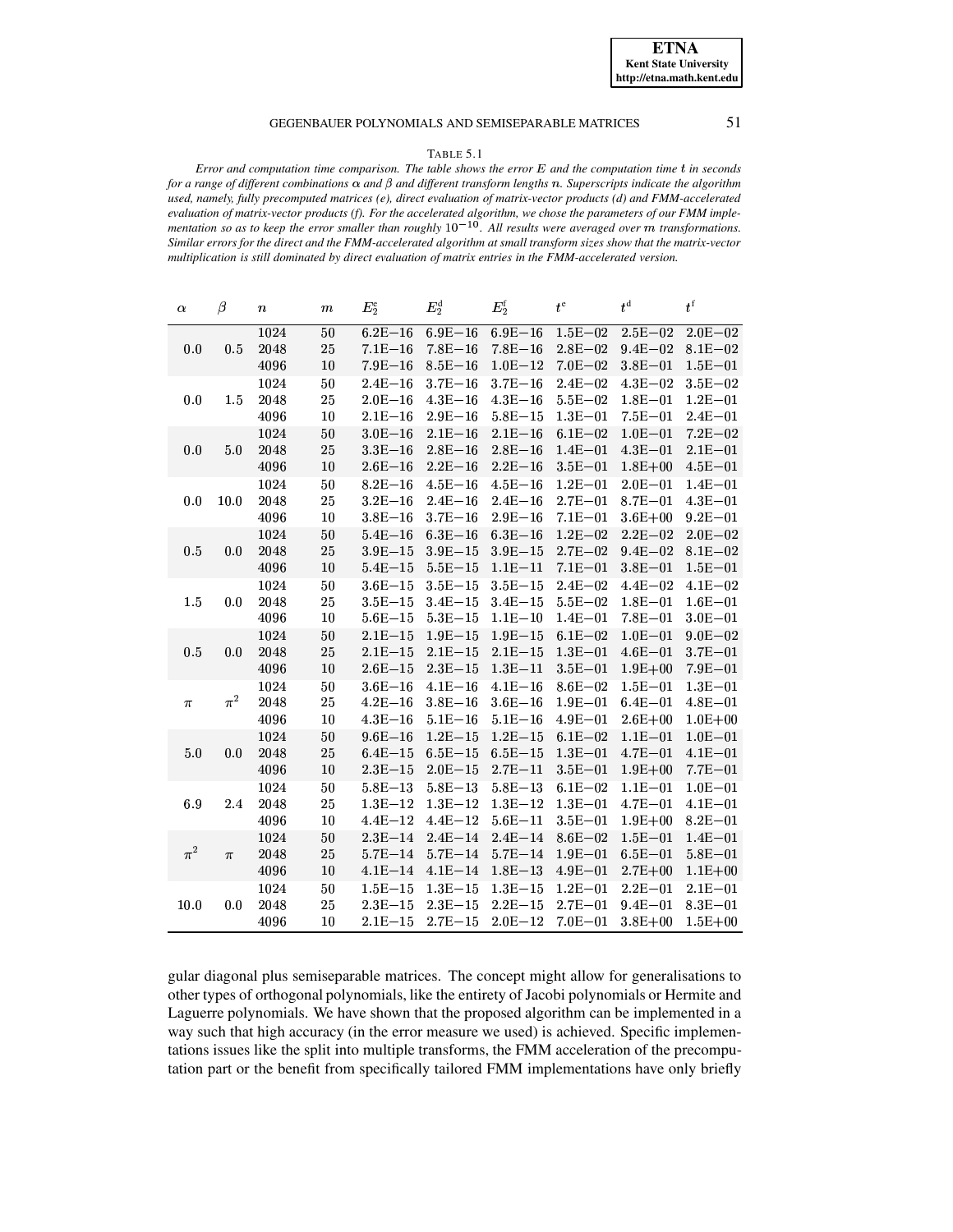been addressed. As said before, implementation-wise, the method described and tested in [24] is now to be considered more efficient. But that does not render the theoretical findings in this paper any less interesting.

**Appendix.** Explicit expressions for constants needed to set up the matrices  $\mathbf{G}_e$  and  $\mathbf{G}_o$ are given below in Table 5.2.

TABLE 5.2 Values of the most important constants for Gegenbauer polynomials.

<span id="page-26-15"></span>

|             | $\alpha=0$                                                           | $\alpha > -1/2, \alpha \neq 0$                                                   |
|-------------|----------------------------------------------------------------------|----------------------------------------------------------------------------------|
| $h_n$       | $\pi$ , if $n = 0$ ,<br>$2\pi/n^2$ , if $n > 0$ .                    | $2^{1-2\alpha}\pi\Gamma(n+2\alpha)$<br>$(n+\alpha)(\Gamma(\alpha))^2\Gamma(n+1)$ |
| $\lambda_n$ | $n(n+2\alpha)$                                                       | $n(n+2\alpha)$                                                                   |
| $a_n$       | 0. if $n = 0$ ,<br>1, if $n = 1$ ,<br>$(n-1)/(2n)$ , if $n \geq 2$ . | 0. if $n = 0$ ,<br>$1/2 + (\alpha - 1)/(2n + 2\alpha)$ , if $n \ge 1$ .          |
| $b_n$       | $\cup$                                                               | $\cup$                                                                           |
| $c_n$       | $1/2$ , if $n = 0$ ,<br>$(n+1)/(2n)$ , if $n \geq 1$ .               | $(n+1)/(2n+2\alpha)$                                                             |

Acknowledgements. We acknowledge the helpful comments and suggestions by the anonymous referee. We also thank Prof. Jürgen Prestin and Prof. Daniel Potts for valuable discussions and contributions to improvements of this paper.

#### **REFERENCES**

- <span id="page-26-14"></span>[1] M. ABRAMOWITZ AND I. A. STEGUN, eds., Handbook of Mathematical Functions, National Bureau of Standards, Washington, D.C., 1972.
- <span id="page-26-3"></span>[2] B. K. ALPERT AND V. ROKHLIN, A fast algorithm for the evaluation of Legendre expansions, SIAM J. Sci. Stat. Comput., 12 (1991), pp. 158-179.
- <span id="page-26-9"></span>[3] T. BELLA, Y. EIDELMAN, I. GOHBERG, V. OLSHEVSKY, AND E. TYRTYSHNIKOV, Fast inversion of Hessenberg-quasiseparable-Vandermonde matrices and resulting recurrence relations and characterizations, preprint, 2006.
- <span id="page-26-11"></span>[4] J. R. BUNCH, C. P. NIELSEN, AND D. C. SORENSEN, Rank-one modification of the symmetric eigenproblem, Numer. Math., 31 (1978), pp. 31–48.
- <span id="page-26-6"></span>[5] S. CHANDRASEKARAN AND M. GU, A divide-and-conquer algorithm for the eigendecomposition of symmetric block-diagonal plus semiseparable matrices, Numer. Math., 96 (2004), pp. 723-731.
- <span id="page-26-1"></span><span id="page-26-0"></span>[6] T. CHIHARA, An Introduction to Orthogonal Polynomials, Gordon and Breach, New York, 1978.
- [7] J. W. COOLEY AND J. W. TUKEY, An algorithm for machine calculation of complex Fourier series, Math. Comput., 19 (1965), pp. 297-301.
- <span id="page-26-5"></span>[8] J. R. DRISCOLL AND D. HEALY, Computing Fourier transforms and convolutions on the 2-sphere, Adv. in Appl. Math., 15 (1994), pp. 202-250.
- <span id="page-26-4"></span>[9] J. R. DRISCOLL, D. HEALY, AND D. ROCKMORE, Fast discrete polynomial transforms with applications to data analysis for distance transitive graphs, SIAM J. Comput., 26 (1996), pp. 1066-1099.
- <span id="page-26-13"></span>[10] A. DUTT, M. GU, AND V. ROKHLIN, Fast algorithms for polynomial interpolation, integration and differentiation, SIAM J. Numer. Anal., 33 (1996), pp. 1689-1711.
- <span id="page-26-8"></span>[11] Y. EIDELMAN, I. GOHBERG, AND V. OLSHEVSKY, Eigenstructure of order-one-quasiseparable matrices. Three-term and two-term recurrence relations, Linear Algebra Appl., 405 (2005), pp. 1-40.
- <span id="page-26-7"></span><span id="page-26-2"></span>[12] M. FRIGO AND S. G. JOHNSON, FFTW, C subroutine library. http /www.ffty
- [13] F. R. GANTMAKHER AND M. G. KREIN, Oscillation Matrices and Kernels and Small Vibrations of Mechanical Systems, AMS Chelsea Publishing, New York, 2002.
- <span id="page-26-12"></span><span id="page-26-10"></span>[14] G. H. GOLUB, Some modified matrix eigenvalue problems, SIAM Rev., 15 (1973), pp. 318-334.
- [15] G. H. GOLUB AND C. F. VAN LOAN, *Matrix Computations*, Second ed., The Johns Hopkins University Press, Baltimore, 1993.